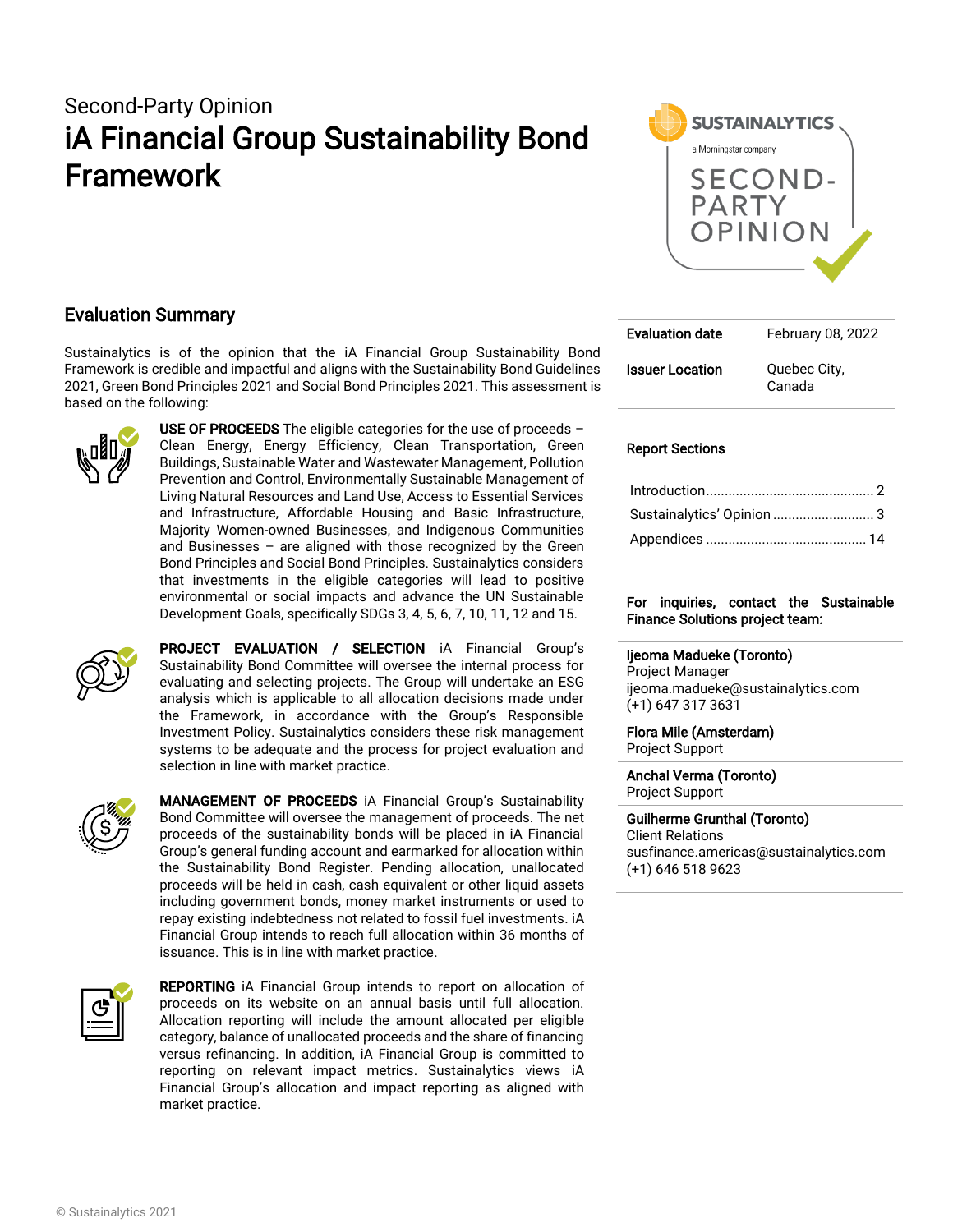

# <span id="page-1-0"></span>Introduction

iA Financial Group ("iA", or the "Group") is an insurance and wealth management group with operations in Canada and the United States. Established in 1892 and headquartered in Quebec City, the Group holds CAD 214.5 billion (USD 168.3 billion) in assets as of September 2021and has approximately 8,200 employees. The Group serves over 4 million clients offering life, health, auto and housing insurance, savings and retirement plans, investment products, mortgages and other financial services.

iA has developed the iA Financial Group Sustainability Bond Framework (the "Framework") under which it intends to issue green, social and sustainability bonds and use the proceeds to finance and refinance, in whole or in part, existing and future projects that are expected to reduce greenhouse gas emissions, minimize environmental impact on natural resources as well as provide social benefits to vulnerable and underserved populations in Canada.

The Framework defines eligible green categories in the following seven areas:

- 1. Clean Energy
- 2. Energy Efficiency
- 3. Clean Transportation
- 4. Green Buildings
- 5. Sustainable Water and Waste Management
- 6. Pollution Prevention and Control
- 7. Environmentally Sustainable Management of Living Natural Resources and Land Use

The Framework defines eligible social categories in the following four areas:

- Access to Essential Services and Infrastructure
- 2. Affordable Housing and Basic Infrastructure
- 3. Majority Women-owned Businesses
- 4. Indigenous Communities and Businesses

iA engaged Sustainalytics to review the iA Financial Group Sustainability Bond Framework, dated February 2022, and provide a Second-Party Opinion on the Framework's environmental and social credentials and its alignment with the Sustainability Bond Guidelines 2021 (SBG), Green Bond Principles 2021 (GBP), and Social Bond Principles 2021 (SBP).<sup>1</sup> The Framework has been published in a separate document.<sup>2</sup>

### Scope of work and limitations of Sustainalytics' Second-Party Opinion

Sustainalytics' Second-Party Opinion reflects Sustainalytics' independent<sup>3</sup> opinion on the alignment of the reviewed Framework with the current market standards and the extent to which the eligible project categories are credible and impactful.

As part of the Second-Party Opinion, Sustainalytics assessed the following:

- The Framework's alignment with the Sustainability Bond Guidelines 2021, Green Bond Principles 2021, and Social Bond Principles 2021, as administered by ICMA;
- The credibility and anticipated positive impacts of the use of proceeds; and
- The alignment of the issuer's sustainability strategy and performance and sustainability risk management in relation to the use of proceeds.

For the use of proceeds assessment, Sustainalytics relied on its internal taxonomy, version 1.11, which is informed by market practice and Sustainalytics' expertise as an ESG research provider.

As part of this engagement, Sustainalytics held conversations with various members of iA's management team to understand the sustainability impact of their business processes and planned use of proceeds, as well as management of proceeds and reporting aspects of the Framework. iA representatives have confirmed (1) they understand it is the sole responsibility of iA to ensure that the information provided is complete,

<sup>&</sup>lt;sup>1</sup> The Sustainability Bond Guidelines, Green Bond Principles and Social Bond Principles are administered by the International Capital Market Association and are available a[t https://www.icmagroup.org/green-social-and-sustainability-bonds/sustainability-bond-guidelines-sbg/.](https://www.icmagroup.org/green-social-and-sustainability-bonds/sustainability-bond-guidelines-sbg/)

<sup>&</sup>lt;sup>2</sup> The iA Financial Group Sustainability Bond Framework is available on iA Financial Group's website at[: https://ia.ca/sustainable-development.](https://ia.ca/sustainable-development)

<sup>&</sup>lt;sup>3</sup> When operating multiple lines of business that serve a variety of client types, objective research is a cornerstone of Sustainalytics and ensuring analyst independence is paramount to producing objective, actionable research. Sustainalytics has therefore put in place a robust conflict management framework that specifically addresses the need for analyst independence, consistency of process, structural separation of commercial and research (and engagement) teams, data protection and systems separation. Last but not the least, analyst compensation is not directly tied to specific commercial outcomes. One of Sustainalytics' hallmarks is integrity, another is transparency.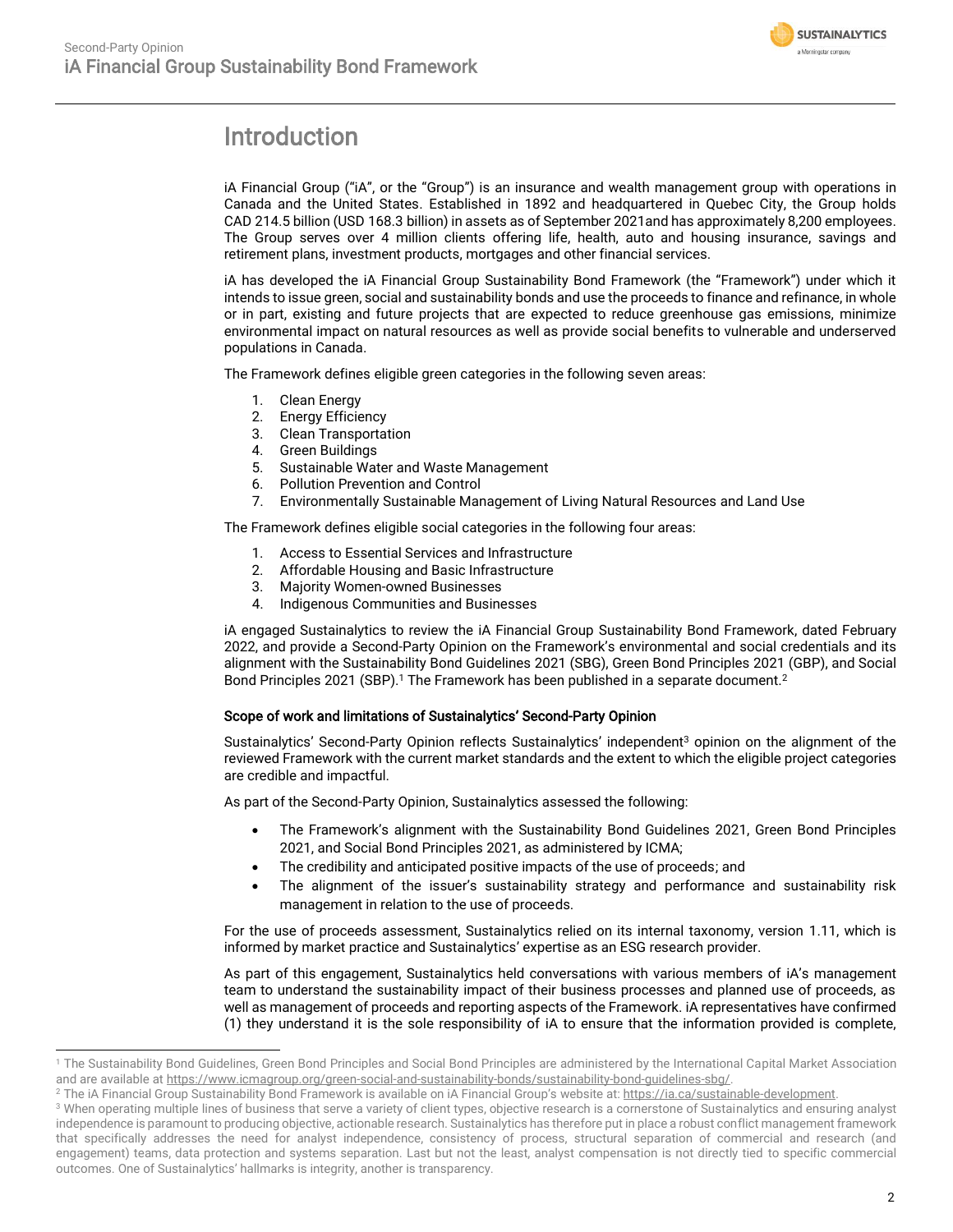

accurate or up to date; (2) that they have provided Sustainalytics with all relevant information and (3) that any provided material information has been duly disclosed in a timely manner. Sustainalytics also reviewed relevant public documents and non-public information.

This document contains Sustainalytics' opinion of the Framework and should be read in conjunction with that Framework.

Any update of the present Second-Party Opinion will be conducted according to the agreed engagement conditions between Sustainalytics and iA.

Sustainalytics' Second-Party Opinion, while reflecting on the alignment of the Framework with market standards, is no guarantee of alignment nor warrants any alignment with future versions of relevant market standards. Furthermore, Sustainalytics' Second-Party Opinion addresses the anticipated impacts of eligible projects expected to be financed with bond proceeds but does not measure the actual impact. The measurement and reporting of the impact achieved through projects financed under the Framework is the responsibility of the Framework owner. The Second-Party Opinion is valid for issuances aligned with the respective Framework for which the Second-Party Opinion was written for a period of twenty-four (24) months from the evaluation date stated herein.

In addition, the Second-Party Opinion opines on the potential allocation of proceeds but does not guarantee the realised allocation of the bond proceeds towards eligible activities.

No information provided by Sustainalytics under the present Second-Party Opinion shall be considered as being a statement, representation, warrant or argument, either in favour or against, the truthfulness, reliability or completeness of any facts or statements and related surrounding circumstances that iA has made available to Sustainalytics for the purpose of this Second-Party Opinion.

# <span id="page-2-0"></span>Sustainalytics' Opinion

## Section 1: Sustainalytics' Opinion on the iA Financial Group Sustainability Bond **Framework**

Sustainalytics is of the opinion that the iA Financial Group Sustainability Bond Framework is credible, impactful and aligns with the four core components of the GBP and SBP. Sustainalytics highlights the following elements of iA's Sustainability Bond Framework:

- Use of Proceeds:
	- The eligible categories Clean Energy, Energy Efficiency, Clean Transportation, Green Buildings, Sustainable Water and Waste Management, Pollution Prevention and Control, Environmentally Sustainable Management of Living Natural Resources and Land Use, Access to Essential Services and Infrastructure, Affordable Housing and Basic Infrastructure, Majority Womenowned Businesses, and Indigenous Communities and Businesses – are aligned with those recognized by the GBP and SBP.
	- Under the Clean Energy category, iA intends to invest in renewable energy generation projects, including solar, offshore and onshore wind, geothermal, electric heat pumps, tidal, hydrogen, hydropower, waste biomass and renewable biofuel sources. In addition, the Group contemplates financing transmission and distribution projects. Sustainalytics notes the following thresholds and eligibility considerations:
		- For solar energy projects, the Framework specifies investments in onshore solar plants, concentrated solar thermal systems (CSP), and photovoltaic (PV) solar panels. Sustainalytics notes that the Group has not communicated the portion of fossil fuel backup they are relying on. In case of solar thermal and CSP projects, Sustainalytics considers reliance on non-renewable energy backup limited at 15% of the facility's electricity production as market practice and recommends that iA report on the limit of use of non-solar energy (fossil fuel backup sources).
		- For geothermal energy projects, the Framework specifies a direct emissions intensity threshold below 100  $gCO<sub>2</sub>e/kWh$ . This is in line with market practice.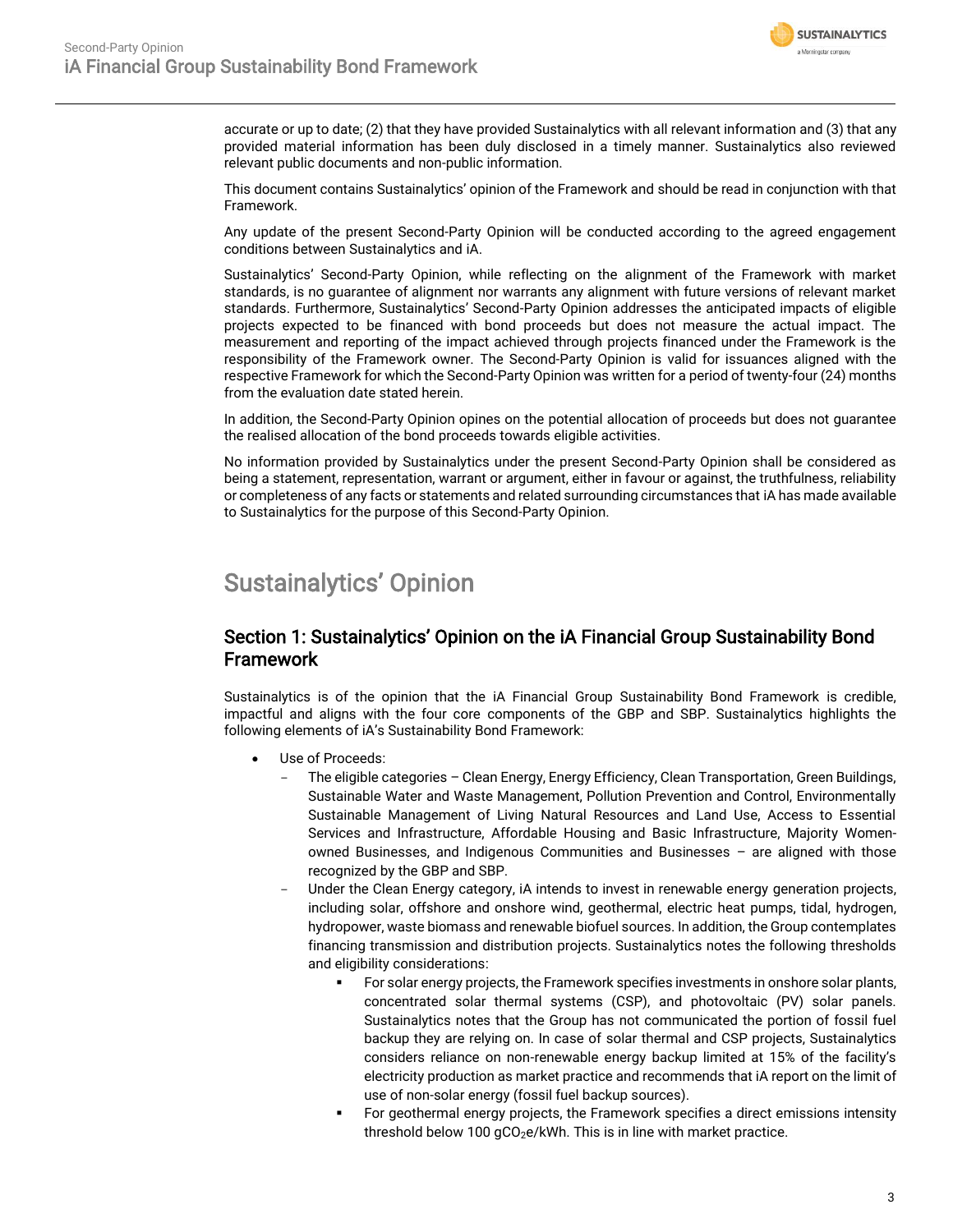

- Geo-exchange projects will involve the use of electric heat pumps (ground, air or water source). Sustainalytics notes that heat pumps offer an energy-efficient heat transfer alternative to conventional systems. Nevertheless, Sustainalytics encourages iA to exclude financing of air and ground heat pumps with high Global Warming Potential refrigerants, and to promote robust refrigerant leak control, detection, and monitoring, while ensuring recovery, reclamation, recycling or destruction of refrigerants at end of life.
- As part of this category, iA may invest in projects that support the production, storage and distribution and use of green hydrogen generated by renewables. Sustainalytics considers hydrogen production through electrolysis powered by renewables as aligned with market practice.
- Hydropower projects include the financing of new hydroelectric power plants that meet at least one of the following criteria i) run-of-river without artificial reservoir or low storage capacity; or ii) power density greater than 5 W/m<sup>2</sup>; or iii) life-cycle carbon intensity below 100  $gCO<sub>2</sub>e/kWh$ . Sustainalytics notes that the Group has defined the estimated reservoir emissions intensity threshold at less than 100 gCO<sub>2</sub>e/kWh. However, considering the longevity of hydropower assets, newly constructed facilities effectively lock in energy generation for a very extended period, so it is desirable to have a lower threshold for new facilities. Sustainalytics encourages iA Financial Group to favour projects with emissions intensity below the threshold of 50  $gCO_2e/kWh$ . For new facilities, the Group will require an environmental and social impact assessment by a credible body and is also committed to ensuring the absence of significant risks and expected negative controversies associated with the projects.
- Bioenergy projects contemplated under the Framework will rely on waste sources as feedstock which will be limited to waste biomass sourced from forestry and agriculture residues. Furthermore, these projects will be subject to a direct emissions intensity threshold of less than 100 gCO<sub>2</sub>e/kWh. Sustainalytics considers the use of waste for electricity generation and the threshold specified as aligned with market practice.
- For infrastructure expenditures to support integration of renewable energy into the grid as well as across transmission and distribution networks, financed assets will meet at least one of the following criteria: i) dedicated to the connection of renewables to the power grid; ii) have average grid systems emissions of less than 100  $qCO_2e/kWh$  on a rolling five-year average; or iii) where more than 67% of newly connected generation capacity in the grid system emits less than 100  $qCO_2e/kWh$  on a rolling five-year average basis. Sustainalytics considers the financing of transmission and distribution assets targeted at reducing the curtailment of renewable energy across the electricity grid system as providing positive environmental outcomes.
- In the Energy Efficiency category, iA may finance the development, construction, upgrade and installation of facilities and equipment that improve energy efficiency by at least 30%. Sustainalytics views positively the inclusion of a defined energy efficiency threshold for the installations of energy-efficient systems, equipment and technologies. Sustainalytics notes that this category does not contemplate the financing of new or whole buildings and is focused on upgrades to existing facilities. Examples projects include:
	- Expenditures that may include lighting, battery storage, insulation, refrigeration as well as heating and cooling systems. Given that iA may install energy-efficient mechanical cooling systems, Sustainalytics recommends the Group to consider low-GWP refrigerants for such systems and to promote robust refrigerant leak control, detection and monitoring, while ensuring recovery, reclamation, recycling or destruction of refrigerants at end of life.
	- Smart grid investments aimed at improving energy efficiency in electricity transmission and distribution, including smart grid components, such as advanced metering systems and smart meters. While noting the variety of definitions and applications of smart grid technology, Sustainalytics views positively investments that are designed to improve grid efficiency and encourages the Group to select projects that are clearly anticipated to deliver tangible efficiency improvements.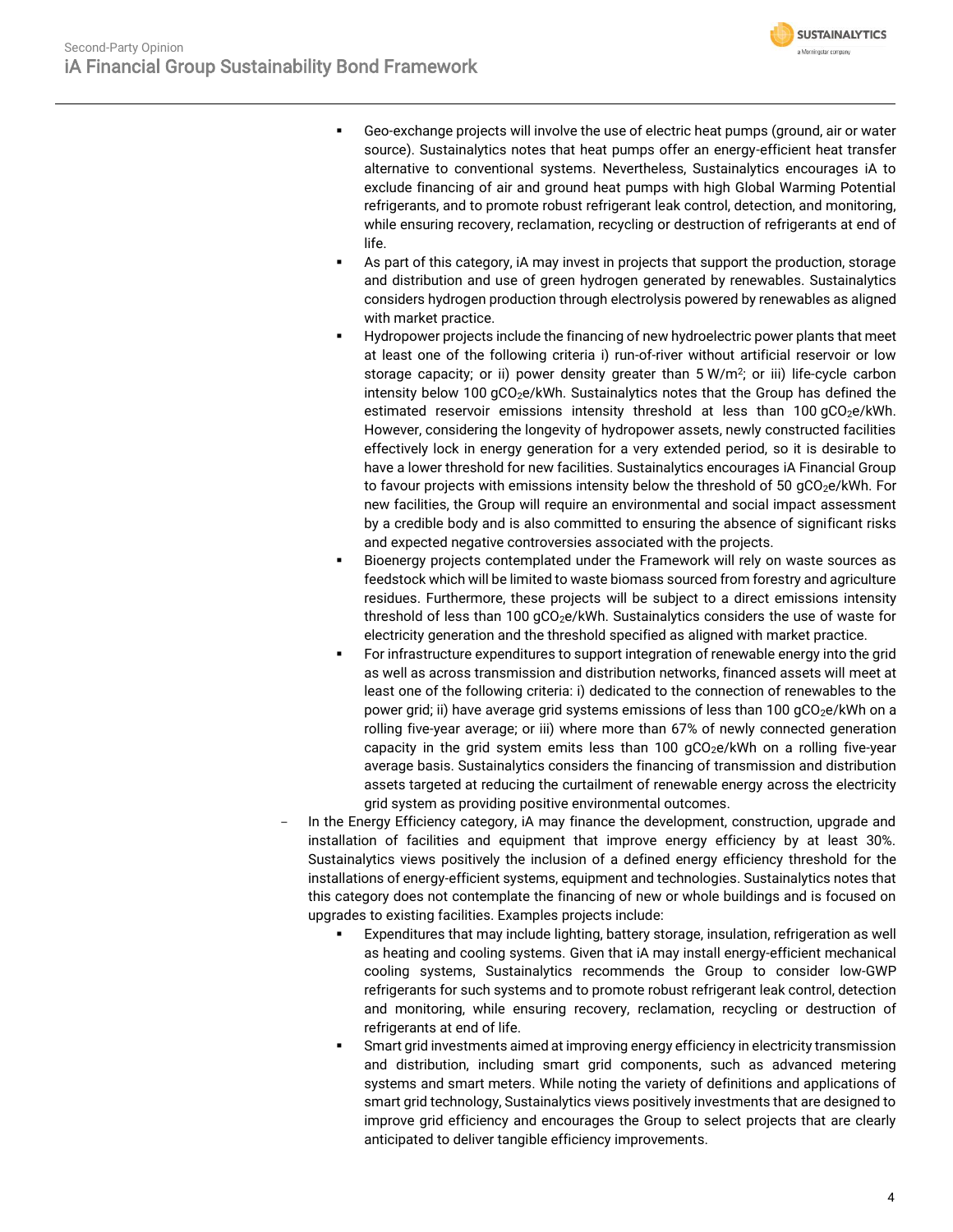

- District heating distribution networks that are at least 50% powered by renewable energy or waste heat. Sustainalytics notes that waste heat recovery from fossil fuel operations is excluded and considers the indicated threshold to be aligned with market expectations.
- **EXEC** Research and development towards technologies, including battery cell technology, behind-the-meter, smart metering, underground thermal heat storage (UTES), gravity storage, ICE storage and biofuels. Noting that these are expected to represent a small proportion of allocated proceeds, Sustainalytics considers these expenditures as aligned with market practice.
- Clean Transportation expenditures may include the following projects related to private and public transportation:
	- Financing of fully electric private passenger vehicles (EVs), hybrid vehicles with emissions below 75 gCO<sub>2</sub>/pkm. iA may also invest in supporting infrastructure such as EV charging stations.
	- Financing public transportation vehicles that meet at least one of the following criteria: (i) fully electric rails, trams and trolley buses; (ii) electric and hydrogen buses with no direct emissions; and (iii) hybrid buses with emissions below 50  $qCO<sub>2</sub>/pkm$ . In addition, to support public transport, the net proceeds under the Framework may be directed towards supporting related infrastructure such as the expansion of metro and train networks, and station upgrades.
	- Financing of public transport subsidy programmes for  $iA$ 's employees. Sustainalytics views the implementation of programmes to subsidize employee public transit and decrease barriers to public transit use as aligned with market practice.
	- Investments in multimodal transportation assets and infrastructure which will be dedicated to supporting public transportation vehicles that meet the emissions thresholds outlined above.
	- Sustainalytics considers the expenditures under this category and the applicable thresholds specified in the Framework as aligned with market practice.
- Under the Green Building category, iA may finance the acquisition and development of commercial and residential buildings that meet as least one of the eligibility criteria as follows:
	- Buildings that have achieved or are expected to achieve third-party certifications at the following minimum levels: LEED Gold, BOMA Best Gold, BREEAM Excellent, Energy Star with a score of 85, Toronto Green Standard (v3) Tier 2 or higher, or BC Step Code at Step 3 or above. The Passive House EnerPHit certification standard is also being considered to qualify projects as eligible under the Framework. Sustainalytics considers the referenced certification standards to be credible and the selected levels to be aligned with market practice. See Appendix 1 for an overview of Sustainalytics' assessment of these certifications.
	- Buildings among the top 15% emissions intensity performers in their region. Sustainalytics notes that iA will engage third parties for determining the 15% criteria. Sustainalytics considers the financing of buildings in the top 15% emissions intensity performers as aligned with market practice.
- In the Sustainable Water and Waste Management category, iA intends to finance a range of projects that relate to water recycling and water treatment systems, flood prevention, defence and stormwater management systems as well as water metering, water distribution, aquifer storage and sewer systems.
	- **•** iA has confirmed to Sustainalytics that wastewater treatment projects will not relate to fossil fuel operations.
	- iA has also communicated to Sustainalytics that flood management infrastructure projects will be selected based on environmental and climate change vulnerability assessments.
	- Sustainalytics considers these expenditures as aligned with market practice.
- Pollution Prevention and Control expenditures contemplated under the Framework may relate to the construction, development, operation, acquisition and maintenance for the collection, treatment, recycle and reuse of waste and hazardous waste, including e-waste. Eligible projects include remediation of contaminated soil, diversion of waste from landfills, methane capture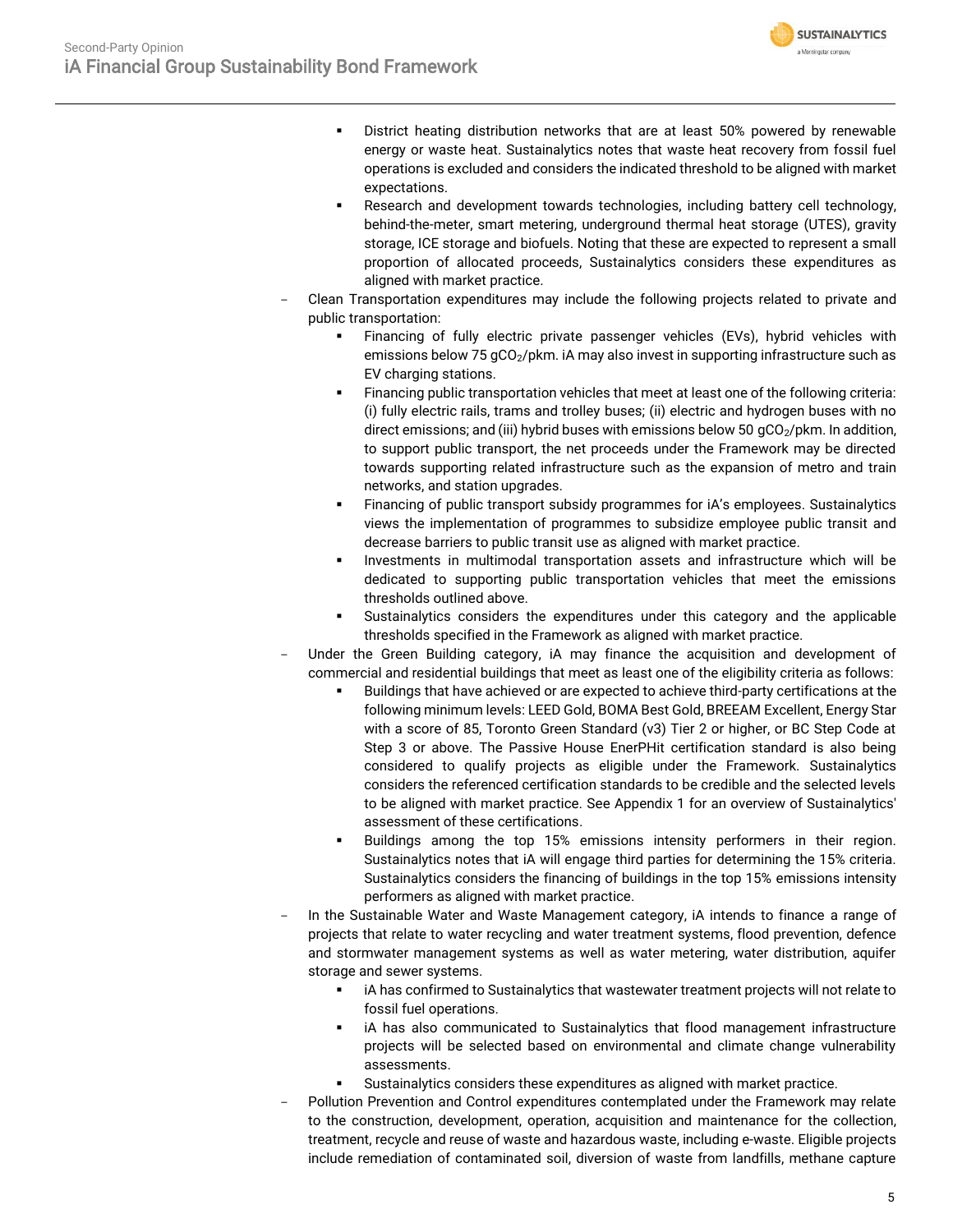**SUSTAINALYTICS** a Morningstar company

projects with gas capture efficiency and carbon capture utilization (CCU) or carbon capture and storage (CCS) technologies. Sustainalytics notes the following:

- iA has confirmed to Sustainalytics that investments in e-waste and hazardous waste recycling will be subject to robust waste management processes to identify and mitigate associated risks.
- In CCU and CCS projects, iA intends to finance technologies that result in a net reduction in GHG emissions and do not lock in carbon. The Group has confirmed to Sustainalytics that eligible projects will not relate to fossil fuel operations nor hard-toabate industrial sectors.
- Landfill gas projects for energy generation will include the capture of methane from closed or decommissioned landfills with a gas capture efficiency of 75% or more. Sustainalytics notes that recovering methane produced from closed landfill will not prolong the lifespan of the landfill and is a key strategy to reduce methane emissions from waste. Given the aforementioned, this activity is aligned with market expectation and is expected to mitigate the impact of pollutants.
- iA contemplates Environmentally Sustainable Management of Living Natural Resources and Land Use investments directed towards a range of projects, including:
	- Sustainably managed forests and forestry products which are certified under the Forest Stewardship Council (FSC), the Programme for the Endorsement of Forest certification (PEFC) or the Sustainable Forestry Initiative (SFI) schemes.
	- Sustainable agricultural projects certified under Canada Organic, USDA Organic, Fairtrade, UTZ or Rainforest Alliance standards.
	- Sustainable aquaculture projects certified under the Marine Stewardship Council (MSC), Aquaculture Stewardship Council (ASC), Best Aquaculture Practices (eligible with two stars or more) or Global G.A.P for Aquaculture.
	- Sustainalytics considers the certification schemes to be robust and credible. Please refer to Appendix 2, 3 and 4 for Sustainalytics' assessment of these forestry, agriculture and aquaculture certifications.
- In the Access to Essential Services & Infrastructure category, iA aims to invest in publicly available, free or subsidized services targeted at providing benefits to low-income and underserved communities. <sup>4</sup> This may include investments in infrastructure and services to provide education, such as public schools, dormitories and training centres.
	- iA has confirmed to Sustainalytics that services financed under this category will be available to all regardless of ability to pay.
	- In addition, the Group may finance healthcare in jurisdictions with public and universal healthcare systems. This relates to infrastructure, medical equipment and programmes for public hospitals, mental health facilities and other institutions targeted towards specific age groups and people with disabilities. As part of this category, the Framework contemplates the financing of care centres that provide childcare, eldercare, as well as facilities for people with disabilities.
	- Sustainalytics considers enhancing access to such services for low-income and vulnerable groups as impactful and aligned with market practice. Furthermore, these investments may additionally benefit the general public, bringing significant positive societal benefits in the applicable jurisdictions.
- The Affordable Housing and Basic Infrastructure category includes investments in affordable housing projects, and projects that enable access to water, electricity, sanitation and plumbing, communication, as well as transportation infrastructure for underserved, vulnerable and rural communities. 5
	- **■** iA may finance affordable housing projects directly or through non-profit social housing associations, <sup>6</sup> including permanent housing, shelters, transitional housing, and

<sup>4</sup> The Framework relies on the Government of Canada's Low-Income Measures and is based on households with income below 50% of median household incomes which may be adjusted for household or family size and specific categories of individuals. For more information, see Statistics Canada, "Lowincome definitions", at: [https://www150.statcan.gc.ca/n1/pub/75f0011x/2012001/notes/low-faible-eng.htm#a5.](https://www150.statcan.gc.ca/n1/pub/75f0011x/2012001/notes/low-faible-eng.htm#a5)

 $^{\rm 5}$  iA defines rural communities in accordance with Statistics Canada's definition, which refers to all areas outside of population centres or areas having at least a population of 1,000 and a population density of 400 persons or more per square kilometres.

<sup>&</sup>lt;sup>6</sup> iA has communicated to Sustainalytics that social housing associations are limited to those registered with the UK Regulator of Social Housing or the Irish Regulation Office.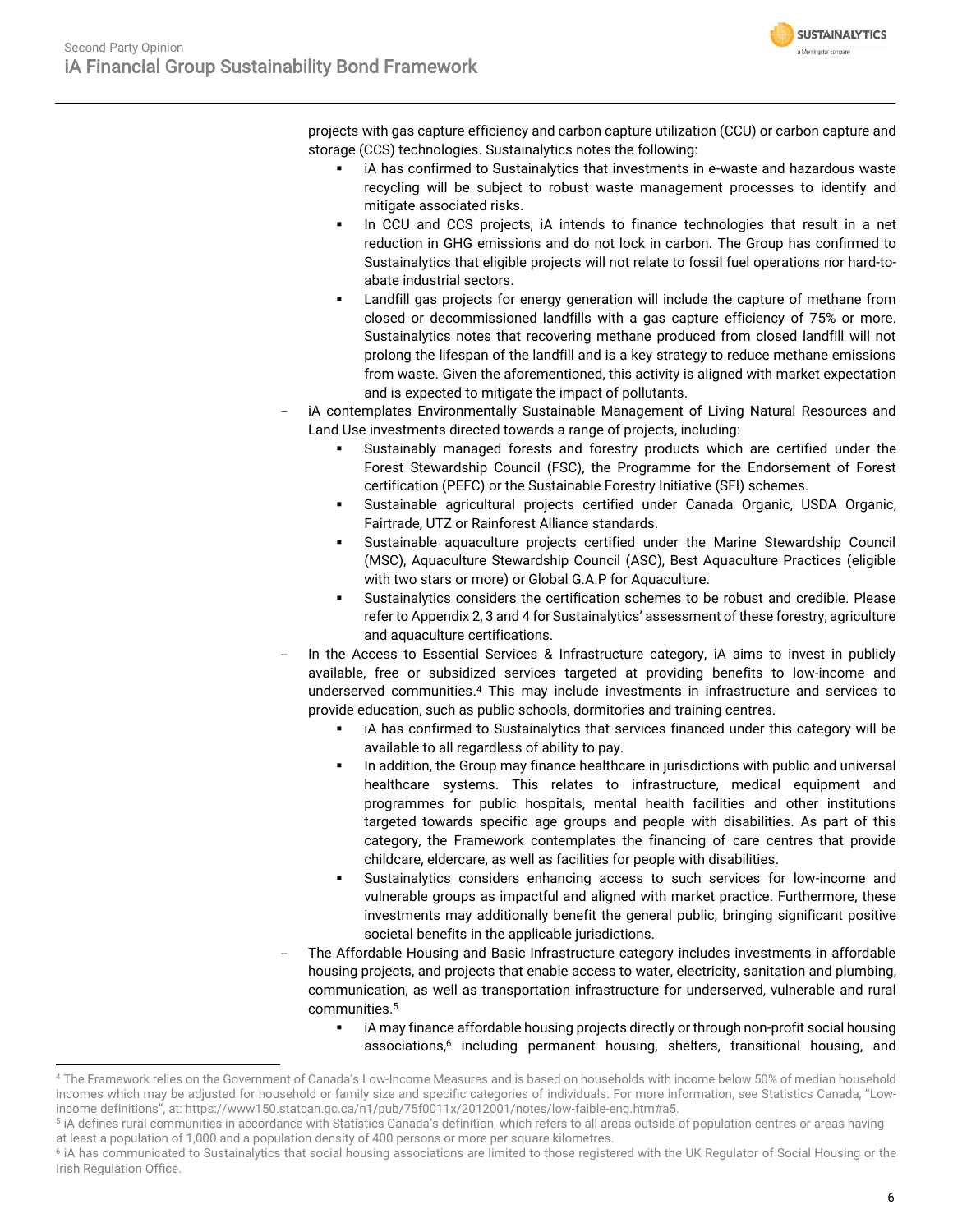

subsidized rentals and ownership homes. Such projects are required to meet the accredited or registered affordable housing definitions as applicable in specific programmes (such as the Canada Mortgage and Housing Corporation's Investment in Affordable Housing Initiative), $7$  or meet definitions of social and affordable housing outlined by government regulators. The Framework relies on official definitions for lowincome populations and definitions for affordability in relevant jurisdictions, including Statistics Canada and relevant government policy frameworks.

- In this category, iA contemplates investments in projects that increase access to drinking water, sanitation, communication networks and enhance rural transportation infrastructure in areas where these were not previously available or are relatively inadequate. In addition, the Framework may finance improvements to electricity transmission and distribution infrastructure in underserved areas.
- Sustainalytics considers enhancing access to affordable housing and other basic infrastructure for underserved communities and vulnerable groups, as providing positive societal benefits and to be in line with market practice.
- The Group intends to provide financing to businesses that are majority owned (>50%) and operated by women with proceeds raised under the Framework. This will be limited to micro, small- and medium-sized businesses.<sup>8</sup> Sustainalytics considers the definition of target populations as aligned with market practice.
- The Indigenous Communities and Businesses category contemplates financing of and lending to MSMEs which are majority owned by Indigenous governments or individuals. Sustainalytics believes that the projects financed in this category will have a positive social impact by enhancing Indigenous peoples' access to financing options that improve their socio-economic conditions.
- Project Evaluation and Selection:
	- iA has established a Sustainability Bond Committee ("SBC") to oversee the project evaluation and selection process. This committee is comprised of the CFO, CIO, CRO, EVP Corporate strategy and development and Head of Investor Relations and Sustainable Development. The SBC intends to meet biannually to oversee the development of the Framework and ensure projects financed are in line with the Framework's eligibility criteria.
	- The Group integrates ESG analysis for all investments made in accordance with its Responsible Investment Policy. This analysis is conducted for all allocation decisions made under the Framework. Sustainalytics considers this risk assessment process to be adequate and aligned with market practice. For additional details on iA's risk assessment and mitigation policies, please refer to Section 2.
	- Based on the allocation of responsibilities and the presence of risk management processes, Sustainalytics considers this process to be in line with market practice.
- Management of Proceeds:
	- iA Financial Group's SBC will be responsible for overseeing the management of proceeds. The net proceeds of the sustainability bonds will be deposited in the Group's general funding account and earmarked for allocation within the Group's Sustainability Bond Register. iA intends to allocate proceeds within 36 months of issuance of each bond. Pending full allocation, unallocated proceeds will be held in cash, cash equivalent or liquid assets, including government bonds, money market instruments or used to repay existing indebtedness not related to fossil fuel investments. Where feasible iA will prioritize investment in green, sustainable or ESG securities.
	- Based on the management of proceeds, disclosure of temporary proceeds and allocation period, Sustainalytics considers this process to be in line with market practice.
- Reporting:

 $7$  Canadian provinces and territories are responsible for choosing the programmes they design and deliver to address local housing needs and priorities. For more information about CMHC's Investment in Affordable Housing programme, see: [https://www.cmhc-schl.gc.ca/en/professionals/industry](https://www.cmhc-schl.gc.ca/en/professionals/industry-innovation-and-leadership/industry-expertise/affordable-housing/provincial-territorial-agreements/investment-in-affordable-housing)[innovation-and-leadership/industry-expertise/affordable-housing/provincial-territorial-agreements/investment-in-affordable-housing.](https://www.cmhc-schl.gc.ca/en/professionals/industry-innovation-and-leadership/industry-expertise/affordable-housing/provincial-territorial-agreements/investment-in-affordable-housing)

<sup>&</sup>lt;sup>8</sup> MSMEs are defined in accordance with the International Finance Corporation's definition, which is based on assessment of an enterprise's employee count, total assets and annual sales. For details, see:

[https://www.ifc.org/wps/wcm/connect/industry\\_ext\\_content/ifc\\_external\\_corporate\\_site/financial+institutions/priorities/ifcs+definitions+of+targeted+](https://www.ifc.org/wps/wcm/connect/industry_ext_content/ifc_external_corporate_site/financial+institutions/priorities/ifcs+definitions+of+targeted+sectors) [sectors](https://www.ifc.org/wps/wcm/connect/industry_ext_content/ifc_external_corporate_site/financial+institutions/priorities/ifcs+definitions+of+targeted+sectors)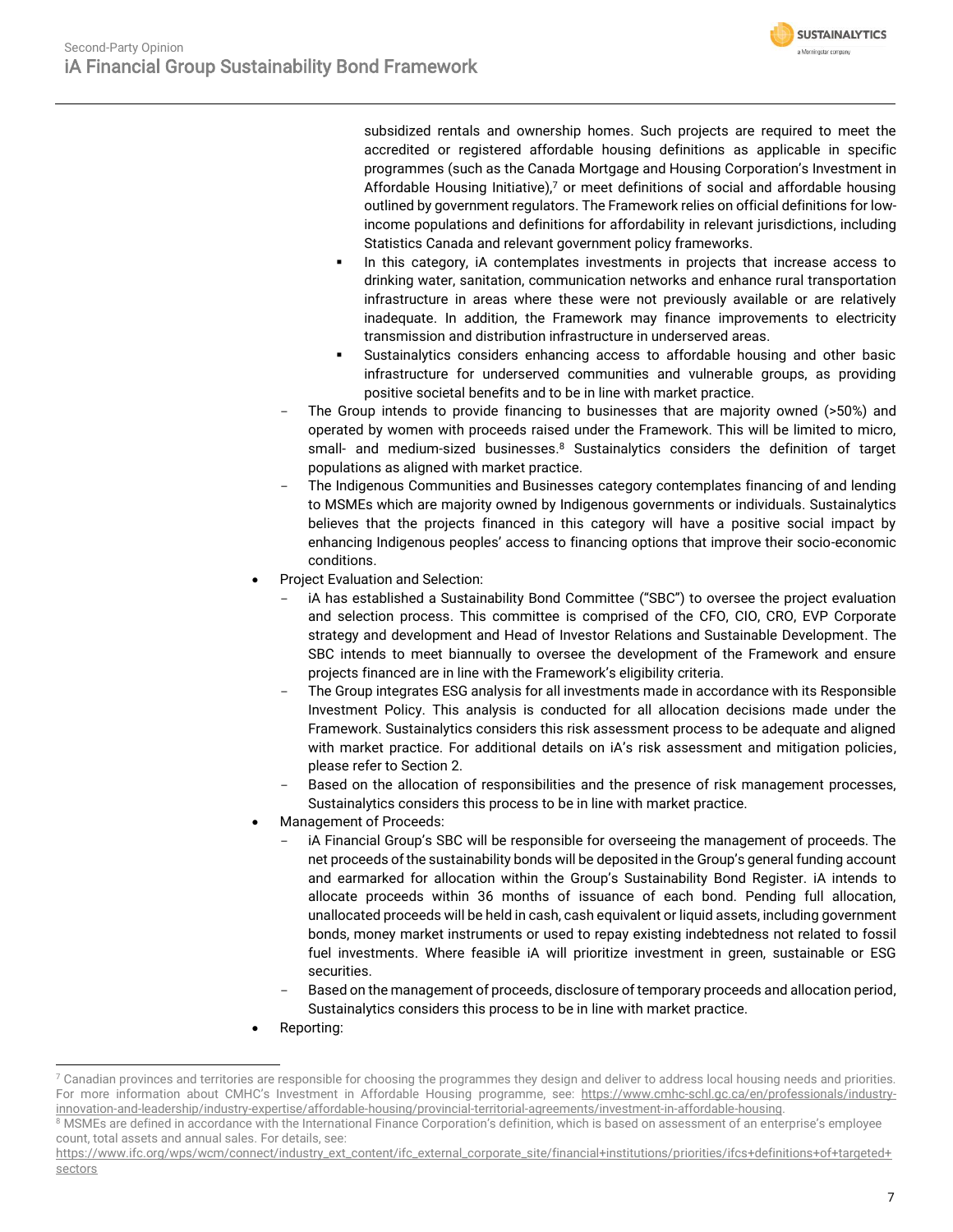

- The Group intends to report on the allocation and impact of bond proceeds on its website on an annual basis until full allocation. Allocation reporting will include the amounts allocated to eligible projects and categories, the balance of unallocated amounts, the share of financing to refinancing as well as quantitative and qualitative performance descriptions where relevant. iA Financial intends to appoint an external reviewer to provide limited assurance over the allocation of proceeds on an annual basis until full allocation.
- In addition, iA is committed to reporting on relevant impact metrics, such as annual renewable energy generation in MWh, annual GHG emissions reduced or avoided in  $tCO<sub>2</sub>$ , number of individuals and families benefitting from affordable housing, and number of underserved patients who received access to healthcare services. For a more detailed list of impact indicators, please refer to Appendix 5.
- Based on the commitment to both allocation and impact reporting, Sustainalytics considers this process to be in line with market practice.

### Alignment with Sustainability Bond Guidelines 2021

Sustainalytics has determined that the iA Financial Group Sustainability Bond Framework aligns with the four core components of the GBP and SBP. For detailed information, please refer to Appendix 6: Sustainability Bond/ Sustainability Bond Programme External Review Form.

## Section 2: Sustainability Performance of iA

### Contribution of Framework to iA Financial Group's sustainability strategy

iA has developed a Group sustainability strategy that guides its approach across the scope of its operations. The Group's 2020 Sustainability Report focuses on eight sustainable development guidelines: (i) ensuring the financial well-being of clients, (ii) effectively managing risks; (iii) following high standards of governance; (iv) actively contributing to communities; (v) managing environmental impact; (vi) creating a rewarding work environment centred around diversity and inclusion; (vii) practising responsible sourcing; and (viii) incorporating ESG factors in investment processes.<sup>9</sup> Sustainalytics highlights the following initiatives, targets and progress achieved as being particularly aligned with the Framework.

In 2020, iA invested CAD 80.5 million (USD 63.3 million) in renewable energy projects, including solar, hydro, wind and geothermal energy, which represents an increase of approximately 10% from 2019. With regard to its own operations, iA is committed to managing carbon emissions and achieved carbon neutrality in 2020, $^{\text{10}}$ among other initiatives via the purchase of Gold Standard<sup>11</sup> certified carbon credits matched for investment in three major reforestation, conservation and wind energy generation projects in Canada and the United States.<sup>12</sup> As a result, the Group financed the reforestation of 16,000 trees in Quebec, preserved 7,900 hectares of inland rainforest in British Columbia, and developed 75 wind turbines in Texas. In addition, iA has committed to reducing its GHG emissions by 20% per employee by 2025 relative to a 2019 baseline. The Group reduced its GHG emissions by 3,945 tCO<sub>2</sub>e in 2020 in comparison to 2019. Additionally, the Group aims to uphold environmental performance standards in its buildings and has obtained BOMA Best Gold for 11 of its buildings and LEED Gold Certification for eight buildings.<sup>13</sup>

Given iA's approach to sustainability, Sustainalytics is of the opinion that the iA Financial Group Sustainability Bond Framework is aligned with its overall strategy and encourages the Group to further develop and formalize sustainability commitments related to its social strategy and develop time-bound quantitative targets.

### Approach to managing environmental and social risks associated with the projects

Sustainalytics recognizes that the net proceeds from bonds issued under the Framework will be directed towards eligible projects that are expected to have positive environmental and social impact. However, Sustainalytics is aware that such eligible projects could also lead to negative environmental and social outcomes. Some key environmental and social risks possibly associated with the eligible projects, could

<sup>&</sup>lt;sup>9</sup> iA Financial Group, "2020 Sustainability Report", (2020), at: [https://ia.ca/-/media/Files/IA/APropos/dev-durable/82-108A\\_SustainabilityReport-2020-](https://ia.ca/-/media/Files/IA/APropos/dev-durable/82-108A_SustainabilityReport-2020-V3.pdf) [V3.pdf](https://ia.ca/-/media/Files/IA/APropos/dev-durable/82-108A_SustainabilityReport-2020-V3.pdf)

 $10$  Ibid.

<sup>11</sup> Gold Standard for the Global Goals is a standard for designing projects for maximum positive impact in climate and development, and to measuring and reporting outcomes. For more information, please refer to[: https://www.goldstandard.org/.](https://www.goldstandard.org/)

<sup>&</sup>lt;sup>12</sup> iA Financial Group, "2020 Sustainability Report", (2020), at: [https://ia.ca/-/media/Files/IA/APropos/dev-durable/82-108A\\_SustainabilityReport-2020-](https://ia.ca/-/media/Files/IA/APropos/dev-durable/82-108A_SustainabilityReport-2020-V3.pdf) [V3.pdf](https://ia.ca/-/media/Files/IA/APropos/dev-durable/82-108A_SustainabilityReport-2020-V3.pdf)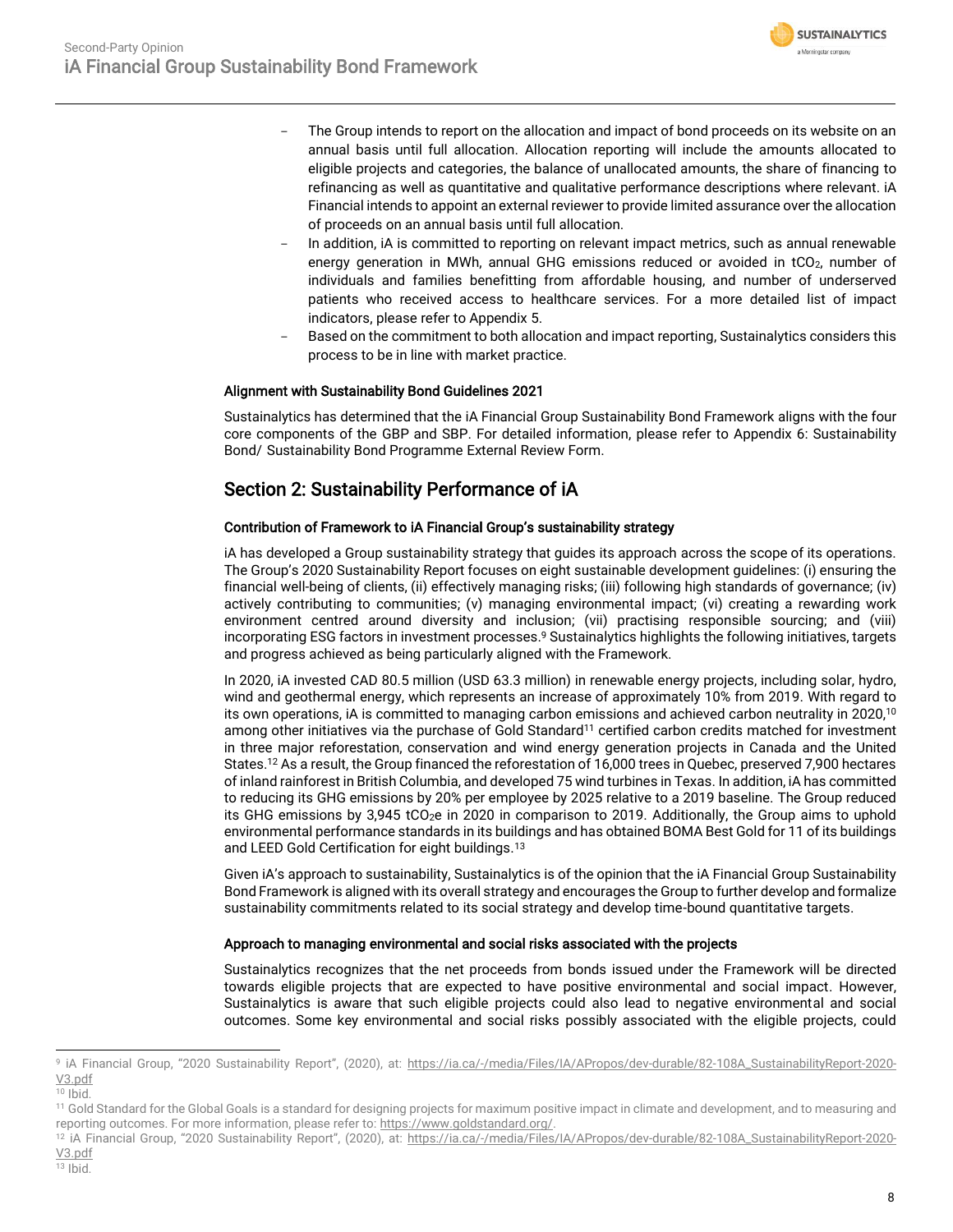

include worker's health and safety, community relations and stakeholder participation, land use and biodiversity issues associated with large-scale infrastructure development, emissions, effluents and waste generated in construction.

Sustainalytics is of the opinion that iA is able to manage or mitigate potential risks through implementation of the following:

- iA has a dedicated Responsible Investment Policy to guide the Group's asset analysis and management.<sup>14</sup> The guiding principles of the policy are corporate governance, environmental stewardship, people and communities, and transparency and disclosure. iA is committed to ensure compliance with environmental regulations and overall aims to reduce the environmental footprint of its investments with respect to climate change, energy, water, waste management, transportation, and indoor and outdoor environments.
- iA is a signatory of the UN Principles for Responsible Investment (PRI) as part of its commitment to integrate ESG criteria into its lending and investment decisions.<sup>15</sup> The Group has dedicated socially responsible investment funds that are responsible for integrating ESG factors into investment decisions and exclude the financing of fossil fuels, tobacco, nuclear power, military weapons, adult entertainment and gaming.<sup>16</sup>
- The Group has in place an integrated risk management framework that identifies, assesses, communicates, manages, mitigates and monitors the Group's exposure to key risks and receives periodic reporting from the Chief Risk Officer on the steps taken to monitor and control such exposure. 17
- iA has operations in Canada and the United States, which are recognized as Designated Countries under the Equator Principles, ensuring the presence of robust environmental and social governance, legislation systems and institutional capacity to mitigate common environmental and social risks associated with projects financed under the Framework.<sup>18</sup> Compliance with the Equator Principles has led to the Group creating a standard due diligence process to support its credit decisions.
- iA has enacted standards and processes mandating ethical behaviour, including a code of conduct.<sup>19</sup> In addition, the Group has a Supplier Code of Conduct in place which requires that suppliers implement adequate environmental practices as well as comply with applicable laws and regulations. 20
- The Group also participates in the Carbon Disclosure Project (CDP) $<sup>21</sup>$  through which it discloses</sup> information related to carbon risks and opportunities through its response to the CDP's annual Carbon Questionnaire. In its 2020 Climate Disclosure report, the Group outlines its approach to climate change disclosure and commitment to assessing its exposure to climate-related risks and opportunities. <sup>22</sup>

Based on these policies, standards and assessments, Sustainalytics is of the opinion that iA is well positioned to manage and mitigate environmental and social risks possibly associated with the eligible categories.

## Section 3: Impact of Use of Proceeds

All 11 use of proceeds categories are aligned with those recognized by the GBP or SBP. Sustainalytics has focused on two below where the impact is specifically relevant in the local context.

<sup>&</sup>lt;sup>14</sup> iA Financial Group, "Responsible Investment Policy", at: [https://ia.ca/-/media/files/ia/apropos/dev-durable/update-decembre-2021/iA-Investment-](https://ia.ca/-/media/files/ia/apropos/dev-durable/update-decembre-2021/iA-Investment-Management-RI-Policy_FINAL_20211220.pdf)[Management-RI-Policy\\_FINAL\\_20211220.pdf](https://ia.ca/-/media/files/ia/apropos/dev-durable/update-decembre-2021/iA-Investment-Management-RI-Policy_FINAL_20211220.pdf)

 $15$  Ibid.

<sup>16</sup> iA Financial Group, "Socially Responsible Investing", at: <https://ia.ca/individuals/investment-products/segregated-funds/categories/responsible-funds> <sup>17</sup> iA Financial Group, "Risk Management, Governance and Ethics Committee Charter", at: [https://ia.ca/-](https://ia.ca/-/media/files/ia/apropos/gouvernance/administrateur/en/iafincorp_mandat_cgrge_juillet_2021_en_final_acc.pdf)

[<sup>/</sup>media/files/ia/apropos/gouvernance/administrateur/en/iafincorp\\_mandat\\_cgrge\\_juillet\\_2021\\_en\\_final\\_acc.pdf](https://ia.ca/-/media/files/ia/apropos/gouvernance/administrateur/en/iafincorp_mandat_cgrge_juillet_2021_en_final_acc.pdf) <sup>18</sup> Equator Principles, "About us", at: <https://equator-principles.com/about/>

<sup>&</sup>lt;sup>19</sup> iA Financial Group, "Code of Business Conduct of the Industrial Alliance Group of Companies", at: [https://ia.ca/-](https://ia.ca/-/media/files/ia/apropos/gouvernance/employes/en/code-of-business-conduct.pdf)

[<sup>/</sup>media/files/ia/apropos/gouvernance/employes/en/code-of-business-conduct.pdf](https://ia.ca/-/media/files/ia/apropos/gouvernance/employes/en/code-of-business-conduct.pdf)

<sup>&</sup>lt;sup>20</sup> iA Financial Group, "Supplier Code of Conduct", at: <https://ia.ca/-/media/Files/IA/APropos/dev-durable/Supplier-Code-of-Conduct-ACC.pdf>

<sup>&</sup>lt;sup>21</sup> CDP is a not-for-profit charity that runs the global disclosure system for investors, companies, cities, states and regions to manage their environmental impacts. For more information, please refer to[: https://www.cdp.net/en.](https://www.cdp.net/en)

<sup>&</sup>lt;sup>22</sup> iA Financial Group, "Climate Disclosure Project", at; <https://ia.ca/-/media/Files/IA/APropos/dev-durable/Carbon-Disclosure-Project-2020.pdf>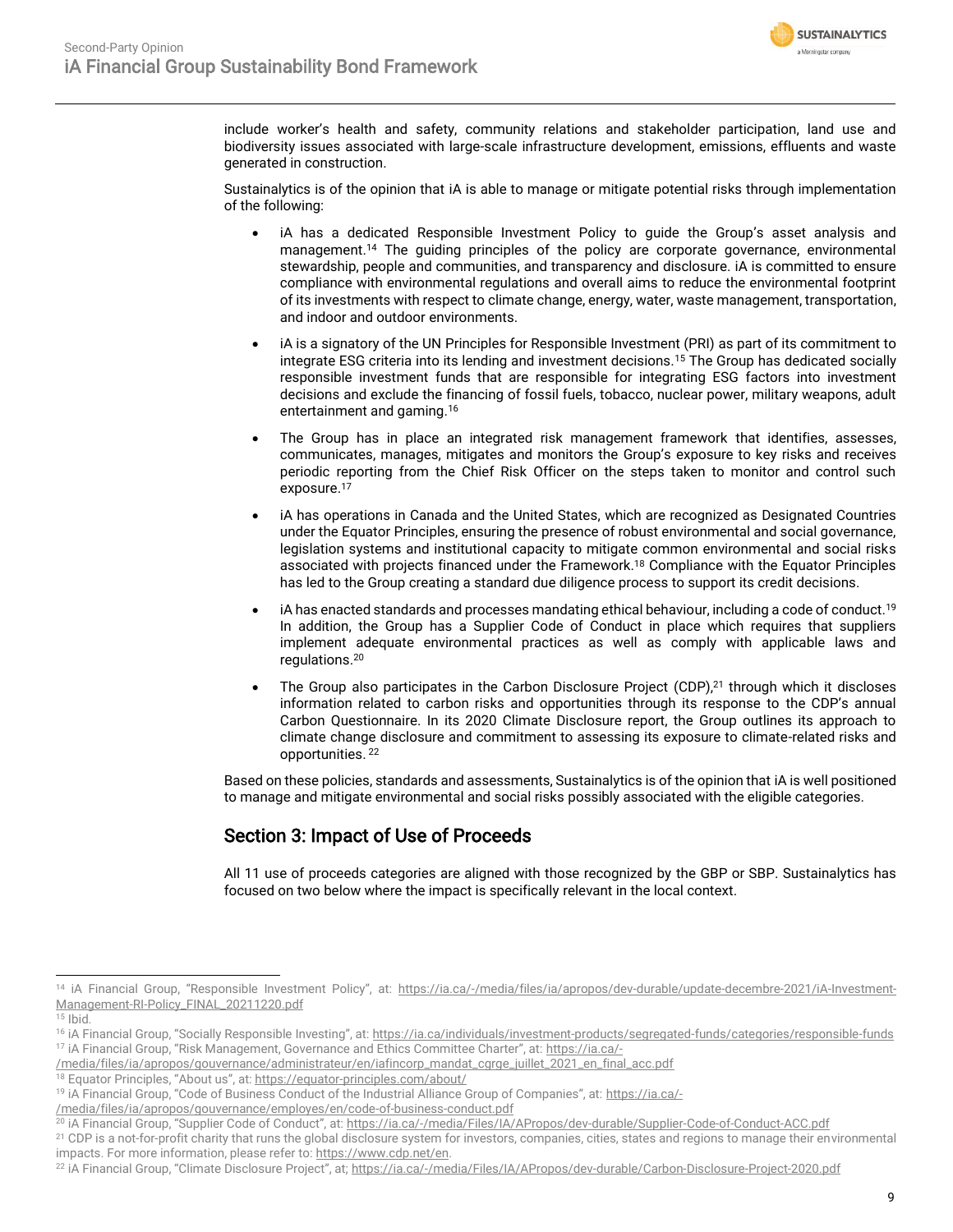

### The role of green buildings in reducing GHG emissions in Canada

Although the energy intensity of buildings in Canada has fallen in recent years, absolute energy demand has increased by 8% for residential buildings and 35% for commercial buildings between 1990 and 2015. 23 Buildings in Canada have relatively high energy intensity compared to other countries,<sup>24</sup> mainly due to climatic conditions and a high standard of living. Space heating, which is primarily powered by fossil fuels,<sup>25</sup> consumes the largest share of a building's energy (61%), followed by water heating (19%), appliances (14%), lighting (4%) and space cooling (3%).<sup>26</sup> In 2017, 17% of GHG emissions in Canada came from residential, commercial and institutional buildings, making it the third-largest emitting sector, trailing only oil and gas, and transportation.<sup>27</sup> In 2017, residential and commercial buildings accounted for close to 20% of Canada's energy consumption,<sup>28</sup> mostly used for lighting as well as space and water heating.<sup>29</sup>

As a signatory to the Paris Agreement, Canada has committed to net zero GHG emissions by 2050.<sup>30</sup> In this regard, Canada committed to reduce its emissions by 30% below 2005 levels by 2030 under the Pan-Canadian Framework on Clean Growth and Climate Change in 2016.<sup>31</sup> This plan was enhanced in 2020, with the release of the country's strengthened climate plan, which enabled Canada to commit to a strengthened 2030 target of 40-45% from the 2005 baseline.<sup>32</sup> These commitments include strengthening codes to ensure new buildings are more energy efficient, incentivizing the retrofit of existing buildings, encouraging fuel switching, improving the efficiency of appliances and equipment, and supporting mandatory energy labelling and disclosure.<sup>33</sup> Investments in building performance and net zero buildings are critical for Canada to meet its 2030 emissions targets, according to the Canada Green Building Council.<sup>34</sup> Improving buildings' energy efficiency alone has the potential to reduce Canada's overall GHG emissions by 44% from a 2005 baseline, save CAD 6.2 billion (USD 49.3 billion) in energy-related costs and contribute an additional CAD 32.5 billion (USD 25.8 billion) to the Canadian GDP, according to the Canada Green Building Council.<sup>35</sup>

Based on the above, Sustainalytics is of the opinion that eligible projects under the Framework have the potential to provide substantial environmental benefits for Canada's built environment, contributing to the country's national GHG reduction targets.

### Importance of essential services for vulnerable and underserved populations in Canada

### Importance of providing access to essential services for Indigenous communities

Indigenous peoples represent a significant segment of the labour market and local economy in Canada, with over 1.6 million people accounting for approximately 4.9% of the total population.<sup>36</sup> The population is rapidly growing, with the self-identified Indigenous population having increased by 42.5% between 2006 and 2016,<sup>37</sup> highlighting the need for new solutions to meet this growing segment of the Canadian population.

<sup>31</sup> Government of Canada, "Pan-Canadian Framework on Clean Growth and Climate Change", at:

33 Government of Canada, "Complementary actions to reduce emissions", at:

<sup>&</sup>lt;sup>23</sup> Standing Senate Committee on Energy, the Environment and Natural Resources, Reducing Greenhouse Gas Emission from Canada's Built Environment, November 2018, at[: https://sencanada.ca/content/sen/committee/421/ENEV/reports/ENEV\\_Buildings\\_FINAL\\_e.pdf](https://sencanada.ca/content/sen/committee/421/ENEV/reports/ENEV_Buildings_FINAL_e.pdf) <sup>24</sup> Ibid.

<sup>&</sup>lt;sup>25</sup> Standing Senate Committee on Energy, the Environment and Natural Resources, Reducing Greenhouse Gas Emission from Canada's Built Environment, November 2018, at[: https://sencanada.ca/content/sen/committee/421/ENEV/reports/ENEV\\_Buildings\\_FINAL\\_e.pdf](https://sencanada.ca/content/sen/committee/421/ENEV/reports/ENEV_Buildings_FINAL_e.pdf)

<sup>26</sup> Natural Resource Canada, Heating equipment for residential use, (accessed in July 2020), at: https://www.nrcan.gc.ca/energy-efficiency/energyefficiency-products/product-information/heating-equipment-residential-use/13740

<sup>27</sup> Senate Canada, "Reducing Greenhouse Gas Emission from Canada's Built Environment", (2018), at:

[https://sencanada.ca/content/sen/committee/421/ENEV/reports/ENEV\\_Buildings\\_FINAL\\_e.pdf](https://sencanada.ca/content/sen/committee/421/ENEV/reports/ENEV_Buildings_FINAL_e.pdf)

<sup>&</sup>lt;sup>28</sup> Natural Resources Canada, "Energy Fact Book 2020-2021", at: [https://www.nrcan.gc.ca/sites/nrcan/files/energy/energy\\_fact/energy-factbook-2020-](https://www.nrcan.gc.ca/sites/nrcan/files/energy/energy_fact/energy-factbook-2020-2021-English.pdf) [2021-English.pdf](https://www.nrcan.gc.ca/sites/nrcan/files/energy/energy_fact/energy-factbook-2020-2021-English.pdf)

 $29$  Ibid.

<sup>30</sup> Government of Canada, "Progress towards Canada's greenhouse gas emissions reduction target", at: [https://www.canada.ca/en/environmentclimate](https://www.canada.ca/en/environmentclimate-change/services/environmental-indicators/progress-towards-canada-greenhouse-gas-emissions-reduction-target.html)[change/services/environmental-indicators/progress-towards-canada-greenhouse-gas-emissions-reduction-target.html](https://www.canada.ca/en/environmentclimate-change/services/environmental-indicators/progress-towards-canada-greenhouse-gas-emissions-reduction-target.html)

https://www.canada.ca/en/services/environment/weather/climatechange/pan-canadian-framework/introduction.html#1\_4

<sup>32</sup> Government of Canada, "Canada's Enhanced Nationally Determined Contribution" at: [https://www.canada.ca/en/environment-climate-](https://www.canada.ca/en/environment-climate-change/news/2021/04/canadas-enhanced-nationally-determined-contribution.html)

[change/news/2021/04/canadas-enhanced-nationally-determined-contribution.html](https://www.canada.ca/en/environment-climate-change/news/2021/04/canadas-enhanced-nationally-determined-contribution.html)

https://www.canada.ca/en/services/environment/weather/climatechange/pan-canadian-framework/complementary-actions-reduceemissions.html#3\_2

<sup>&</sup>lt;sup>34</sup> Canada Green Building Council, "Building Solutions to Climate Change - How Green Buildings Can Help Meet Canada's 2030 Emissions Targets", (2021), at: https://www.cagbc.org/CAGBC/Advocacy/Building\_Solutions\_to\_Climate\_Change.aspx

<sup>35</sup> Canada Green Building Council, "Building Solutions to Climate Change: How Green Buildings Can Help Meet Canada's 2030 Emission Targets", at: [https://www.cagbc.org/CAGBC/Advocacy/Building\\_Solutions\\_to\\_Climate\\_Change.aspx](https://www.cagbc.org/CAGBC/Advocacy/Building_Solutions_to_Climate_Change.aspx)

<sup>36</sup>OECD, Indigenous Employment Skills and Strategies in Canada[: https://www.afn.ca/uploads/files/housing/factsheet-housing.pdf](https://www.afn.ca/uploads/files/housing/factsheet-housing.pdf)

<sup>37</sup> CBC, Indigenous population growing rapidly, (2017)[: https://www.cbc.ca/news/indigenous/indigenous-census-rapid-growth-1.4370727](https://www.cbc.ca/news/indigenous/indigenous-census-rapid-growth-1.4370727)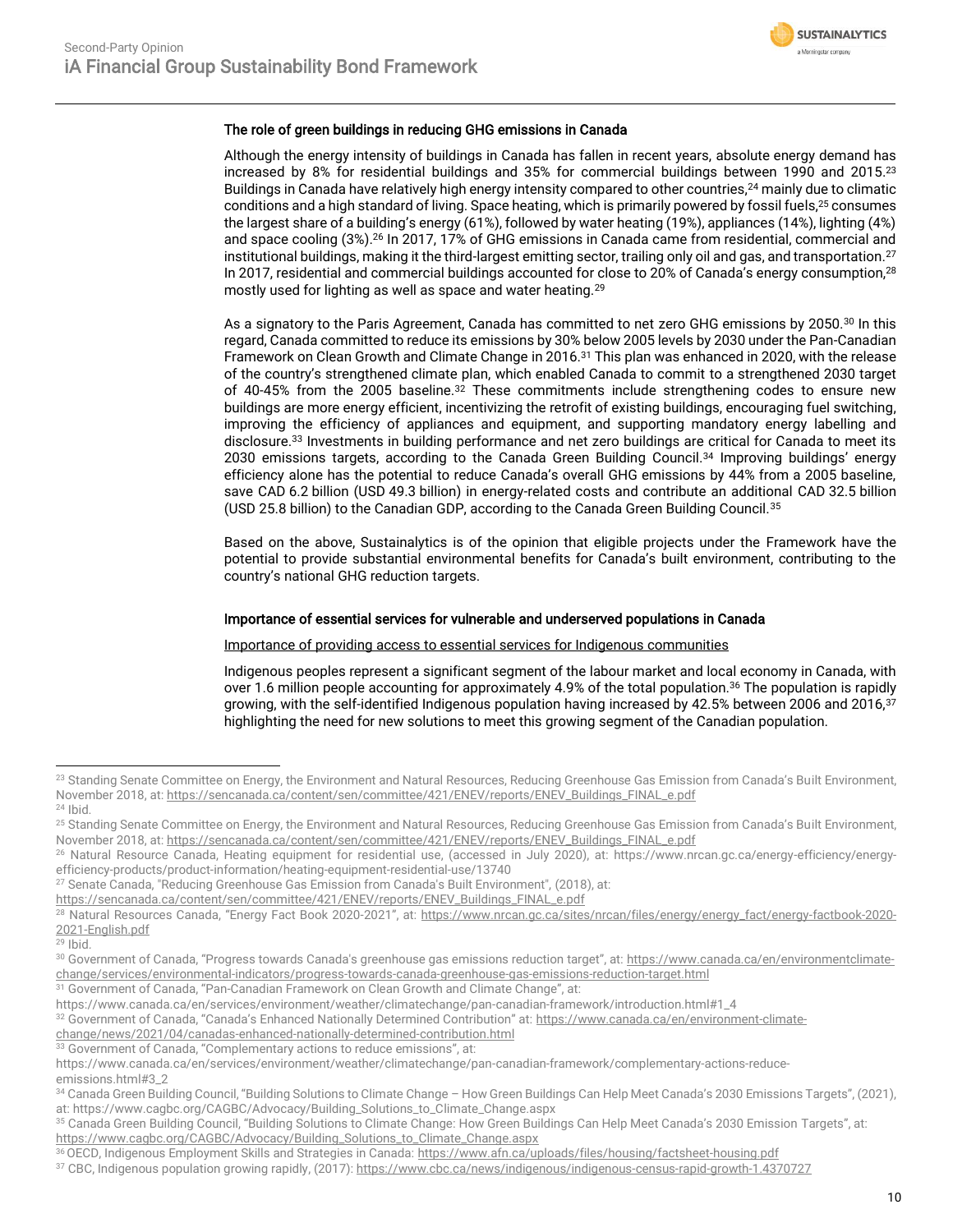

Indigenous communities and individuals face a number of challenges in the economy. A 2018 OECD study found significant differences in the economic reality of Indigenous and non-Indigenous people in Canada, particularly the unemployment rate (15.3% versus 7.4%), lower average earnings (by CAD 2.5 or USD 1.9 per hour) and level of education, with 40% of the Indigenous population having completed postsecondary education in 2016 in contrast with 55.9% of non-Indigenous population. <sup>38</sup> Indigenous peoples in Canada also face inadequate housing, with 23.4% of First Nation adults living in overcrowded housing, which often results in social tensions and long-lasting health problems.<sup>39</sup> Ongoing challenges in First Nations communities also include a lack of safe drinking water, unsatisfactory heating systems, a lack of adequate sewage services as well as obstacles to accessing viable housing programmes due to inadequate third-party management as well as rapidly increasing debt burden.

Sustainalytics views positively the Framework's investments geared towards access to essential services for Indigenous communities in Canada, and expects that they will benefit these communities, ultimately providing overall positive social impacts for Canadian society at large.

### Infrastructure for childcare and eldercare

Childcare costs vary widely across Canada, ranging from approximately CAD 1,600 (USD 1,270) per month to approximately CAD 450 (USD 357) per month depending on the province. <sup>40</sup> Canada ranked second last among OECD countries in government spending on early childhood education and care. <sup>41</sup> An OECD report from as far back as 2005 already recommended to Canadian governments to increase funding for childcare "to ensure that a broader group of Canadians have access to affordable good-quality childcare". <sup>42</sup> The Government of Canada's 2021 budget includes investment of billions of dollars into a national childcare plan to work with Canada's provincial governments to reduce fees for regulated childcare to CAD 10 (USD 7.8) per day and achieve a 50% reduction in average fees by the end of 2022.<sup>43</sup>

In parallel to early childhood education, the aging demographics of Canada presents complex socio-economic and healthcare challenges. Eldercare services will be vital for the Canadian economy as one third of Canada's population is expected to be 65 or older by 2056<sup>44</sup>. Senior citizens already outnumber children in Canada and account for half of all healthcare spending in the country. Waiting times for adequate eldercare may reach up to three years in certain provinces and communities due to lack of available long-term care facilities and infrastructure.<sup>45</sup>

Sustainalytics believes that iA's intended investments in free or subsidized services for childcare as well as eldercare centres will help support Canada's long-term and inclusive economic growth.

### Alignment with/contribution to SDGs

The Sustainable Development Goals (SDGs) were adopted in September 2015 by the United Nations General Assembly and form part of an agenda for achieving sustainable development by the year 2030. The bonds issued under the iA Financial Group Sustainability Bond Framework are expected to advance the following SDGs and targets:

| Use of Proceeds<br>Category | <b>SDG</b>                        | <b>SDG target</b>                                                                              |
|-----------------------------|-----------------------------------|------------------------------------------------------------------------------------------------|
| Clean Energy                | 7. Affordable and Clean<br>Energy | 7.2 By 2030, increase substantially the share of<br>renewable energy in the global energy mix. |
| <b>Energy Efficiency</b>    | 7. Affordable and Clean<br>Energy | 7.2 By 2030, increase substantially the share of<br>renewable energy in the global energy mix. |

<sup>38</sup> OECD, Indigenous Employment Skills and Strategies in Canada:<https://www.afn.ca/uploads/files/housing/factsheet-housing.pdf>

 $45$  Ihid.

<sup>39</sup> Assembly of First Nations, First Nations Housing On-Reserve[: https://www.afn.ca/uploads/files/housing/factsheet-housing.pdf](https://www.afn.ca/uploads/files/housing/factsheet-housing.pdf)

<sup>40</sup> CBC, "Liberals promise \$30B over 5 years to create national child-care system", at: [https://www.cbc.ca/news/politics/federal-budget-freeland-tasker-](https://www.cbc.ca/news/politics/federal-budget-freeland-tasker-1.5991137)[1.5991137](https://www.cbc.ca/news/politics/federal-budget-freeland-tasker-1.5991137)

<sup>&</sup>lt;sup>41</sup> CBC, "Child-care affordability varies widely across Canada" at: <u>https://www.cbc.ca/news/business/child-care-affordability-varies-widely-across-canada-</u>  $\frac{1.2829817}{42}$  $\frac{1.2829817}{42}$  $\frac{1.2829817}{42}$  OECD.

 $^{42}$  OECD, "OECD urges Canadian governments to increase funding for childcare" at: <https://www.oecd.org/canada/oecdurgescanadiangovernmentstoincreasefundingforchildcare.htm>

<sup>43</sup> Government of Canada, "Budget 2021: A Canada-wide Early Learning and Child Care Plan", at: [https://www.canada.ca/en/department](https://www.canada.ca/en/department-finance/news/2021/04/budget-2021-a-canada-wide-early-learning-and-child-care-plan.html)[finance/news/2021/04/budget-2021-a-canada-wide-early-learning-and-child-care-plan.html](https://www.canada.ca/en/department-finance/news/2021/04/budget-2021-a-canada-wide-early-learning-and-child-care-plan.html)

<sup>44</sup> Canada Medical Association, at[: https://www.cma.ca/seniors-care](https://www.cma.ca/seniors-care)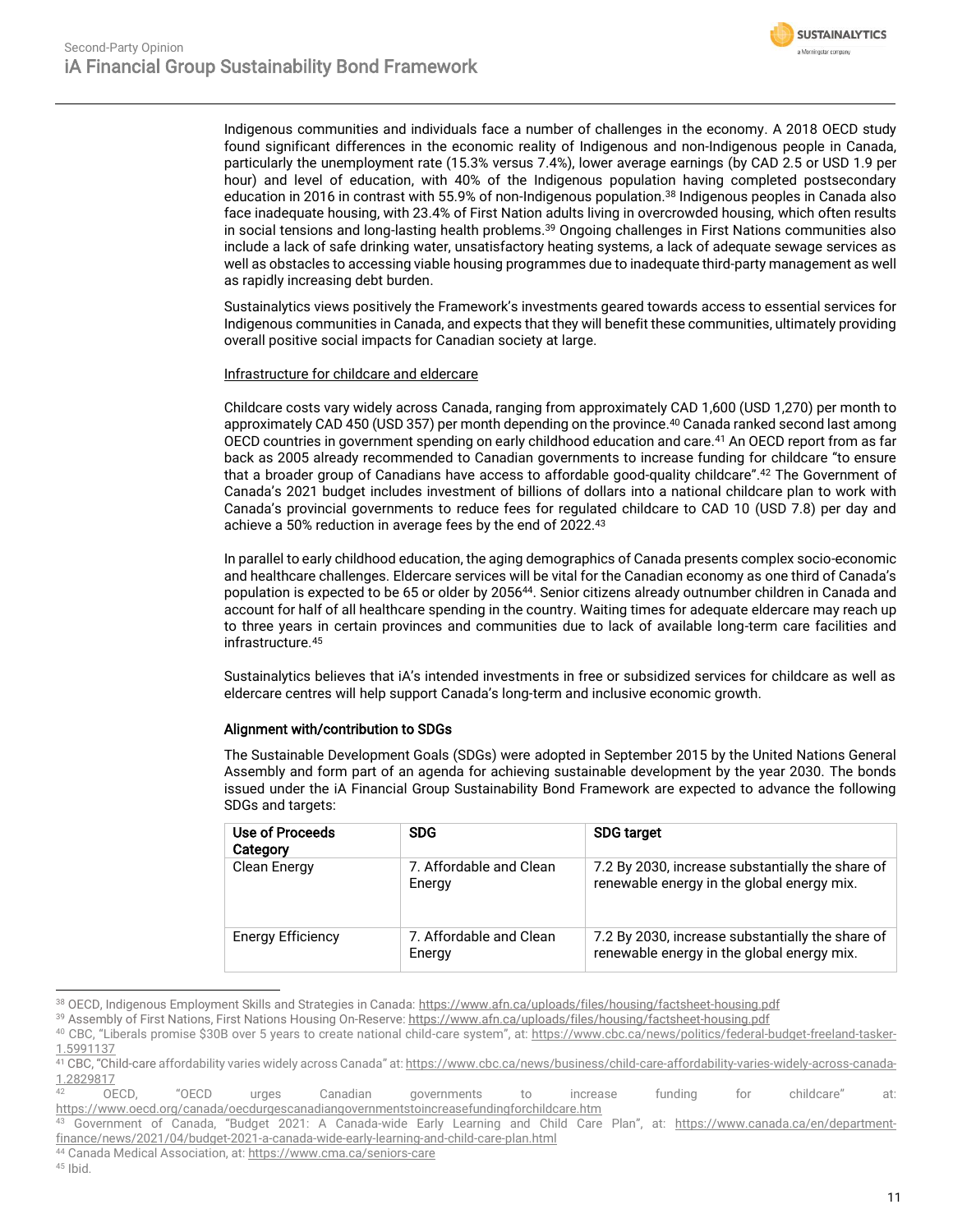

| <b>Clean Transportation</b>                                                              | 11. Sustainable Cities and<br>Communities        | 11.2 By 2030, provide access to safe,<br>affordable, accessible and sustainable<br>transport systems for all, improving road<br>safety, notably by expanding public transport,<br>with special attention to the needs of those in<br>vulnerable situations, women, children, persons<br>with disabilities and older persons |
|------------------------------------------------------------------------------------------|--------------------------------------------------|-----------------------------------------------------------------------------------------------------------------------------------------------------------------------------------------------------------------------------------------------------------------------------------------------------------------------------|
| <b>Green Buildings</b>                                                                   | 11. Sustainable Cities and<br>Communities        | 11.B By 2020, substantially increase the<br>number of cities and human settlements<br>adopting and implementing integrated policies<br>and plans towards inclusion, resource<br>efficiency, mitigation and adaptation to climate<br>change, resilience to disasters                                                         |
| Sustainable Water and<br>Wastewater<br>Management                                        | 6. Clean Water and<br>Sanitation                 | 6.3 By 2030, improve water quality by reducing<br>pollution, eliminating dumping and minimizing<br>release of hazardous chemicals and materials,<br>halving the proportion of untreated wastewater<br>and substantially increasing recycling and safe<br>reuse globally                                                     |
| Pollution Prevention and<br>Control                                                      | 12. Responsible<br>Consumption and<br>Production | 12.5 By 2030, substantially reduce waste<br>generation through prevention, reduction,<br>recycling and reuse                                                                                                                                                                                                                |
| Environmentally<br>Sustainable Management<br>of Living Natural<br>Resources and Land Use | 15. Life on Land                                 | 15.A Mobilize and significantly increase<br>financial resources from all sources to<br>conserve and sustainably use biodiversity and<br>ecosystems                                                                                                                                                                          |
| <b>Access to Essential</b><br>Services and<br>Infrastructure                             | 3. Good Health and Well<br>Being                 | 3.8 Achieve universal health coverage,<br>including financial risk protection, access to<br>quality essential health-care services and<br>access to safe, effective, quality and affordable<br>essential medicines and vaccines for all.                                                                                    |
|                                                                                          | 4. Quality Education                             | 4.3 By 2030, ensure equal access for all<br>women and men to affordable and quality<br>technical, vocational and tertiary education,<br>including university.                                                                                                                                                               |
| Affordable Housing and<br><b>Basic Infrastructure</b>                                    | 11. Sustainable Cities and<br>Communities        | 11.1 By 2030, ensure access for all to<br>adequate, safe and affordable housing and<br>basic services and upgrade slums.                                                                                                                                                                                                    |
| Majority Women-owned<br><b>Businesses</b>                                                | 5. Gender Equality                               | 5.5 Ensure women's full and effective<br>participation and equal opportunities for<br>leadership at all levels of decision-making in<br>political, economic and public life.                                                                                                                                                |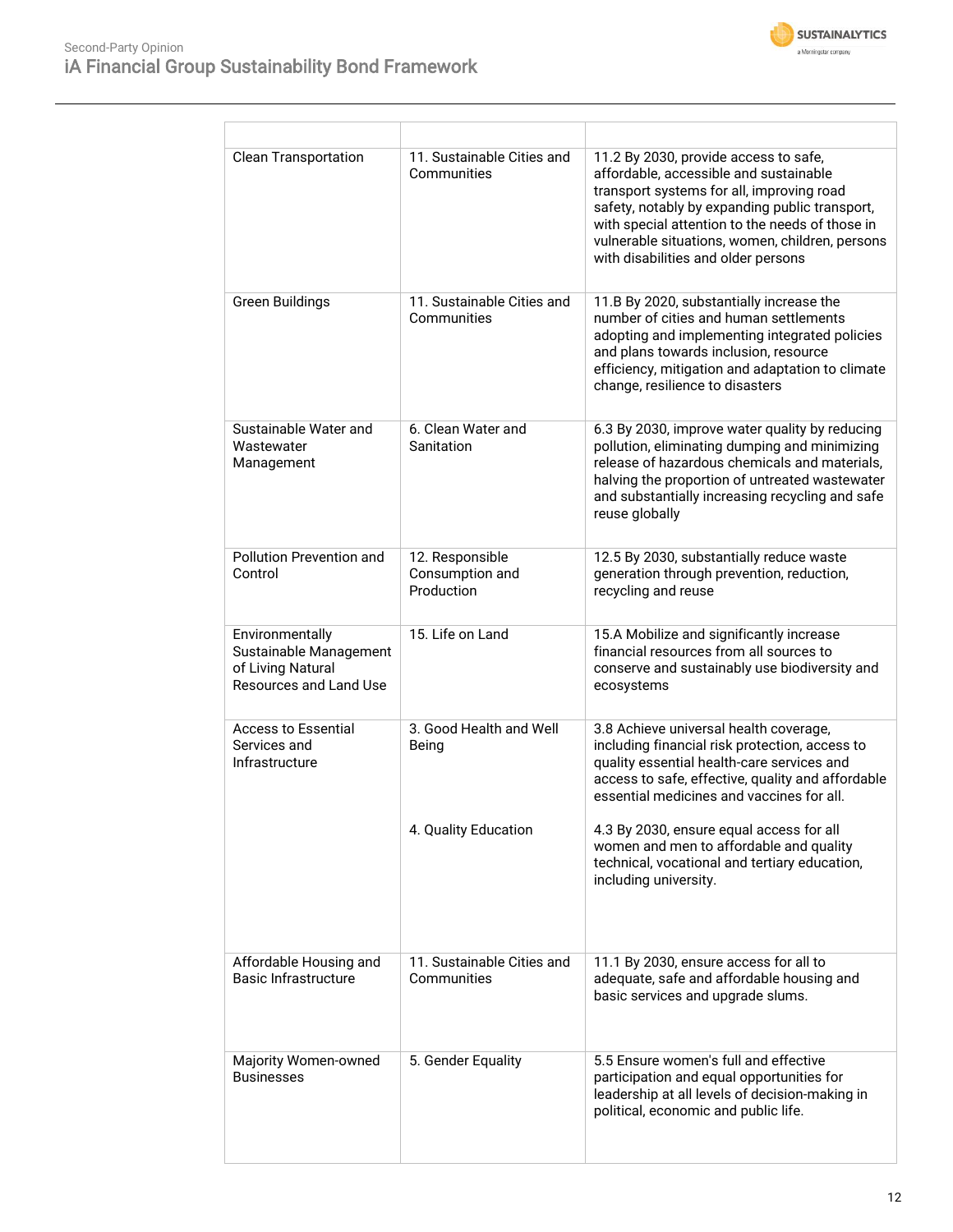

| Indigenous Communities<br>and Businesses | 10. Reduced Inequalities | 10.2 By 2030, empower and promote the<br>social, economic and political inclusion of all,<br>irrespective of age, sex, disability, race,<br>ethnicity, origin, religion or economic or other<br>status |
|------------------------------------------|--------------------------|--------------------------------------------------------------------------------------------------------------------------------------------------------------------------------------------------------|
|                                          |                          |                                                                                                                                                                                                        |

## **Conclusion**

iA has developed the iA Financial Group Sustainability Bond Framework under which it may issue sustainability bonds and use the proceeds to finance environmental and social projects in areas such as renewable energy, green buildings, clean transportation, affordable housing and access to essential services. Sustainalytics considers that the projects funded by the sustainability bond proceeds are expected to provide positive environmental and social impact.

The iA Financial Group Sustainability Issuance Framework outlines a process by which proceeds will be tracked, allocated and managed, and commitments have been made for reporting on the allocation and impact of the use of proceeds. Furthermore, Sustainalytics believes that the iA Financial Group Sustainability Issuance Framework is aligned with the overall sustainability strategy of the company and that the use of proceeds categories will contribute to the advancement of the UN Sustainable Development Goals 3, 4, 5, 6, 7, 10, 11, 12 and 15. Additionally, Sustainalytics is of the opinion that iA has adequate measures to identify, manage and mitigate environmental and social risks commonly associated with the eligible projects funded by the proceeds until full allocation of proceeds.

Based on the above, Sustainalytics is confident that iA Financial Group is well positioned to issue sustainability bonds and that that iA Financial Group Sustainability Bond Framework is robust, transparent and in alignment with the four core components of the Green Bond Principles (2021) and Social Bond Principles (2021).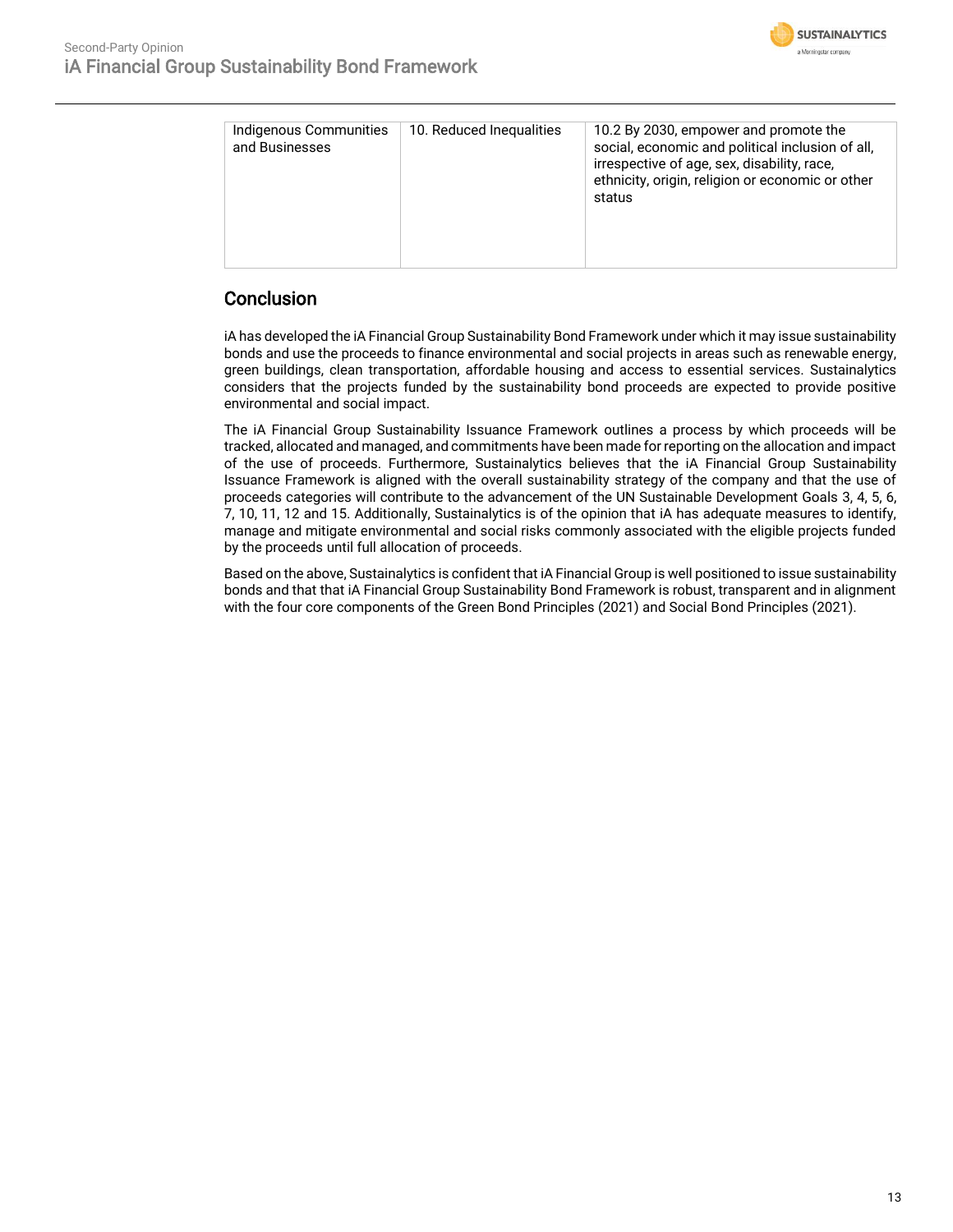# Appendices

## Appendix 1: Green Building Certification Schemes

<span id="page-13-0"></span>

|                             | LEED <sup>46</sup>                                                                                                                                                                                                                                                                                                                                | <b>BOMA BEST47</b>                                                                                                                                                                                                                                                                                                                                                                                            | <b>BREEAM<sup>48</sup></b>                                                                                                                                                                                                                                                    | <b>ENERGY STAR49</b>                                                                                                                                                                                                                                                                                                                                           |
|-----------------------------|---------------------------------------------------------------------------------------------------------------------------------------------------------------------------------------------------------------------------------------------------------------------------------------------------------------------------------------------------|---------------------------------------------------------------------------------------------------------------------------------------------------------------------------------------------------------------------------------------------------------------------------------------------------------------------------------------------------------------------------------------------------------------|-------------------------------------------------------------------------------------------------------------------------------------------------------------------------------------------------------------------------------------------------------------------------------|----------------------------------------------------------------------------------------------------------------------------------------------------------------------------------------------------------------------------------------------------------------------------------------------------------------------------------------------------------------|
| Background                  | Leadership in Energy<br>and Environmental<br>Design (LEED) is a US<br>Certification System for<br>residential and<br>commercial buildings<br>used worldwide. LEED<br>was developed by the<br>non-profit U.S. Green<br><b>Building Council</b><br>(USGBC) and covers<br>the design,<br>construction,<br>maintenance and<br>operation of buildings. | <b>BOMA</b><br>administered<br>Building Owners and Environmental<br>Managers Association Assessment Method)<br>(BOMA) of Canada, is a<br>certification<br>for existing buildings.<br>assessment 1990.<br>The<br>considers performance Based in the UK, this<br>and<br>operation<br>buildings in a wide new, refurbished and<br>range of performance extension of existing<br>and<br>operations<br>categories. | BEST, BREEAM (Building<br>by the Research Establishment Environmental Protection<br>program Building Research<br>Establishment (BRE) in<br>of scheme can be used for<br>buildings.                                                                                            | <b>ENERGY STAR is a U.S</b><br>Agency voluntary program that<br>provides independently<br>was first published by the certified energy efficiency<br>ratings for products, homes,<br>buildings, and industrial plants.<br>Certification is given on an<br>annual basis, so a building<br>must maintain its high<br>performance to be certified<br>year to year. |
| <b>Certification levels</b> | Certified<br>$\bullet$<br>Silver<br>$\bullet$<br>Gold<br>$\bullet$<br>Platinum                                                                                                                                                                                                                                                                    | Certified<br>$\bullet$<br><b>Bronze</b><br>$\bullet$<br>Silver<br>Gold<br>Platinum                                                                                                                                                                                                                                                                                                                            | Pass<br>$\bullet$<br>Good<br>$\bullet$<br>Very Good<br>$\bullet$<br>Excellent<br>$\bullet$<br>Outstanding<br>$\bullet$                                                                                                                                                        | 1-100 score, 75 is<br>$\bullet$<br>minimum for<br>certification.                                                                                                                                                                                                                                                                                               |
| Areas of assessment         | Energy and<br>$\bullet$<br>atmosphere<br>Sustainable<br>$\bullet$<br><b>Sites</b><br>Location and<br>$\bullet$<br>Transportation<br>Materials and<br>$\bullet$<br>resources<br>Water<br>٠<br>efficiency<br>Indoor<br>$\bullet$<br>environmental<br>quality<br>Innovation in<br>$\bullet$<br>Design<br>Regional<br>Priority                        | Energy<br>$\bullet$<br>Water<br>Air<br>Comfort<br>Health and<br>Wellness<br>Custodial<br>$\bullet$<br>Purchasing<br>$\bullet$<br>Waste<br>Site<br>Stakeholder<br>Engagement                                                                                                                                                                                                                                   | Management<br>$\bullet$<br>Energy<br>$\bullet$<br>Land Use and<br>$\bullet$<br>Ecology<br>Pollution<br>$\bullet$<br>Transport<br>$\bullet$<br><b>Materials</b><br>$\bullet$<br>Water<br>$\bullet$<br>Waste<br>$\bullet$<br>Health and<br>$\bullet$<br>Wellbeing<br>Innovation | Energy use<br>$\bullet$                                                                                                                                                                                                                                                                                                                                        |
| Requirements                | Minimum requirements<br>independent of level of<br>certification; point-<br>based scoring system<br>weighted by category<br>to determine<br>certification level.<br>The rating system is<br>adjusted to apply to<br>specific sectors, such                                                                                                        | Minimum requirements<br>independent of level of<br>certification; score<br>based on checklist to<br>determine certification<br>level.<br>The minimum best<br>practices and category<br>scoring is adjusted for<br>seven different asset                                                                                                                                                                       | Minimum requirements<br>certification; scoring<br>system weighted by<br>category, producing a<br>percentage-based overall and other factors. The<br>score. The majority of<br><b>BREEAM</b> issues are<br>flexible, meaning that the<br>client can choose which               | 1-100 score based on energy<br>depending on the level of use, as calculated through the<br>Portfolio Manager tool. Raw<br>score is adjusted based on<br>location, operating conditions,<br>numerical score indicates<br>performance better than at<br>least that percentage of similar<br>buildings nationwide.                                                |

<sup>46</sup> LEED, "LEED Rating System", at: <https://www.usgbc.org/leed>

<https://www.boma.bc.ca/greenbuildings/boma-best/>

49 Energy Star, "Energy Star Certification for Buildings", at: [https://www.energystar.gov/buildings/building\\_recognition/building\\_certification](https://www.energystar.gov/buildings/building_recognition/building_certification)

<sup>47</sup> 8 Building Owners and Managers Association of British Columbia, "Building Environmental Standards" at:

<sup>48 6</sup> BREEAM, "Scoring and Rating BREEAM assessed buildings", at:

[https://www.breeam.com/BREEAM2011SchemeDocument/Content/03\\_ScoringRating/scoring.htm.](https://www.breeam.com/BREEAM2011SchemeDocument/Content/03_ScoringRating/scoring.htm)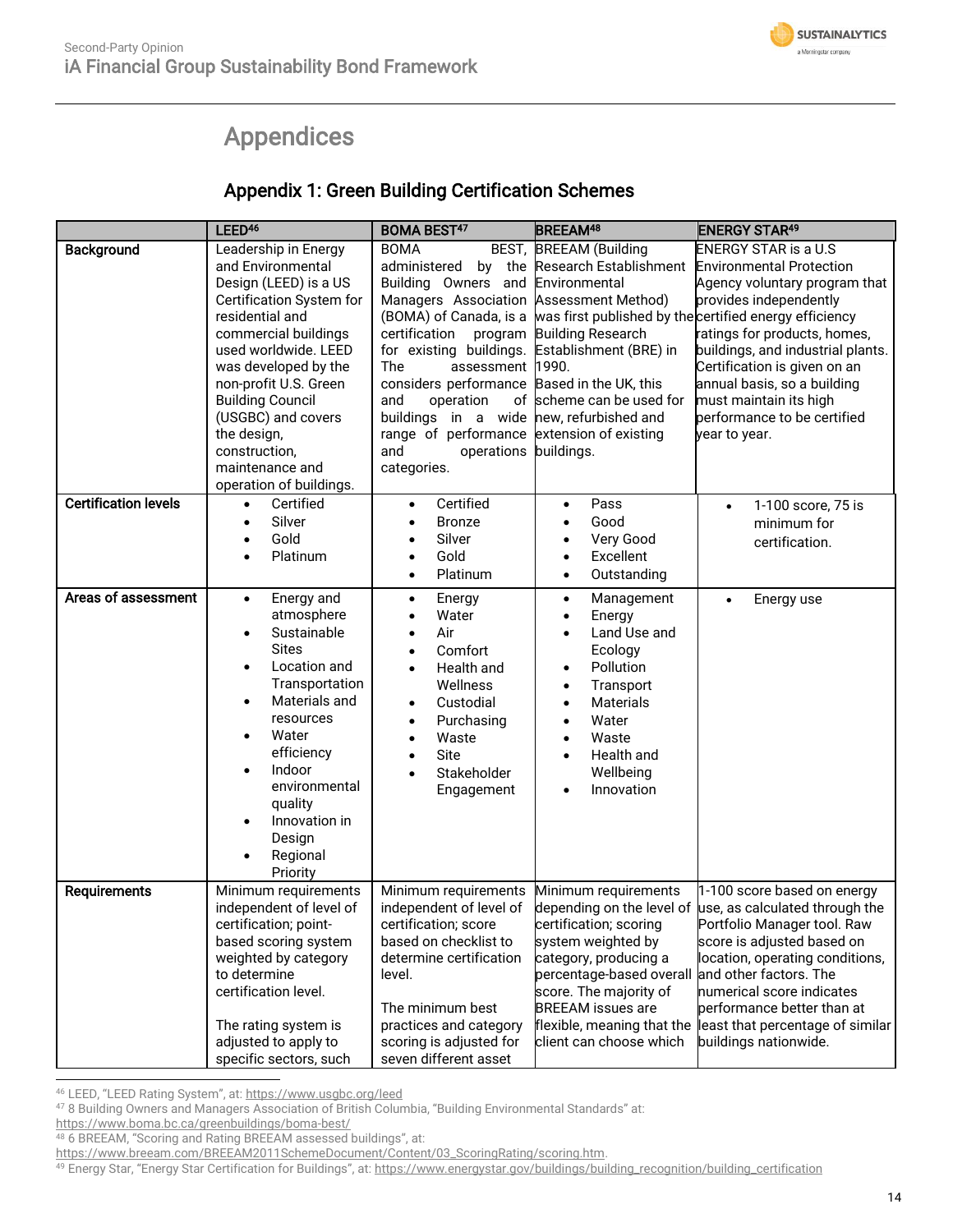

### Second-Party Opinion iA Financial Group Sustainability Bond Framework

|                               | as: New Construction.<br>Major Renovation, Core<br>and Shell Development,<br>Schools-/Retail-<br>/Healthcare New<br><b>Construction and Major</b><br>Renovations, and<br><b>Existing Buildings:</b><br>Operation and<br>Maintenance. | classes: office,<br>enclosed shopping<br>centres, light industrial,<br>open air retail,<br>universal, MURB, and<br>health care.                                 | to comply with to build<br>their performance score.<br>BREEAM has two stages/<br>audit reports: a 'BREEAM<br>Design Stage' and a 'Post<br>Construction Stage', with<br>different assessment<br>criteria. |                                                                                                                                                                    |
|-------------------------------|--------------------------------------------------------------------------------------------------------------------------------------------------------------------------------------------------------------------------------------|-----------------------------------------------------------------------------------------------------------------------------------------------------------------|----------------------------------------------------------------------------------------------------------------------------------------------------------------------------------------------------------|--------------------------------------------------------------------------------------------------------------------------------------------------------------------|
| Qualitative<br>Considerations | Widely accepted within<br>the industry, both in<br>North America and<br>internationally, and<br>considered a guarantee<br>of strong performance.                                                                                     | Most commonly used<br>certification for<br>existing buildings in<br>Canada, and<br>considered less<br>administratively<br>burdensome for<br>existing buildings. | Used in more than 70<br>countries: Good<br>adaptation to the local<br>normative context.<br>Predominant<br>environmental focus,<br>lower levels are less strict<br>than LEED.                            | Accounts only for energy use,<br>not other measures of<br>environmental performance. It<br>is a key component of other<br>green building certification<br>schemes. |
| Performance display           |                                                                                                                                                                                                                                      |                                                                                                                                                                 |                                                                                                                                                                                                          | <b>2020 SUPPLER</b>                                                                                                                                                |

|                                                             | Passive House Institute <sup>50</sup>                                                                                                                                                                                                                                                                                                                                                                                                                                                                                                         | Toronto Green Standard <sup>51</sup>                                                                                                                                                                                                                                                                                                                                                                                                                                                                                                                                                                                                                   | BC Energy Step Code <sup>52</sup>                                                                                                                                                                                                                                                                                                                                                                                                                                                                                                        |
|-------------------------------------------------------------|-----------------------------------------------------------------------------------------------------------------------------------------------------------------------------------------------------------------------------------------------------------------------------------------------------------------------------------------------------------------------------------------------------------------------------------------------------------------------------------------------------------------------------------------------|--------------------------------------------------------------------------------------------------------------------------------------------------------------------------------------------------------------------------------------------------------------------------------------------------------------------------------------------------------------------------------------------------------------------------------------------------------------------------------------------------------------------------------------------------------------------------------------------------------------------------------------------------------|------------------------------------------------------------------------------------------------------------------------------------------------------------------------------------------------------------------------------------------------------------------------------------------------------------------------------------------------------------------------------------------------------------------------------------------------------------------------------------------------------------------------------------------|
| <b>Background</b>                                           | Passive House (also known by its<br>German name, Passivhaus) is a<br>certification scheme for very low<br>energy buildings, first developed in<br>Germany and administered by the non-<br>profit Passive House Institute (PHI)<br>and implemented in the United States<br>by the US Passive House Institute<br>(PHIUS).<br>PHI<br>three<br><b>The</b><br>has<br>types<br>of<br>certifications:<br>Certified<br>1)<br>EnerPHIt (for retrofits only)<br>2)<br>Low Energy Buildings<br>3)<br>The certification for PHIUS is PHIUS+<br>Certified. | The Toronto Green Standard<br>(TGS)<br>represents a set of performance standards<br>that<br>facilitate<br>sustainable<br>more<br>development in Toronto and implementing<br>the environmental policies in the City of<br>Toronto's Official Plan. The TGS was<br>initially introduced as a voluntary standard<br>for new building development in 2006.<br>Subsequent versions, beginning in 2010,<br>adopted a multi-tiered system - Tier 1<br>being mandatory and Tier 2-4 being another<br>voluntary. Achievement of Tier 2 and higher<br>makes projects eligible for financial<br>incentives, including a partial refund of<br>development charges. | The certification is allocated in various<br>"Steps", which are then standardized<br>based on two categories. The categories<br>either refer to Part 3 or Part 9 of the<br>Building Compliance tools. Part 3<br>focuses on larger buildings that are four<br>storeys and taller, and the targets are<br>organized from Steps 1-4. Part 9 focuses<br>on smaller buildings that are three<br>storeys or less and includes Steps 1-5.<br>These Steps are organized based on the<br>levels of energy efficiency achieved<br>under each Step. |
| Scope of<br><b>Scheme</b><br><b>Certification</b><br>Levels | • Space Heat/Cooling Demand<br>• Building Airtightness<br>• Total Primary Energy Demand<br>The PHI certifications can achieve:<br>Classic, Plus or Premium.<br>PHIUS+ Certified includes two add-on<br>badges: Supply Air Heating and Cooling<br>Sufficient and PHIUS+ Source Zero.                                                                                                                                                                                                                                                           | • The TGS addresses Toronto's urban<br>environmental pressure, promoting<br>sustainable site and building<br>development.<br>Tier 1 (Mandatory)<br>Tier 2 (Voluntary)<br>Tier 3 (Voluntary)<br>Tier 4 (Voluntary)                                                                                                                                                                                                                                                                                                                                                                                                                                      | • Energy Use<br>The certification is allocated in various<br>"Steps", which are then standardized<br>based on two categories. The categories<br>either refer to Part 3 or Part 9 of the<br>Building Compliance tools. Part 3<br>focuses on larger buildings that are four<br>storeys and taller, and the targets are<br>organized from Steps 1-4. Part 9 focuses<br>on smaller buildings that are three<br>storeys or less and includes Steps 1-5.<br>These Steps are organized based on the                                             |

<sup>50</sup> Passive House Canada, "Criteria for the Passive House, EnerPHit and PHI Low Energy Building Standard", at: [https://www.passivehousecanada.com/wpcontent/uploads/2017/02/Passive-House-and-EnerPHit\\_building\\_criteria.pdf](https://www.passivehousecanada.com/wpcontent/uploads/2017/02/Passive-House-and-EnerPHit_building_criteria.pdf)

<sup>51</sup> City of Toronto, "Toronto Green Standard Version 3" at: [https://www.toronto.ca/city-government/planning-development/official-planguidelines/toronto](https://www.toronto.ca/city-government/planning-development/official-planguidelines/toronto-green-standard/toronto-green-standard-version-3/)[green-standard/toronto-green-standard-version-3/](https://www.toronto.ca/city-government/planning-development/official-planguidelines/toronto-green-standard/toronto-green-standard-version-3/)

<sup>52</sup> BC Energy Step Code, "BC Energy Step Code Requirements", at: <https://energystepcode.ca/>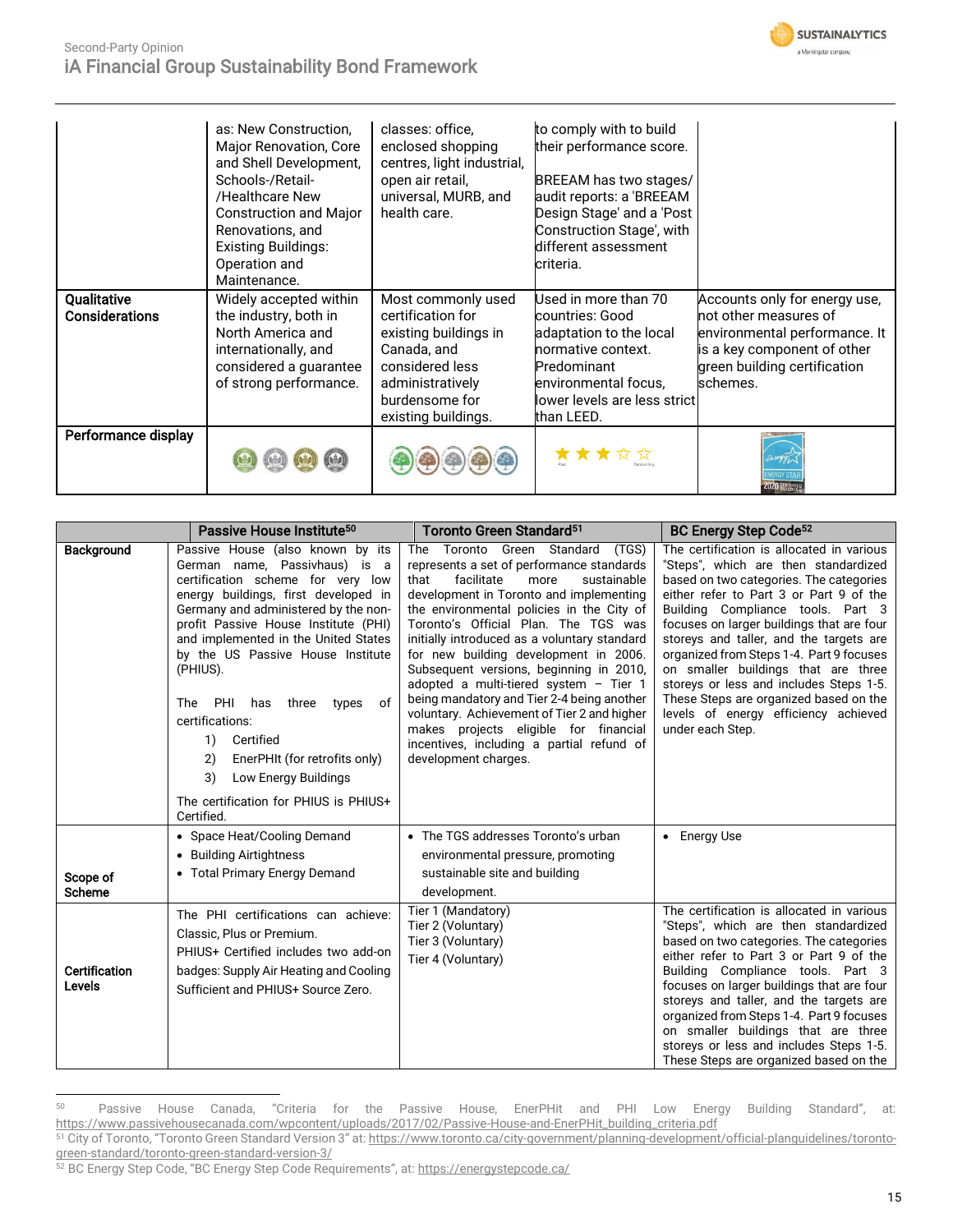

## Second-Party Opinion iA Financial Group Sustainability Bond Framework

|                                           |                                                                                                                                                                                                                                                                                                                                                                                                                                                                |                                                                                                                                                                                                                                                                                                                                                                                                                                                                                                                             | levels of energy efficiency achieved<br>under each Step.                                                                                                                                                                                                                                                                                                                                                                       |
|-------------------------------------------|----------------------------------------------------------------------------------------------------------------------------------------------------------------------------------------------------------------------------------------------------------------------------------------------------------------------------------------------------------------------------------------------------------------------------------------------------------------|-----------------------------------------------------------------------------------------------------------------------------------------------------------------------------------------------------------------------------------------------------------------------------------------------------------------------------------------------------------------------------------------------------------------------------------------------------------------------------------------------------------------------------|--------------------------------------------------------------------------------------------------------------------------------------------------------------------------------------------------------------------------------------------------------------------------------------------------------------------------------------------------------------------------------------------------------------------------------|
|                                           | Certified<br>includes threshold<br>PHI<br>requirements in three areas: space<br>heat demand, building pressurization<br>test result, and total primary energy<br>demand, calculated per unit of usable<br>floor area. For building retrofits,<br>EnerPHit certification can be achieved<br>by demonstrating the maximum space<br>heating demand (at a less stringent<br>level than full certification), or by<br>utilizing components certified by the<br>PHI. | For buildings greater than 2,000 m <sup>2</sup> GFA,<br>Tier 1 requires the submission of a Design<br>Development Stage Energy Report prior to<br>Site Plan Approval that demonstrates a<br>minimum level of compliance with the TGS<br>energy efficiency requirements. A building<br>receives Tier 1 certification if it meets the<br>requirements set for each category. An As-<br>Construction Stage Energy Report is<br>required for Tier 2 or higher-level<br>performances.<br>For Tier 2, 3, and 4 there are optional | Buildings can obtain new "steps" by<br>efficiency<br>enhancing the energy<br>thresholds as listed in the requirements.                                                                                                                                                                                                                                                                                                         |
| Awarding of<br>Points under the<br>Scheme | PHIUS+ Certified is a pass-fail standard<br>with additional quality assurance<br>inspection<br>and low-moisture-risk<br>design requirements.                                                                                                                                                                                                                                                                                                                   | performance measurements that need to<br>be met. Tier 2, 3, and 4 projects that have<br>been verified may be eligible for a refund of<br>development charges.                                                                                                                                                                                                                                                                                                                                                               |                                                                                                                                                                                                                                                                                                                                                                                                                                |
|                                           |                                                                                                                                                                                                                                                                                                                                                                                                                                                                | There are currently three standards of the<br>TGS ("Low-Rise Residential", "Mid to High-<br>Rise Residential and Non-Residential" and<br>"City Agency, Corporation & Division -<br>Owned Facilities") each relating to different<br>development types.                                                                                                                                                                                                                                                                      |                                                                                                                                                                                                                                                                                                                                                                                                                                |
| Governance of<br>Scheme                   | The PHI scheme was developed by PHI<br>which is an independent research<br>institute. They routinely review the<br>certification scheme to ensure ongoing<br>viability and credibility.                                                                                                                                                                                                                                                                        | City Planning Division of Toronto Third<br>party reviewer for Tier 2,3,4 applications.                                                                                                                                                                                                                                                                                                                                                                                                                                      | The Code was established by the Energy<br>Step Code Council, which was set up by<br>the Province of British Columbia. The<br>Council is made up of government,<br>industry and utility partners.                                                                                                                                                                                                                               |
|                                           | PHIUS+ developed their standard with<br>Building Science Corporation under a<br>DOE grant. The standard is routinely<br>reviewed and updated.                                                                                                                                                                                                                                                                                                                  |                                                                                                                                                                                                                                                                                                                                                                                                                                                                                                                             |                                                                                                                                                                                                                                                                                                                                                                                                                                |
| <b>Certification</b><br><b>Process</b>    | Independent quality assessment.                                                                                                                                                                                                                                                                                                                                                                                                                                |                                                                                                                                                                                                                                                                                                                                                                                                                                                                                                                             | Local authorities ensure compliance with<br>the respective levels of the building code<br>that are applicable in their jurisdictions                                                                                                                                                                                                                                                                                           |
| Market<br>Commentary                      | PHIUS+ is the largest Passive Building<br>Certification in North America. 98% of<br>the institutes North American projects<br>were certified through PHIUS in 2017<br>and 100% of all certified projects were<br>PHIUS-certified<br>guided<br>by<br>professionals.                                                                                                                                                                                             | The TGS certification system is part of the<br>City of Toronto's TransformTO action plan,<br>which aims at reducing the GHG emissions<br>by 80% by 2050 (compared to the 1990<br>levels).<br>Applications submitted on or after May 1,<br>2018 are required to meet v3 of the TGS.                                                                                                                                                                                                                                          | It is still relatively new in its stages of<br>adoption across BC. In a March 2019<br>survey, 14 out of 76 local governments<br>reported they had implemented by the BC<br>Energy Step Code; and 17 governments<br>reported they were in the process of<br>implementing it during the survey. It is<br>anticipated that the Province of BC may<br>require certain steps to be met to meet<br>their provincial climate targets. |
| Performance<br><b>Display</b>             | PH<br>Passive House Institute US                                                                                                                                                                                                                                                                                                                                                                                                                               | None                                                                                                                                                                                                                                                                                                                                                                                                                                                                                                                        | <b>ENERGY</b><br>BUILDING BEYOND THE STANDARI                                                                                                                                                                                                                                                                                                                                                                                  |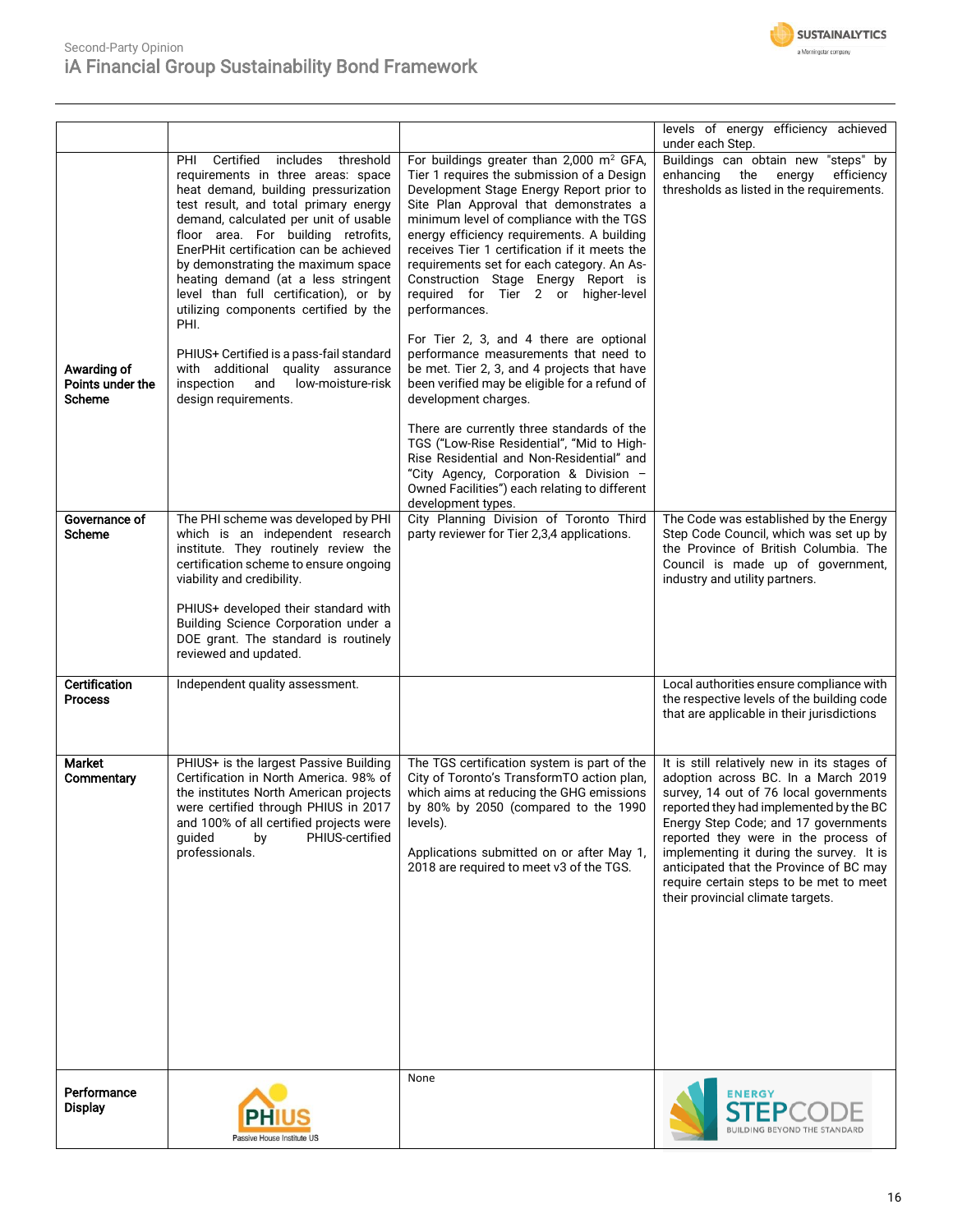

# Appendix 2: Sustainalytics' Analysis of FSC, PEFC, and SFI Certifications

|                            | FSC <sup>53</sup>                                                                                                                                                                                                                                                                                                                                                                                                                                            | PEFC <sup>54</sup>                                                                                                                                                                                                                                                                                                                                                                                                                                                                                                                                                                                                                       | <b>SFI</b> <sup>55</sup>                                                                                                                                                                                                                                                                                                                                                                                                                                                                                                                                                                                                                                                                                                                                                                                                                                                                                                                                                                                                                                                                                                                                                                                                                                                                                                                                                                                                                                                                                                                     |
|----------------------------|--------------------------------------------------------------------------------------------------------------------------------------------------------------------------------------------------------------------------------------------------------------------------------------------------------------------------------------------------------------------------------------------------------------------------------------------------------------|------------------------------------------------------------------------------------------------------------------------------------------------------------------------------------------------------------------------------------------------------------------------------------------------------------------------------------------------------------------------------------------------------------------------------------------------------------------------------------------------------------------------------------------------------------------------------------------------------------------------------------------|----------------------------------------------------------------------------------------------------------------------------------------------------------------------------------------------------------------------------------------------------------------------------------------------------------------------------------------------------------------------------------------------------------------------------------------------------------------------------------------------------------------------------------------------------------------------------------------------------------------------------------------------------------------------------------------------------------------------------------------------------------------------------------------------------------------------------------------------------------------------------------------------------------------------------------------------------------------------------------------------------------------------------------------------------------------------------------------------------------------------------------------------------------------------------------------------------------------------------------------------------------------------------------------------------------------------------------------------------------------------------------------------------------------------------------------------------------------------------------------------------------------------------------------------|
| Background<br><b>Basic</b> | Founded in 1993 after the 1992<br>Earth Summit in Rio failed to<br>produce any international<br>agreements to fight against<br>deforestation, FSC aims to<br>promote sustainable forest<br>management practice.<br>Compliance with laws<br>$\bullet$                                                                                                                                                                                                         | PEFC was founded in 1999 in response In 2005, the PEFC recognized the SFI<br>to the specific requirements of small-<br>and family forest owners as an<br>international umbrella organization<br>providing independent assessment,<br>endorsement and recognition of<br>national forest certification systems.<br>Maintenance and appropriate<br>$\bullet$                                                                                                                                                                                                                                                                                | standard with an aim to advance sustainable<br>forestry and responsible purchasing globally.<br>The SFI program has on-product labels to help<br>consumer interact with the forestry<br>supply chain by supporting responsible<br>forestry. The SFI standards pertain to - Forest<br>Management Standard, Fiber Sourcing<br>Standard and Chain-of-Custody Standard<br>To practice sustainable forestry that<br>$\bullet$                                                                                                                                                                                                                                                                                                                                                                                                                                                                                                                                                                                                                                                                                                                                                                                                                                                                                                                                                                                                                                                                                                                     |
| Principles                 | and FSC principles<br>Tenure and use rights<br>$\bullet$<br>and responsibilities<br>Indigenous peoples'<br>$\bullet$<br>rights<br><b>Community relations</b><br>$\bullet$<br>and workers' rights<br>Benefits from the<br>$\bullet$<br>forests<br>Environmental impact<br>$\bullet$<br>Management plans<br>$\bullet$<br>Monitoring and<br>$\bullet$<br>assessment<br>Special sites - high<br>$\bullet$<br>conservation value<br>forests (HCVF)<br>Plantations | enhancement of forest<br>resources and their<br>contribution to the global<br>carbon cycle<br>Maintenance and<br>enhancement of forest<br>ecosystem health and vitality<br>Maintenance and<br>$\bullet$<br>encouragement of productive<br>functions of forests (wood<br>and no-wood)<br>Maintenance, conservation<br>and appropriate enhancement<br>of biological diversity in forest<br>ecosystems<br>Maintenance and appropriate<br>enhancement of protective<br>functions in forest<br>management (notably soil<br>and water)<br>Maintenance of<br>socioeconomic functions and<br>conditions<br>Compliance with legal<br>requirements | integrates land stewardship ethic and<br>conservation of ecosystem services<br>To protect and maintain forest<br>$\bullet$<br>productivity and heath<br>To protect water resources and<br>$\bullet$<br>biological diversity<br>To manage the visual impacts of<br>$\bullet$<br>forest operations, and to provide<br>recreational opportunities for the<br>public<br>To manage and protect integrity<br>$\bullet$<br>of forests and lands of special<br>significance (ecologically,<br>geologically or culturally important)<br>To use and promote sustainable<br>$\bullet$<br>forestry practices that are both<br>scientifically credible<br>and economically, environmentally<br>and socially responsible<br>To avoid Controversial Sources<br>$\bullet$<br>including Illegal logging in Offshore<br>Fiber Sourcing as well as sourcing<br>from countries that do not<br>have effective social laws.<br>To comply with applicable federal,<br>$\bullet$<br>provincial, state, and local forestry<br>and related environmental laws,<br>statutes, and regulations<br>To support advances in sustainable<br>$\bullet$<br>forest management through forestry<br>research as well as improve the<br>practice of sustainable forestry<br>through training and education<br>programs<br>To broaden the practice of<br>$\bullet$<br>sustainable forestry on public lands<br>through community involvement as<br>well as the understanding of the<br>standard by documenting<br>certification audits and making the<br>findings publicly available. |

<sup>53</sup> Forest Stewardship Council, FSC[: https://ca.fsc.org/en-ca](https://ca.fsc.org/en-ca)

<sup>54</sup> Programme for the Endorsement of Forest Certification, PEFC[: https://www.pefc.org/](https://www.pefc.org/)

<sup>55</sup> Sustainable Forestry Initiative, at[: https://www.sfiprogram.org/](https://www.sfiprogram.org/)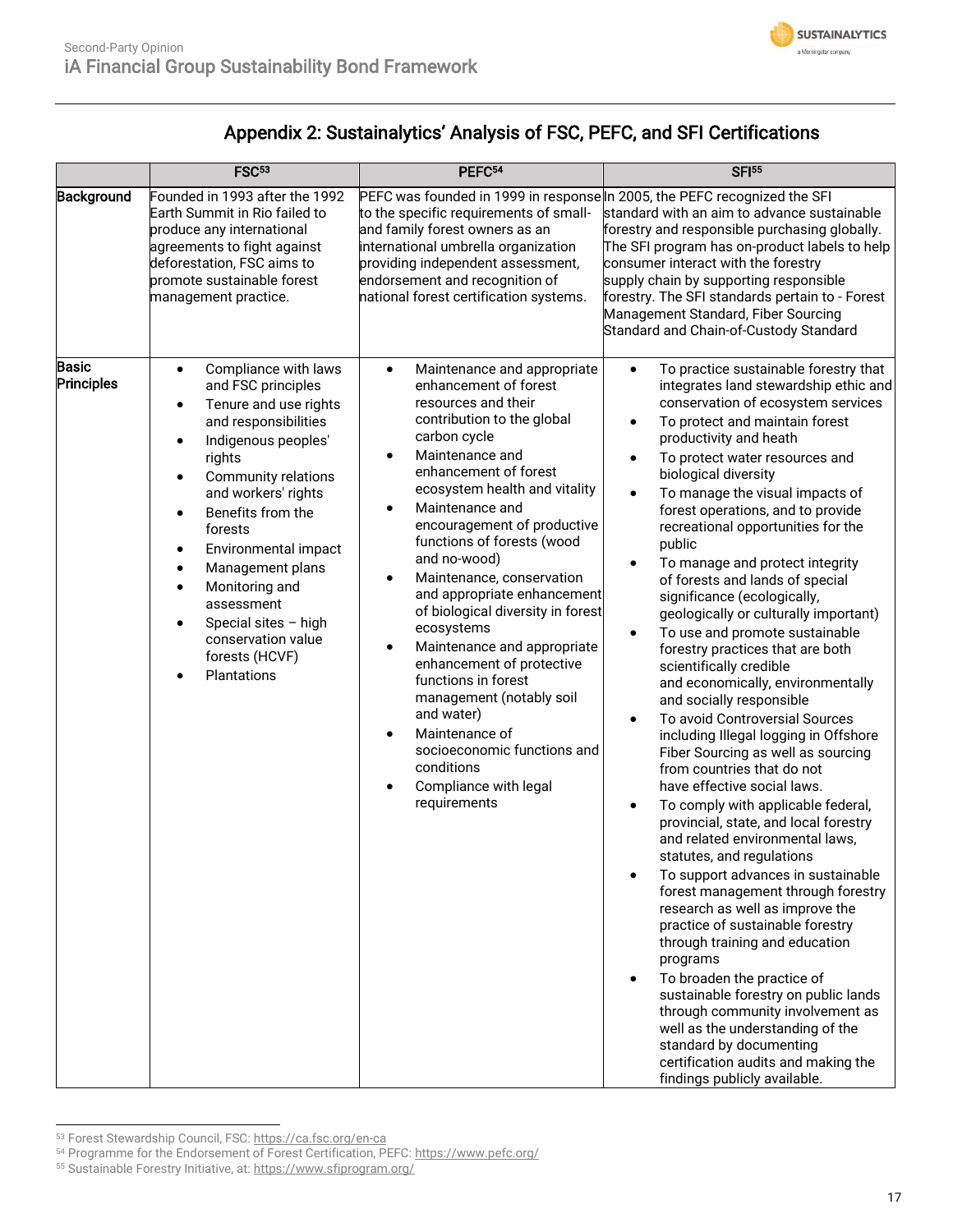

|              |                                                                                                                                                                                                                                                                                                                                                                                                                                                                                                                                                                                                                                                                                                                                                                                                                                                                                                                                                                                                                                                                                                                                                                                                                                                                                                   |                                                                                                                                                                                                                                                                                                                                                                                                                                                                                                                                                                                                                                                                                                                                                                                                                                                                                                                                                                                                | To continually improve the practice of<br>forest management                                                                                                                                                                                                                                                                                                                                                                                                                                                                                                                                                                                                                                                                                                                                                                                                                                                                                                                                                                                                                                                                                                                                                      |
|--------------|---------------------------------------------------------------------------------------------------------------------------------------------------------------------------------------------------------------------------------------------------------------------------------------------------------------------------------------------------------------------------------------------------------------------------------------------------------------------------------------------------------------------------------------------------------------------------------------------------------------------------------------------------------------------------------------------------------------------------------------------------------------------------------------------------------------------------------------------------------------------------------------------------------------------------------------------------------------------------------------------------------------------------------------------------------------------------------------------------------------------------------------------------------------------------------------------------------------------------------------------------------------------------------------------------|------------------------------------------------------------------------------------------------------------------------------------------------------------------------------------------------------------------------------------------------------------------------------------------------------------------------------------------------------------------------------------------------------------------------------------------------------------------------------------------------------------------------------------------------------------------------------------------------------------------------------------------------------------------------------------------------------------------------------------------------------------------------------------------------------------------------------------------------------------------------------------------------------------------------------------------------------------------------------------------------|------------------------------------------------------------------------------------------------------------------------------------------------------------------------------------------------------------------------------------------------------------------------------------------------------------------------------------------------------------------------------------------------------------------------------------------------------------------------------------------------------------------------------------------------------------------------------------------------------------------------------------------------------------------------------------------------------------------------------------------------------------------------------------------------------------------------------------------------------------------------------------------------------------------------------------------------------------------------------------------------------------------------------------------------------------------------------------------------------------------------------------------------------------------------------------------------------------------|
| Governance   | The General Assembly,<br>consisting of all FSC members,<br>constitutes the highest decision-<br>making body.<br>At the General Assembly,<br>motions are proposed by one<br>member, seconded by two more,<br>and deliberated and voted on by<br>all members. Members are<br>entitled to vote to amend the<br>bylaws, initiate new policies, and<br>clarify, amend or overturn a<br>policy decision by the board.<br>Members apply to join one of<br>social, or economic - that are<br>further divided into northern and<br>southern sub-chambers.<br>Each chamber holds 33.3% of the groups.<br>weight in votes, and within each<br>chamber the votes are weighted<br>so that the North and South hold<br>an equal portion of authority, to<br>ensure influence is shared<br>equitably between interest<br>groups and countries with<br>different levels of economic<br>development.<br>The votes of all individual<br>members in each sub-chamber<br>represent 10% of the total vote of<br>the sub-chamber, while the votes<br>of organizational members make<br>up the other 90%.<br>The members vote for the board<br>of directors, which is<br>accountable to the members.<br>There is an international board<br>elected by all members and a US<br>board, elected by the US-based<br>members. | the highest authority and decision-<br>making body. It is made up of all PEFC<br>members, including national and<br>international stakeholders.<br>Members vote on key decisions<br>including endorsements, international<br>budgets. All national members have<br>between one and seven votes,<br>depending on membership fees, while<br>international stakeholder members<br>have one vote each.<br>three chambers - environmental, The Board of Directors supports the<br>work of the GA and together the GA<br>and the Board make the formal<br>approval of final draft standards.<br>Standards are developed by working<br>In general, PEFC's governance<br>structure is more representative of<br>industry and government stakeholders<br>than of social or environmental groups, agencies, universities, local<br>which gives industry and governments<br>more influence in the decision-making<br>process. However, the organization<br>does include stakeholders from all<br>sectors. | PEFC's governance structure is formed The SFI program is operated by SFI Inc., a fully<br>by the General Assembly (GA) which is independent non-profit charitable 501(c)<br>(3) organization.<br>SFI Inc. is governed by an 18-member board of<br>directors made up of three chambers with<br>equal membership: environmental,<br>social and economic. This multi-stakeholder<br>board of directors is the sole governing body<br>standards, new members, statutes and over all aspects of the SFI program, including<br>the SFI 2010-2014 Standard, chain-of-custody,<br>labeling and<br>claims, marketing and promotion.<br>The SFI has an External Review Panel,<br>comprising environmental,<br>conservation and forestry experts. This<br>panel annually reviews the program's<br>progress and releases a report publicly.<br>There are thirty-seven SFI Implementation<br>Committees across<br>North America that operate at the regional,<br>state and provincial level<br>to help promote the SFI Standard through<br>targeted local actions. They involve public<br>forestry associations, landowners, loggers,<br>partnerships<br>with conservation groups, and<br>other community-based organizations |
| <b>Scope</b> | and policies are set by a<br>consultative process. There is an setting process. Standards and<br>FSC Global standard and for<br>certain countries FSC National<br>environmental interests have<br>equal weight in the standard<br>setting process. FSC follows the<br><b>ISEAL Code of Good Practice for</b><br>Standards.                                                                                                                                                                                                                                                                                                                                                                                                                                                                                                                                                                                                                                                                                                                                                                                                                                                                                                                                                                        | FSC is a global, multi-stakeholder Multi-stakeholder participation is<br>owned system. All FSC standards required in the governance of national<br>schemes as well as in the standard-<br>normative documents are reviewed<br>periodically at intervals that do not<br>standards. Economic, social, and exceed five years. The PEFC Standard<br>Setting standard is based on ISO/IEC<br>Code for good practice for<br>standardization (Guide 59) <sup>46</sup> and the<br><b>ISEAL Code of Good Practice for</b><br>Setting Social and Environmental Setting Social and Environmental<br>Standards.                                                                                                                                                                                                                                                                                                                                                                                            | SFI Standards promote sustainable forest<br>management in North America and<br>responsible procurement of forest products<br>around the world.<br>The SFI Forest Management Standard<br>particularly applies to organizations in the<br>United States and Canada and the Fiber<br>Sourcing Standard as well as the Chain-of-<br>Custody standard apply to any organization<br>globally.                                                                                                                                                                                                                                                                                                                                                                                                                                                                                                                                                                                                                                                                                                                                                                                                                          |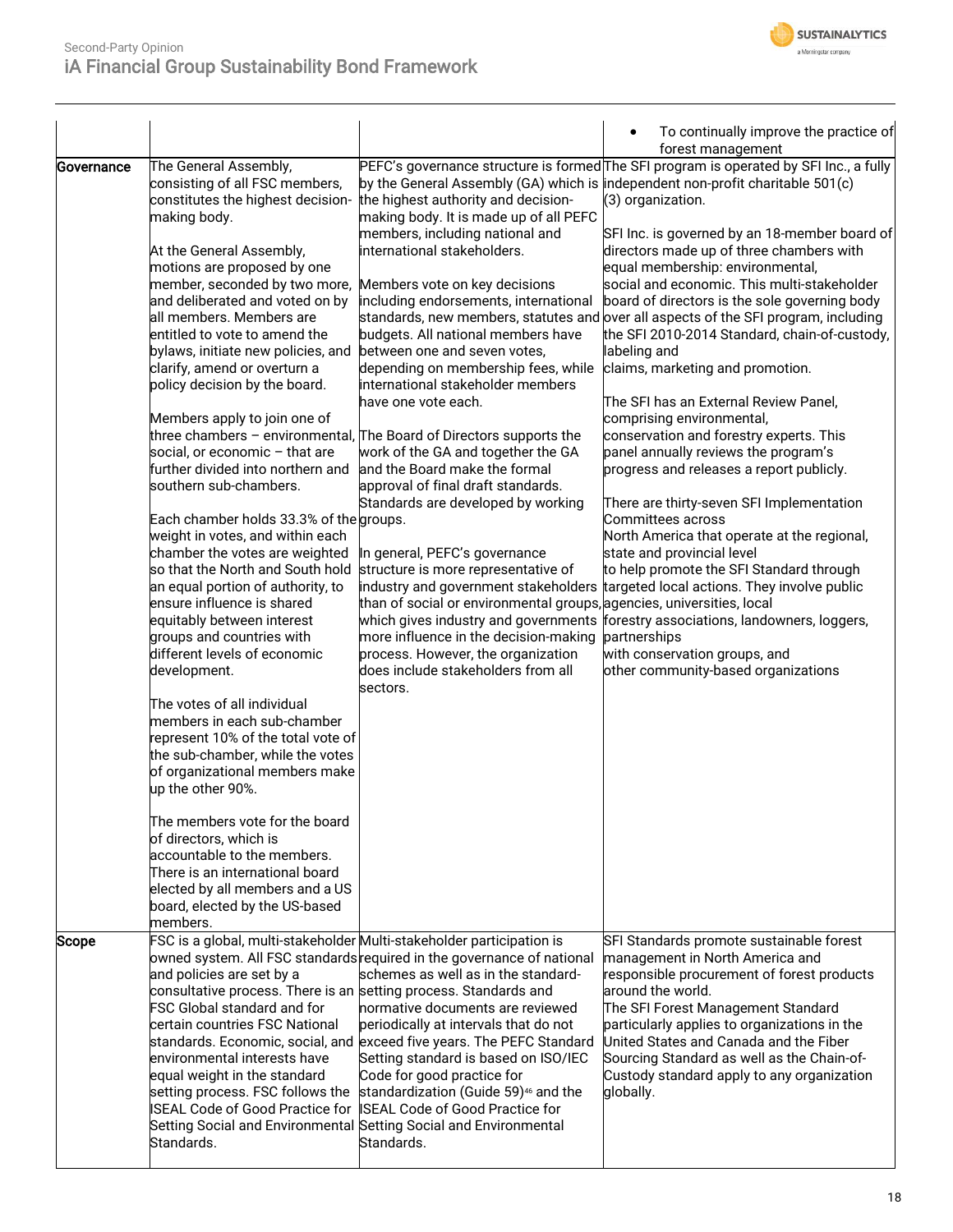

| Chain-of-<br><b>Custody</b> | The Chain-of-Custody (CoC)<br>standard is evaluated by a third-<br>party body that is accredited by<br>FSC and compliant with<br>international standards.<br>CoC standard includes<br>procedures for tracking wood<br>origin.<br>CoC standard includes<br>specifications for the physical<br>separation of certified and non-<br>certified wood, and for the<br>percentage of mixed content<br>(certified and non-certified) of<br>products.                                                                                                                                                                                                                  | Quality or environmental<br>$\bullet$<br>management systems (ISO<br>9001:2008 or ISO 14001:2004<br>respectively) may be used to<br>implement the minimum<br>requirements for chain-of-<br>custody management<br>systems required by PEFC.<br>Only accredited certification<br>bodies can undertake<br>certification.<br>CoC requirements include<br>$\bullet$<br>specifications for physical<br>separation of wood and<br>percentage-based methods                                                                                                                                                                                                                                            | Any entity harvesting, transporting,<br>$\bullet$<br>handling or processing forest-based<br>products can use CoC certification to<br>track and communicate forest fiber<br>content using one of the<br>following optional approaches for<br>chain of custody: physical separation,<br>average percentage or volume credit<br>method.<br>These entities shall obtain an<br>$\bullet$<br>independent, third-party certification<br>by an SFI certification body to the<br>requirements set out in this standard<br>if they choose to utilize an<br>SFI CoC label or claim.                                                                                                                                                                                                                                                                                                                                           |
|-----------------------------|---------------------------------------------------------------------------------------------------------------------------------------------------------------------------------------------------------------------------------------------------------------------------------------------------------------------------------------------------------------------------------------------------------------------------------------------------------------------------------------------------------------------------------------------------------------------------------------------------------------------------------------------------------------|-----------------------------------------------------------------------------------------------------------------------------------------------------------------------------------------------------------------------------------------------------------------------------------------------------------------------------------------------------------------------------------------------------------------------------------------------------------------------------------------------------------------------------------------------------------------------------------------------------------------------------------------------------------------------------------------------|--------------------------------------------------------------------------------------------------------------------------------------------------------------------------------------------------------------------------------------------------------------------------------------------------------------------------------------------------------------------------------------------------------------------------------------------------------------------------------------------------------------------------------------------------------------------------------------------------------------------------------------------------------------------------------------------------------------------------------------------------------------------------------------------------------------------------------------------------------------------------------------------------------------------|
|                             | CoC certificates state the<br>geographical location of the<br>producer and the standards<br>against which the process was<br>evaluated. Certificates also state<br>the starting and finishing point of<br>the CoC.                                                                                                                                                                                                                                                                                                                                                                                                                                            | for products with mixed<br>content.<br>The CoC standard includes<br>$\bullet$<br>specifications for tracking<br>and collecting and<br>maintaining documentation<br>about the origin of the<br>materials.<br>The CoC standard includes<br>specifications for the physical<br>separation of certified and<br>non-certified wood.<br>The CoC standard includes<br>specifications about<br>procedures for dealing with<br>complains related to<br>participant's chain of custody.                                                                                                                                                                                                                 | Quality or environmental<br>$\bullet$<br>management systems (ISO<br>9001: 2008) or environmental<br>management system<br>(ISO 14001:2004) can be used to<br>meet minimum requirements for the<br>management system.<br>This standard shall be used together<br>$\bullet$<br>with the requirements specifying the<br>origin, which is to be verified by<br>the CoC. Usage of labels and claims<br>based on the implementation of this<br>standard shall follow ISO<br>14020:2000 (Environmental labels<br>and declarations)                                                                                                                                                                                                                                                                                                                                                                                         |
| Non-certified               | FSC's Controlled Wood Standard<br>wood sources establishes requirements to<br>participants to establish supply-<br>chain control systems, and<br>documentation to avoid sourcing<br>materials from controversial<br>sources, including:<br>a. Illegally harvested<br>wood, including wood<br>that is harvested<br>without legal<br>authorization, from<br>protected areas, without<br>payment of appropriate<br>taxes and fees, using<br>fraudulent papers and<br>mechanisms, in<br>violation of CITES<br>requirements, and<br>others,<br>b. Wood harvested in<br>violation of traditional and<br>civil rights,<br>c. Wood harvested in<br>forests where high | The PEFC's Due Diligence System<br>requires participants to establish<br>systems to minimize the risk of<br>sourcing raw materials from:<br>forest management activities<br>a.<br>that do not comply with local,<br>national or international laws<br>related to:<br>operations and harvesting,<br>b.<br>including land use<br>conversion,<br>management of areas<br>$\circ$<br>with designated high<br>environmental and<br>cultural values,<br>protected and<br>$\circ$<br>endangered species,<br>including CITES species,<br>health and labor issues,<br>$\circ$<br>indigenous peoples'<br>$\circ$<br>property, tenure and use<br>rights,<br>payment of royalties and<br>$\circ$<br>taxes. | SFI requires program participants to:<br>Comply with applicable federal,<br>a.<br>provincial, state, and local forestry<br>and related environmental laws,<br>statutes, and regulations such as -<br>The Clean Water Act, The<br>Endangered Species Act, The<br>Species at Risk Act, The Convention<br>on International Trade in Endangered<br>Species of Wild Fauna and Flora<br>(CITES) etc.<br>Avoid controversial sources<br>b.<br>including Illegal Logging and Fiber<br>Sourced from Areas that do not have<br><b>Effective Social Laws pertaining</b><br>to: workers' health and safety, fair<br>labor practices, indigenous peoples'<br>rights, anti-discrimination and anti-<br>harassment measures, prevailing<br>wages and workers' right to<br>organize.<br>Document information that includes<br>c.<br>knowledge about direct suppliers'<br>application of the principles of<br>sustainable forestry. |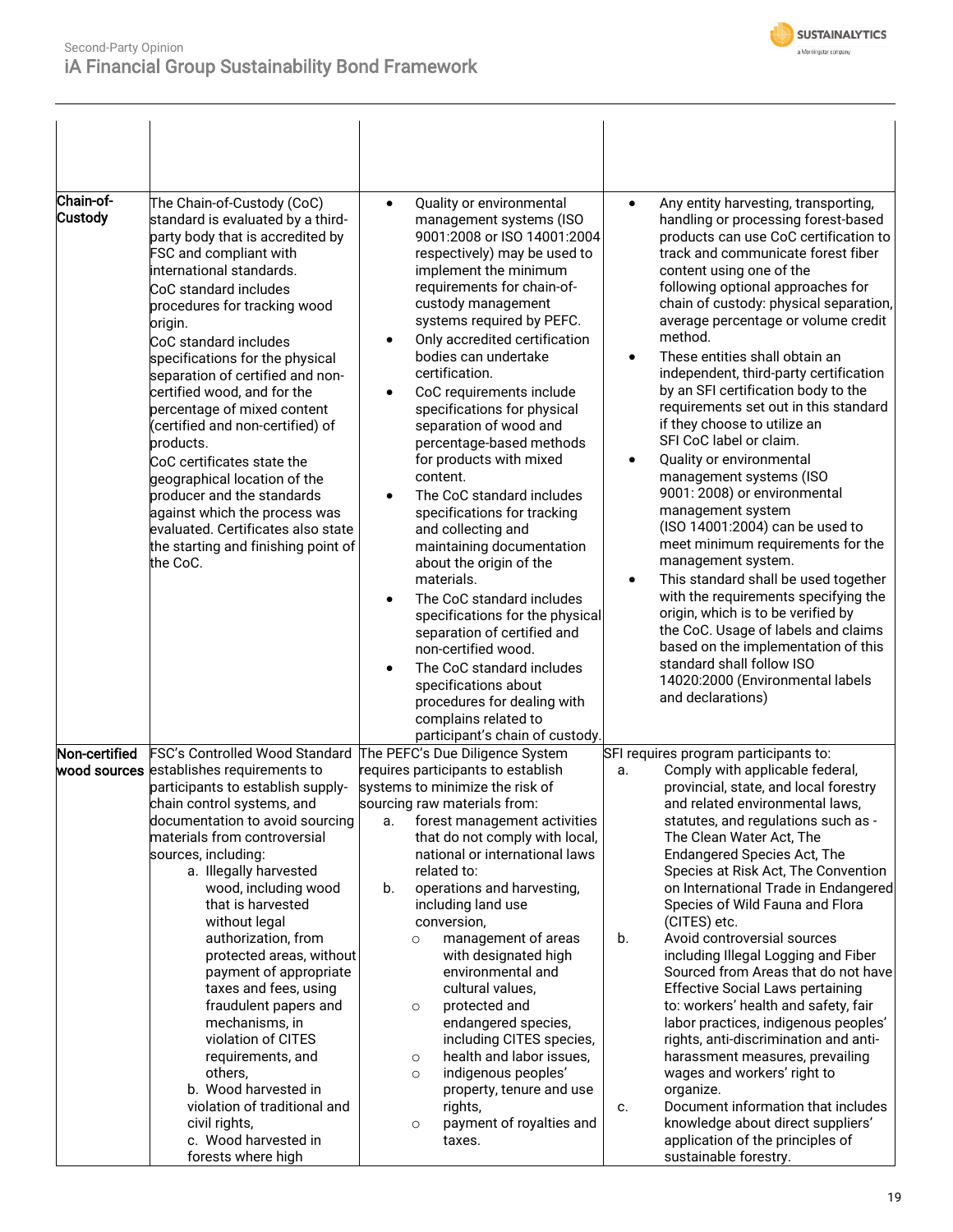

|                                | conservation values are<br>threatened by<br>management activities,<br>d. Wood harvested in<br>forests being converted<br>from forests and other<br>wooded ecosystems to<br>plantations or non-forest<br>uses,<br>e. Wood from<br>management units in<br>which genetically modified<br>trees are planted.                                                                                                                                | genetically modified<br>c.<br>organisms,<br>forest conversion, including<br>d.<br>conversion of primary forests<br>to forest plantations.                                                                                                                                                                                                                                                                                                                                                                                                                                                                                                                                                                                                     |                                                                                                                                                                                                                                                                                                                                                                                                                                                                                                                                                                                                                                                                                                                                                                                                                                                                                              |
|--------------------------------|-----------------------------------------------------------------------------------------------------------------------------------------------------------------------------------------------------------------------------------------------------------------------------------------------------------------------------------------------------------------------------------------------------------------------------------------|-----------------------------------------------------------------------------------------------------------------------------------------------------------------------------------------------------------------------------------------------------------------------------------------------------------------------------------------------------------------------------------------------------------------------------------------------------------------------------------------------------------------------------------------------------------------------------------------------------------------------------------------------------------------------------------------------------------------------------------------------|----------------------------------------------------------------------------------------------------------------------------------------------------------------------------------------------------------------------------------------------------------------------------------------------------------------------------------------------------------------------------------------------------------------------------------------------------------------------------------------------------------------------------------------------------------------------------------------------------------------------------------------------------------------------------------------------------------------------------------------------------------------------------------------------------------------------------------------------------------------------------------------------|
| Accreditation/<br>verification | <b>FSC-accredited Certification</b><br>Bodies (CB) conduct an initial<br>assessment, upon successful<br>completion companies are<br>granted a 5-year<br>certificate. Companies must<br>undergo an annual audit every<br>year and a reassessment audit<br>every 5 years. Certification<br>Bodies undergo annual audits<br>from Accreditation Services<br>International (ASI) to ensure<br>conformance with ISO standard<br>requirements. | Accreditation is carried out by an<br>accreditation body (AB). Like a<br>certification body checks a company<br>meets the PEFC standard, the<br>accreditation body checks that a<br>certification body meets specific PEFC to:<br>and ISO requirements. Through the<br>accreditation process PEFC has<br>assurance that certification bodies are<br>independent and impartial, that they<br>follow PEFC certification procedures.<br>PEFC does not have their own<br>accreditation body. Like with the<br>majority of ISO based certifications,<br>PEFC relies on national ABs under the<br>umbrella of the International<br>Accreditation Forum (IAF). National<br>ABs need to be a member of the IAF,<br>which means they must follow IAF's | All SFI certifications require independent, third-<br>party audits and are performed by<br>internationally accredited certification bodies.<br>Accredited certification bodies are required<br>maintain audit processes consistent<br>with the requirements of ISO 17021:2006<br>conformity assessment $-$ requirements for<br>bodies providing audit and certification<br>of management systems; and<br>conduct audits in accordance with the<br>$\bullet$<br>principles of auditing contained in the ISO<br>19011:2002 Guidelines for Quality and/or<br><b>Environmental Management</b><br>Systems Auditing.                                                                                                                                                                                                                                                                               |
| Conclusion                     | conducting audits, national regulations and local context.                                                                                                                                                                                                                                                                                                                                                                              | rules and regulations.                                                                                                                                                                                                                                                                                                                                                                                                                                                                                                                                                                                                                                                                                                                        | Sustainalytics views both FSC and PEFC, as well as the PEFC-affiliated scheme SFI, as being robust, credible standards<br>that are based on comprehensive principles and criteria that are aligned with ISO. Both schemes have received praise<br>for their contribution to sustainable forest management practices <sup>47</sup> and both have also faced criticism from civil society<br>actors.48,49 In certain instances, these standards go above and beyond national regulation and are capable of providing<br>a high level of assurance that sustainable forest management practices are in place. However, in other cases, the<br>standards are equal or similar to national legislation and provide little additional assurance. Ultimately, the level of<br>assurance that can be provided by either scheme is contingent upon several factors including the certification bodies |

## Appendix 3: Overview of Agriculture Sustainability Certifications

|            | Canada Organic <sup>56</sup> | USDA Organic <sup>57</sup> | Rainforest Alliance <sup>58</sup> | Fairtrade <sup>59</sup> | $UTZ^{60}$        |
|------------|------------------------------|----------------------------|-----------------------------------|-------------------------|-------------------|
| Background | Organic<br>Canada            | The USDA Organic label is  | The Rainforest                    | The FAIRTRADE           | The UTZ Label     |
|            | regulatory<br>a<br>IS.       | a US certification system  | Alliance Seal is a                | Mark is a global        | alobal<br>is<br>a |
|            | certification                | overseen, administered and | global certification              | certification           | certification     |
|            | implemented<br>bv            | enforced by the National   | system for Agriculture,           | that<br>system          | for I<br>svstem   |
|            | Government<br>the            | Organic Program of the     | Forestry and                      | seeks to address        | coffee.<br>cocoa, |
|            | Canada's<br>оf               | United States Department   |                                   | power                   | and<br>tea        |

<sup>56</sup> 7 Government of Canada, "Canadian Organic Standards", at:

<sup>59</sup> Fairtrade, Fairtrade Standards", at: <u><https://www.fairtrade.net/standard/fairtrade-standards></u>

60 UTZ Certification, The UTZ Standard: https://utz.org/

<sup>&</sup>lt;u>https://www.inspection.gc.ca/organicproducts/standards/eng/1300368619837/1300368673172</u>.<br><sup>57</sup> USDA, "USDA Organic", at: <u>https://www.usda.gov/topics/organic</u>.<br><sup>58</sup> Rainforest Alliance, Sustainable Agriculture Certificat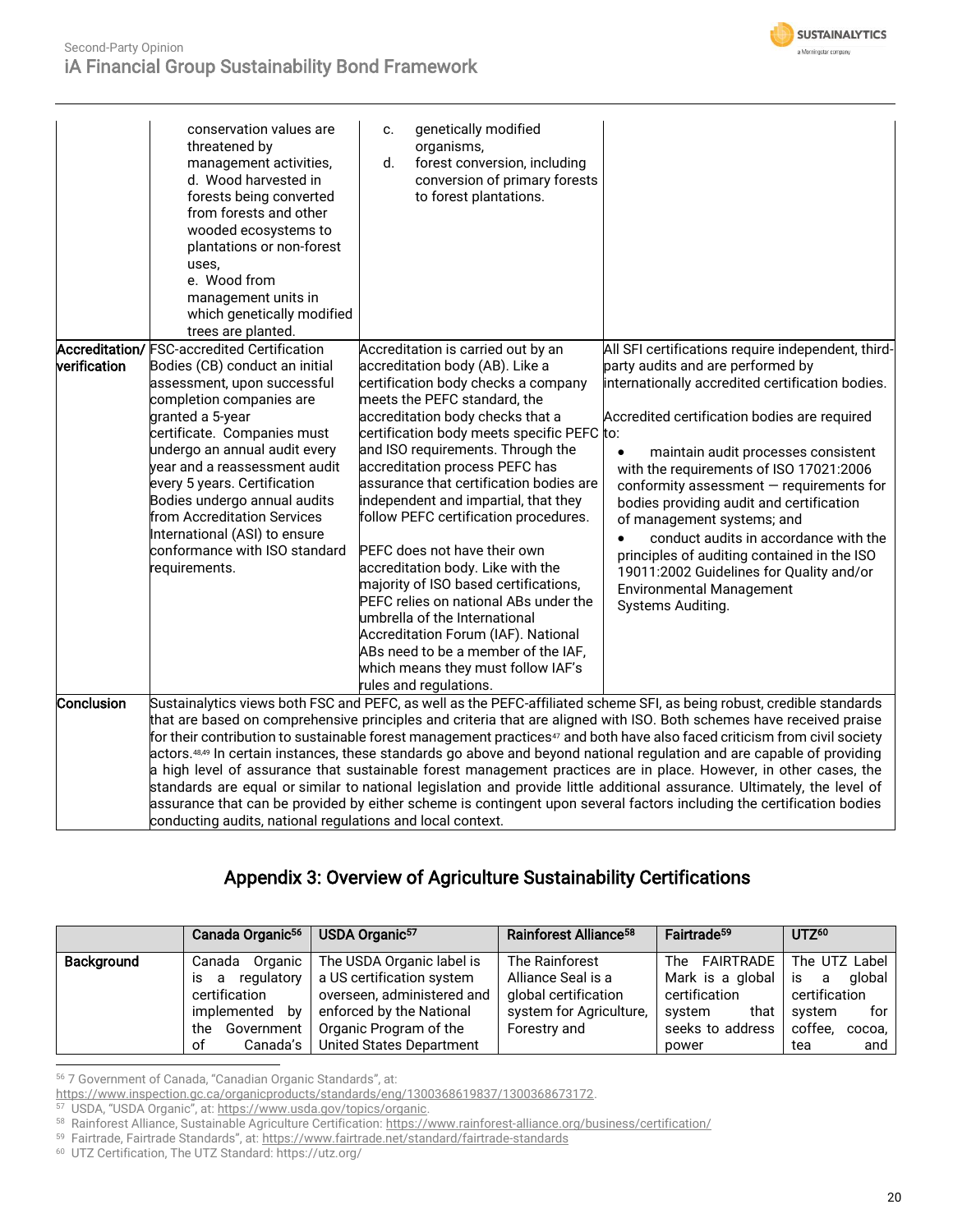



|                                                               | Canadian<br>Food<br>Inspection<br>Agency, based on<br>authorities<br>granted in section<br>13 of the SFCR<br>regulations.<br>A<br>Canada Organic<br>claim applies to<br>food,<br>feed,<br>or<br>that<br>seed<br>is<br>produced in<br>or<br>imported<br>to<br>Canada. | of Agriculture. The US<br>Organic label is regulated<br>by the US Organic Foods<br>Production Act of 1990 and<br>involves input from the<br><b>National Organic</b><br>Standards<br>Board (a Federal Advisory<br>Committee made up of 15<br>members of the public) and<br>the public.                                                                       | Tourism. The<br>Rainforest Alliance<br>certification indicates<br>compliance with the<br>organization's<br>standards<br>for<br>environmental, social<br>and<br>economic<br>sustainability.<br>Rainforest<br>Alliance<br>merged with UTZ in<br>January 2018. | imbalances<br>in<br>trading<br>relationships.<br>Organizations<br>certified<br>to<br>Fairtrade<br>standards must<br>meet<br>general,<br>product<br>trade,<br>business<br>and<br>development<br>requirements.                                      | hazelnuts. The<br><b>UTZ</b><br>certification<br>incorporates<br>environmental,<br>social,<br>farm<br>management<br>farming<br>and<br>practices<br>considerations.<br>merged<br><b>UTZ</b><br>with Rainforest<br>Alliance<br>in.<br>January 2018.                                                                                      |
|---------------------------------------------------------------|----------------------------------------------------------------------------------------------------------------------------------------------------------------------------------------------------------------------------------------------------------------------|-------------------------------------------------------------------------------------------------------------------------------------------------------------------------------------------------------------------------------------------------------------------------------------------------------------------------------------------------------------|-------------------------------------------------------------------------------------------------------------------------------------------------------------------------------------------------------------------------------------------------------------|---------------------------------------------------------------------------------------------------------------------------------------------------------------------------------------------------------------------------------------------------|----------------------------------------------------------------------------------------------------------------------------------------------------------------------------------------------------------------------------------------------------------------------------------------------------------------------------------------|
| Clear<br><b>Positive</b><br>Impact                            | Promote<br>sustainable<br>agricultural<br>processes<br>and<br>products.                                                                                                                                                                                              | sustainable<br>Promoting<br>farming<br>practices<br>that<br>improve<br>water<br>quality,<br>conserve energy, increase<br>biodiversity and contribute<br>to soil health.                                                                                                                                                                                     | Promoting sustainable<br>practices<br><i>in</i><br>agriculture,<br>forestry<br>and tourism.                                                                                                                                                                 | Promoting<br>sustainable<br>practices<br>for<br>agricultural<br>products,<br>consumer goods<br>and gold.                                                                                                                                          | Promoting<br>sustainable<br>practices<br>in<br>Coffee, Cocoa<br>Tea<br>and<br>Hazelnut<br>farming<br>and<br>trading.                                                                                                                                                                                                                   |
| Minimum<br><b>Standards</b>                                   | <b>The</b><br>Canada<br>Organic<br>regulation<br>prohibits specific<br>chemicals,<br>and<br>mandates<br>minimum<br>for<br>standards<br>agricultural<br>practices.                                                                                                    | The USDA Organic seal<br>sets strict production and<br>labeling requirements:<br>produced without<br>genetic engineering,<br>ionizing radiation or<br>sewage sludge<br>produced using<br>allowed substances<br>based on a<br>comprehensive list of<br>authorized synthetic and<br>non-synthetic<br>substances<br>overseen by a USDA NOP<br>authorized agent | Rainforest<br>alliance<br>establishes<br>a<br>minimum threshold for<br>impact through critical<br>criteria, and requires<br>farmers to go beyond<br>demonstrating<br>by<br>improved<br>sustainability on 14<br>continuous<br>improvement criteria.          | Fairtrade<br>has a<br>of<br>set<br>core<br>requirements that<br>must be met and<br>development<br>requirements that<br>are intended to<br>foster continuous<br>improvement and<br>which<br>certified<br>producers must<br>make<br>progress<br>on. | <b>UTZ</b><br>establishes<br>a<br>minimum<br>threshold<br>for<br>impact through<br>mandatory<br>points<br>and<br>additional<br>points,<br>and<br>requires<br>farmers to<br>go<br>beyond<br>by<br>demonstrating<br>compliance<br>with<br>an<br>increasingly<br>large<br>proportion of<br>both<br>mandatory and<br>additional<br>points. |
| оf<br><b>Scope</b><br>certification<br><b>or</b><br>programme | Specific<br>standards<br>apply<br>to<br>crop<br>production,<br>livestock<br>production,<br>aquaculture,<br>chain of custody,<br>and<br>products.<br>The<br>regulations<br>specifically<br>also<br>name prohibited<br>permitted<br>and<br>substances.                 | The USDA Organic system<br>addresses key risks such as<br>substance use through the<br>regulation of synthetic and<br>non-synthetic substances<br>to preserve soil quality and<br>with<br>federal<br>in<br>line<br>guidelines on animal raising<br>practices, pest and weed<br>control and the use of<br>additives.                                         | alliance<br>Rainforest<br>addresses key risks<br>such as human rights,<br>child labour, pesticide<br>use and biodiversity<br>use through its criteria.                                                                                                      | Fairtrade<br>addresses<br>key<br>risks through its<br>requirements,<br>including<br>child labour,<br>forced labour and<br>pesticide use.                                                                                                          | UTZ addresses<br>key risks such<br>human<br>as<br>child<br>rights,<br>labor, pesticide<br>use<br>and<br>biodiversity<br>use through its<br>criteria.                                                                                                                                                                                   |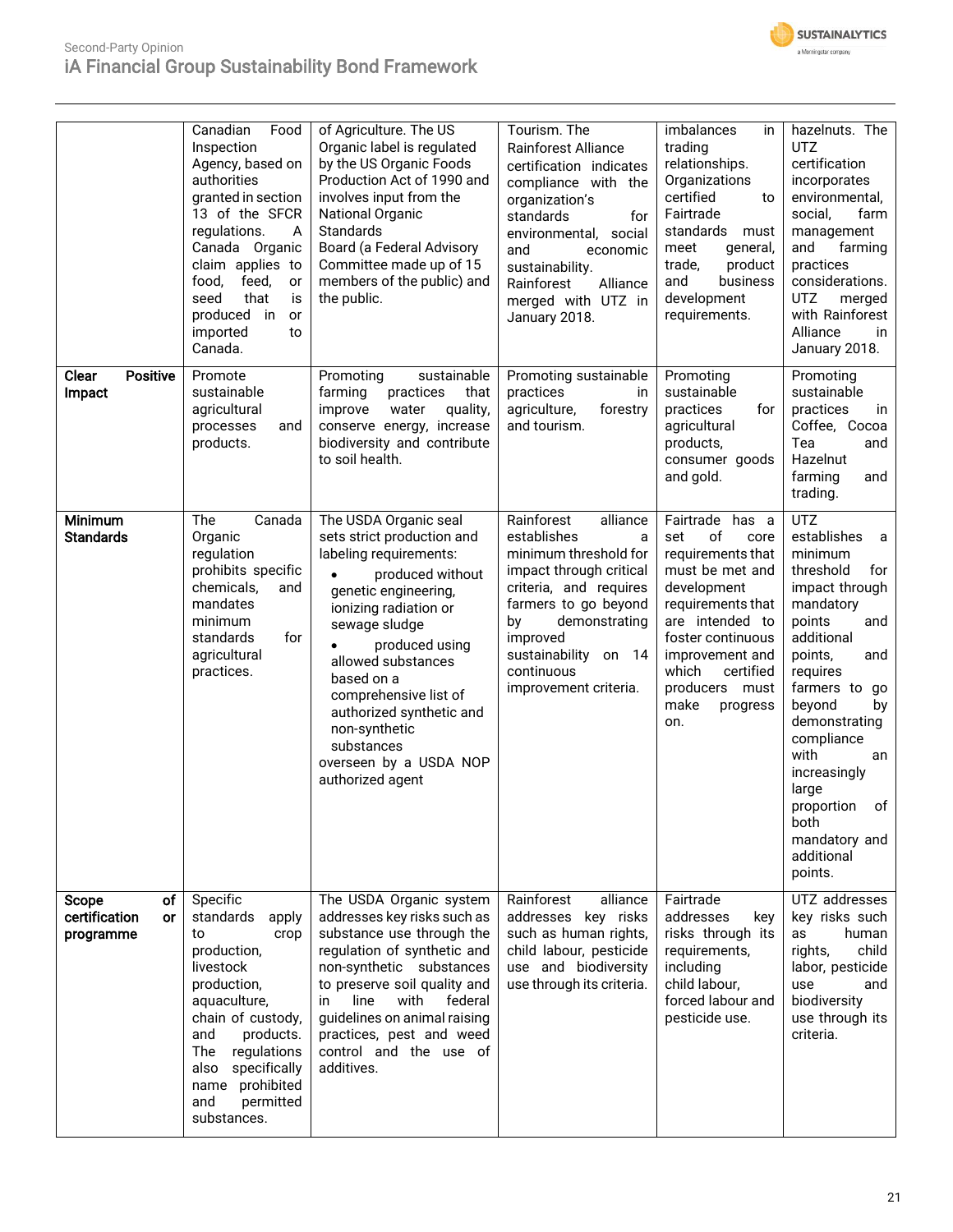

## Second-Party Opinion iA Financial Group Sustainability Bond Framework

| Verification<br>of<br>standards<br>and<br>risk mitigation                 | Certification<br>of<br>products<br>and<br>processors<br>is<br>granted by CBs,<br>and<br>requires<br>annual<br>verification.                                                                                            | The USDA seal has a<br>twofold enforcement<br>mechanism, one by<br>Organic Certifiers and one<br>by the<br><b>USDA</b><br>Agricultural<br>Services. The<br>Marketing<br>two bodies undergo audits<br>to ensure compliance with<br>and continuous<br>criteria<br>improvement at least once<br>a year or unannounced.                                                                                                                                                                                                    | Certified<br>entities<br>undergo third<br>party<br>verification to ensure<br>compliance<br>with<br>criteria and continuous<br>improvement.                                                                                                                                                                                                                                                                               | Certified entities<br>undergo audits to<br>ensure<br>compliance with<br>criteria and<br>continuous<br>improvement.                                                                                                                                                                                                     | Certified<br>entities<br>undergo third-<br>party<br>verification to<br>ensure<br>compliance<br>with<br>criteria<br>and continuous<br>improvement.                                                                                                                                                            |
|---------------------------------------------------------------------------|------------------------------------------------------------------------------------------------------------------------------------------------------------------------------------------------------------------------|------------------------------------------------------------------------------------------------------------------------------------------------------------------------------------------------------------------------------------------------------------------------------------------------------------------------------------------------------------------------------------------------------------------------------------------------------------------------------------------------------------------------|--------------------------------------------------------------------------------------------------------------------------------------------------------------------------------------------------------------------------------------------------------------------------------------------------------------------------------------------------------------------------------------------------------------------------|------------------------------------------------------------------------------------------------------------------------------------------------------------------------------------------------------------------------------------------------------------------------------------------------------------------------|--------------------------------------------------------------------------------------------------------------------------------------------------------------------------------------------------------------------------------------------------------------------------------------------------------------|
| <b>Third</b><br>party<br>and<br>expertise<br>multi-stakeholder<br>process | Developed by the<br>Government<br>оf<br>Canada through a<br>consultative<br>legislative<br>process.                                                                                                                    | The USDA Organic seal is<br>organized by the National<br>Organic Program which<br>develops the rules and                                                                                                                                                                                                                                                                                                                                                                                                               | Standard setting<br>is<br>aligned with the ISEAL<br>Standard<br>Setting<br>Code.                                                                                                                                                                                                                                                                                                                                         | Standard setting<br>is aligned with the<br>ISEAL Standard<br>Setting Code.                                                                                                                                                                                                                                             | Standard<br>setting<br>is<br>aligned<br>with<br>the<br><b>ISEAL</b><br>Standard<br>Setting Code.                                                                                                                                                                                                             |
| Performance<br><b>Display</b>                                             |                                                                                                                                                                                                                        | <b>USDA</b><br><b>ORGANIC</b>                                                                                                                                                                                                                                                                                                                                                                                                                                                                                          |                                                                                                                                                                                                                                                                                                                                                                                                                          | <b>FAIRTRADE</b>                                                                                                                                                                                                                                                                                                       |                                                                                                                                                                                                                                                                                                              |
| <b>Third-Party</b><br>Verified                                            | Certification<br>Bodies (CBs) are<br>accredited<br>by<br>Conformity<br>Verification<br><b>Bodies</b><br>(CVBs),<br>which are in turn<br>accredited by the<br>Canada<br>Food<br>Inspection<br>Agency.                   | 80 certifying agents<br>are<br><b>USDA</b><br>accredited<br>and<br>authorized<br>certify<br>to<br>operations under the USDA<br>organic standards. 48 of<br>the 80 certifying authorities<br>are US based and 32 are in<br>foreign countries.<br>Most<br>certifying<br>agents<br>are<br>directly accredited by the<br>USDA National Organic<br>Program, with an additional<br>21 members being officially<br>authorized<br>through<br>recognition<br>agreements<br>between US and<br>other<br>governments.              | Africert<br>$\bullet$<br>Conservacion<br>$\bullet$<br>y Desarrollo<br>Certified S.A.<br>$\bullet$<br>Imaflora<br>IMO India<br><b>CERES</b><br><b>IBD</b><br>$\bullet$<br>Indocert<br>$\bullet$<br>NaturaCert<br>$\bullet$<br>Productos y<br>$\bullet$<br>Procesos<br>Sustenables,<br>A.C.<br><b>NEPCon</b>                                                                                                               | <b>FLO-CERT</b><br>GmbH. FLO-CERT<br>the<br>largest<br>is<br>certifier<br>for<br>Fairtrade,<br>responsible<br>for<br>the certification<br>of all producers<br>and<br>most<br>traders.                                                                                                                                  | 60<br><b>UTZ</b><br>approved<br>certification<br>bodies split by<br>country and by<br>relevant<br>commodity<br>(coffee, cocoa,<br>tea,<br>hazelnut,<br>herbals.<br>Rooibos)                                                                                                                                  |
| Qualitative<br>Considerations                                             | The<br>Canada<br>Organic<br>certification<br>is<br>the only legally<br>recognized<br>organic scheme<br>in Canada, and<br>applies to<br>both<br>imports<br>and<br>domestically-<br>produced<br>agriculture<br>products. | Under the USDA Organic<br>US<br>seal,<br>the<br>federal<br>allows<br>legislation<br>three<br>levels of organic foods,<br>purely<br>namely:<br>organic<br>products made entirely with<br>certified organic ingredient<br>and labeled 100% organic,<br>products with at least 95%<br>organic ingredients. Both<br>categories are allowed to<br>be certified USDA Organic.<br>A third category with at<br>least<br>70%<br>organic<br>ingredients may be labeled<br>as "made with organic<br>ingredients"<br>but<br>cannot | Global recognition<br>across 76 countries<br>around the world.<br>There are 763<br><b>Rainforest Alliance</b><br>certified products and<br>more than 1,354,057<br>people which have<br>conducted training,<br>certification and<br>verification under the<br><b>Rainforest Alliance</b><br>standard.<br>Rigorous on the<br>enforcement of<br>minimum standards<br>and strong<br>governance over the<br>implementation of | Global<br>recognition<br>across 74<br>countries<br>present in the<br>Fairtrade<br>System. The<br>system covers<br>1.4 million<br>farmers and<br>workers in 1,140<br>producer<br>organizations.<br>The<br>Fairtrade<br>certification<br>scheme is<br>less<br>strict<br>on<br>the<br>of<br>scope<br>the<br>environmental | UTZ has been<br>criticized<br>for<br>lack of setting<br>minimum<br>wages criteria<br>and<br>for<br>potentially<br>allowing from<br>genetically<br>modified<br>coffee,<br>even<br>though<br>these<br>plants are not<br>yet available.<br>Global<br>recognition<br>131<br>across<br>countries<br>around<br>the |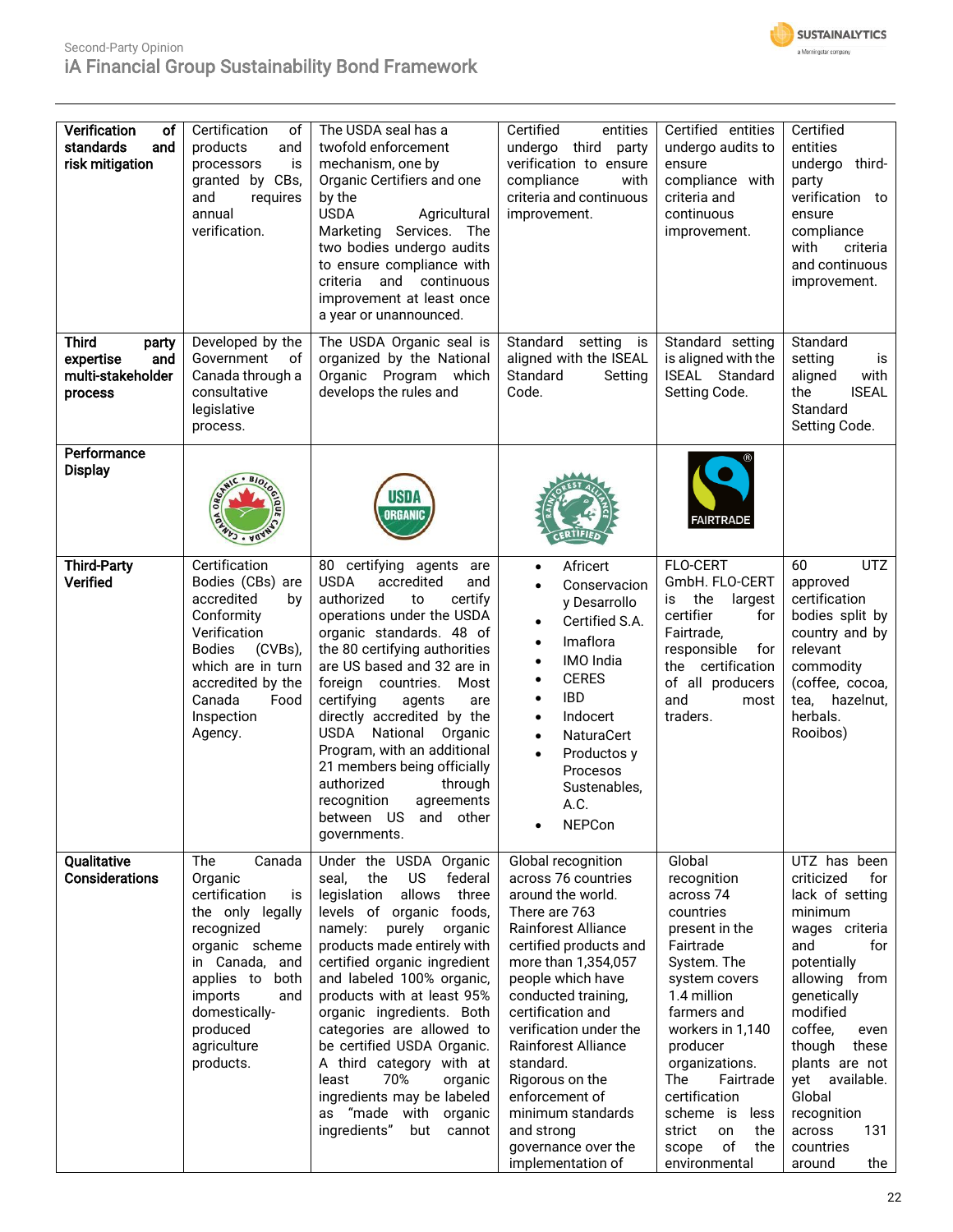

| display the USDA Organic | social and            | and<br>social     | There<br>world.  |
|--------------------------|-----------------------|-------------------|------------------|
| seal.                    | environmental         | requirements as   | 987,000<br>are   |
|                          | mitigation processes. | it does not cover | Certified<br>UTZ |
|                          |                       | rights<br>human   | farmers in the   |
|                          |                       | issues<br>and     | UTZ.             |
|                          |                       | impact<br>on      | programme        |
|                          |                       | biodiversity.     | with more than   |
|                          |                       |                   | 368,000          |
|                          |                       |                   | workers on the   |
|                          |                       |                   | UTZ certified    |
|                          |                       |                   | farms in<br>-41  |
|                          |                       |                   | producing        |
|                          |                       |                   | countries and    |
|                          |                       |                   | more than 3.4    |
|                          |                       |                   | million          |
|                          |                       |                   | hectares<br>of   |
|                          |                       |                   | UTZ certified    |
|                          |                       |                   | crops. The UTZ   |
|                          |                       |                   | name or label is |
|                          |                       |                   | present<br>on    |
|                          |                       |                   | than<br>more     |
|                          |                       |                   | 15,000           |
|                          |                       |                   | products in 131  |
|                          |                       |                   | countries        |
|                          |                       |                   | worldwide.       |
|                          |                       |                   |                  |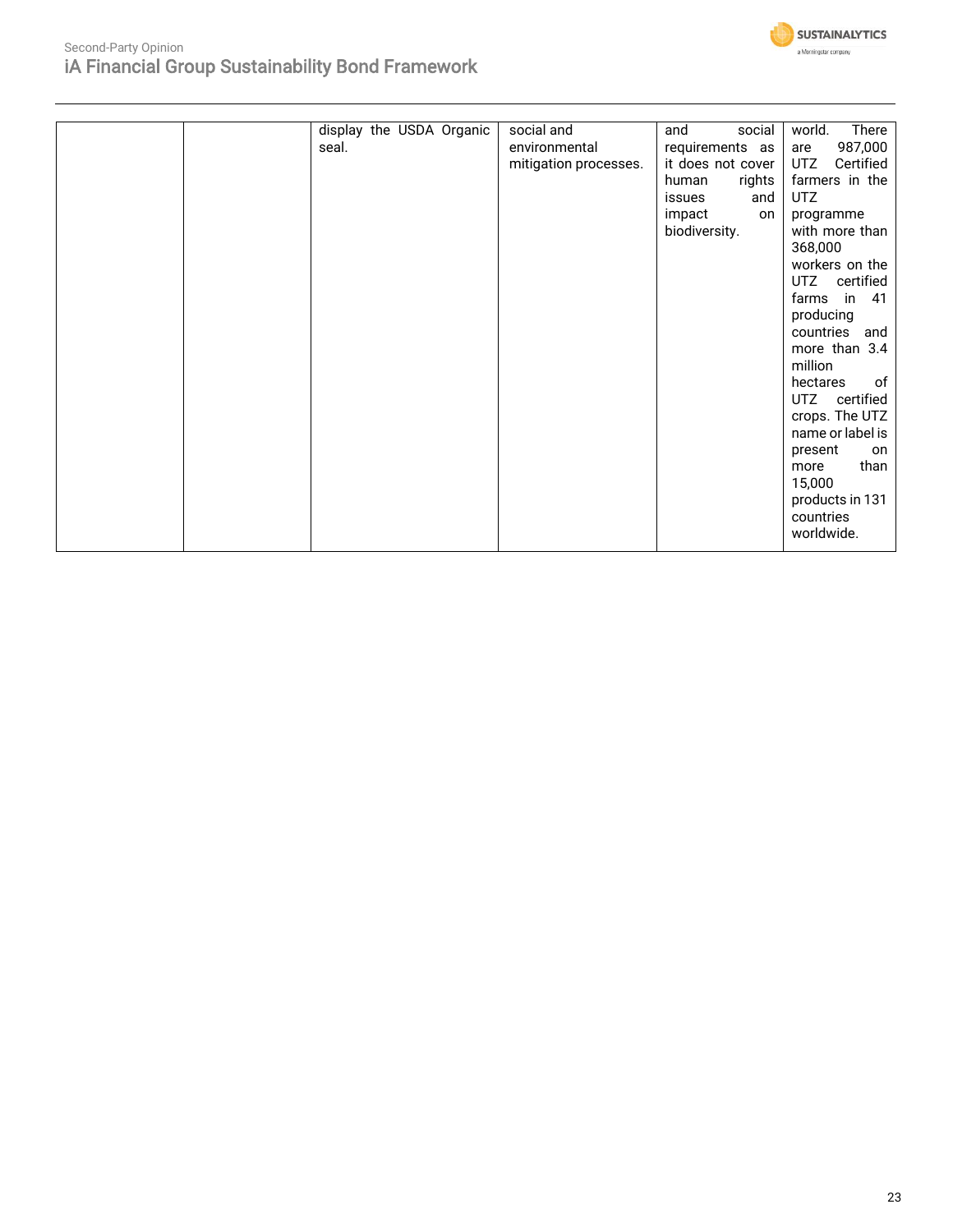| <b>SUSTAINALYTICS</b> |
|-----------------------|
| a Morningstar company |

## Appendix 4: Overview of the MSC, ASC, BAP and Global GAP Aquaculture

|                                           | <b>Marine Stewardship</b><br>Council <sup>61</sup>                                                                                                                                                                                                                                      | <b>Aquaculture Stewardship</b><br>Council <sup>62</sup>                                                                                                                                                                                                                                                                                                                                                                                                            | <b>Best Aquaculture</b><br>Practices <sup>63</sup>                                                                                                                                                                                                                                                                                                                                                                                                                                                                                  | Global GAP Aquaculture <sup>64</sup>                                                                                                                                                                                                                                                                                                                    |
|-------------------------------------------|-----------------------------------------------------------------------------------------------------------------------------------------------------------------------------------------------------------------------------------------------------------------------------------------|--------------------------------------------------------------------------------------------------------------------------------------------------------------------------------------------------------------------------------------------------------------------------------------------------------------------------------------------------------------------------------------------------------------------------------------------------------------------|-------------------------------------------------------------------------------------------------------------------------------------------------------------------------------------------------------------------------------------------------------------------------------------------------------------------------------------------------------------------------------------------------------------------------------------------------------------------------------------------------------------------------------------|---------------------------------------------------------------------------------------------------------------------------------------------------------------------------------------------------------------------------------------------------------------------------------------------------------------------------------------------------------|
| Background                                | Marine Stewardship<br>Council (MSC) is a non-<br>profit organization<br>founded in 1996, that<br>issues eco-label<br>certifications for<br>fisheries which are<br>sustainable and well-<br>managed.                                                                                     | The Aquaculture<br>Stewardship Council<br>(ASC) is an independent,<br>international NGO that<br>manages the ASC<br>certification and labelling<br>program for responsible<br>aquaculture.                                                                                                                                                                                                                                                                          | The BAP certification<br>is administered by the<br>Global Aquaculture<br>Alliance (GAA), a non-<br>profit organization<br>focused on advocacy,<br>the education and<br>leadership of on<br>responsible<br>aquaculture matters.                                                                                                                                                                                                                                                                                                      | GLOBAL G.A.P. is a trademark<br>and a set of standards for<br>good agricultural practices<br>(G.A.P.). They are a global<br>organization with the objective<br>to ensure safe, sustainable<br>agriculture worldwide. They set<br>voluntary standards for the<br>certification of agricultural<br>products around the globe.                             |
| <b>Clear positive</b><br>impact           | Promoting sustainable<br>fisheries practices.                                                                                                                                                                                                                                           | Promoting sustainable<br>aquaculture practices.                                                                                                                                                                                                                                                                                                                                                                                                                    | Promoting sustainable<br>aquaculture practices.                                                                                                                                                                                                                                                                                                                                                                                                                                                                                     | Promoting sustainable<br>aquaculture practices                                                                                                                                                                                                                                                                                                          |
| Minimum<br>standards                      | A minimum score must<br>be met across each of<br>the performance<br>indicators.<br>As a condition to<br>certification, low-<br>scoring indicators<br>must be accompanied<br>by action plans for<br>improvement.                                                                         | Quantitative and<br>qualitative thresholds<br>which are designed to<br>be measurable, metric-<br>and performance-based.<br>Certification may be<br>granted with a "variance"<br>to certain requirements<br>of the standard. This<br>variance is designed to<br>allow the standard to<br>adapt to local conditions<br>but has been criticized<br>for weakening the<br>standard and overriding<br>the consultations<br>involved in the standard-<br>setting process. | The BAP assessment<br>has<br>mandatory<br>but also<br>minimums,<br>indicators<br>includes<br>which<br>allow<br>the<br>proponent to define<br>individual targets.<br>certification<br>As the<br>fishery-<br>is<br>process<br>specific, the standard<br>may be more robust<br>for some species. For<br>example, the Monterey<br>Bay<br>Aquarium's<br>Seafood<br>Watch<br>programme<br>recommends BAP as a<br>reputable label<br>for<br>freshwater<br>fish,<br>mussels, and shrimp,<br>but<br>not<br>salmon,<br>scallops, or clams. 65 | Regarding aquaculture, the<br><b>Control Points and Compliance</b><br>Criteria document consists of<br>3 types of control points: Major<br>Musts, Minor Musts and<br>Recommendations. To obtain<br>Global GAP certification, 100%<br>of Major Musts are<br>compulsory, 95% of Minor<br>musts are compulsory and<br>Recommendations are not<br>required. |
| Scope of<br>certification<br>or programme | The MSC standard<br>consists of a fisheries<br>standard and a chain of<br>custody standard.<br>The Fishery Standard<br>assess three core<br>principles: sustainable<br>fish stocks, minimising<br>environmental impact,<br>and effective fisheries<br>management;<br>collectively these | ASC encompasses nine<br>farm standards, covering<br>15 fish species as well as<br>the harvest of seaweed.<br>These farm standards lay<br>out minimum<br>requirements regarding<br>both environmental and<br>social performance.<br>Additionally, a Chain of<br>Custody Standard is<br>mandatory for all supply                                                                                                                                                     | Different certifications<br>available<br>are<br>tor<br>different parts of the<br>supply chain: farms,<br>processing<br>plants,<br>hatcheries, feed mills.<br>In practice, that means<br>that a processing plant<br>that<br>does<br>not<br>necessarily source all<br>fish<br>of<br>its<br>from<br>certified farms can still<br>be certified (a star                                                                                                                                                                                  | The standard covers<br>aquaculture compound feed<br>production, hatcheries and<br>farms and chain of custody                                                                                                                                                                                                                                            |

<sup>61</sup> Marine Stewardship Council, "The MSC Fisheries Standard", at: <https://www.msc.org/standards-and-certification/fisheries-standard>

<sup>62</sup> ASC, Farm standards[: https://www.asc-aqua.org/what-we-do/our-standards/farm-standards/](https://www.asc-aqua.org/what-we-do/our-standards/farm-standards/)

<sup>&</sup>lt;sup>63</sup> [Best Aquaculture Practices, at: https://www.bapcertification.org/About.](https://www.bapcertification.org/About)

<sup>64</sup> Global G.A.P. "Global G.A.P. Aquaculture Standard", at: [https://www.globalgap.org/uk\\_en/for-producers/globalg.a.p./integrated-farm-assurance](https://www.globalgap.org/uk_en/for-producers/globalg.a.p./integrated-farm-assurance-ifa/aquaculture/)[ifa/aquaculture/](https://www.globalgap.org/uk_en/for-producers/globalg.a.p./integrated-farm-assurance-ifa/aquaculture/)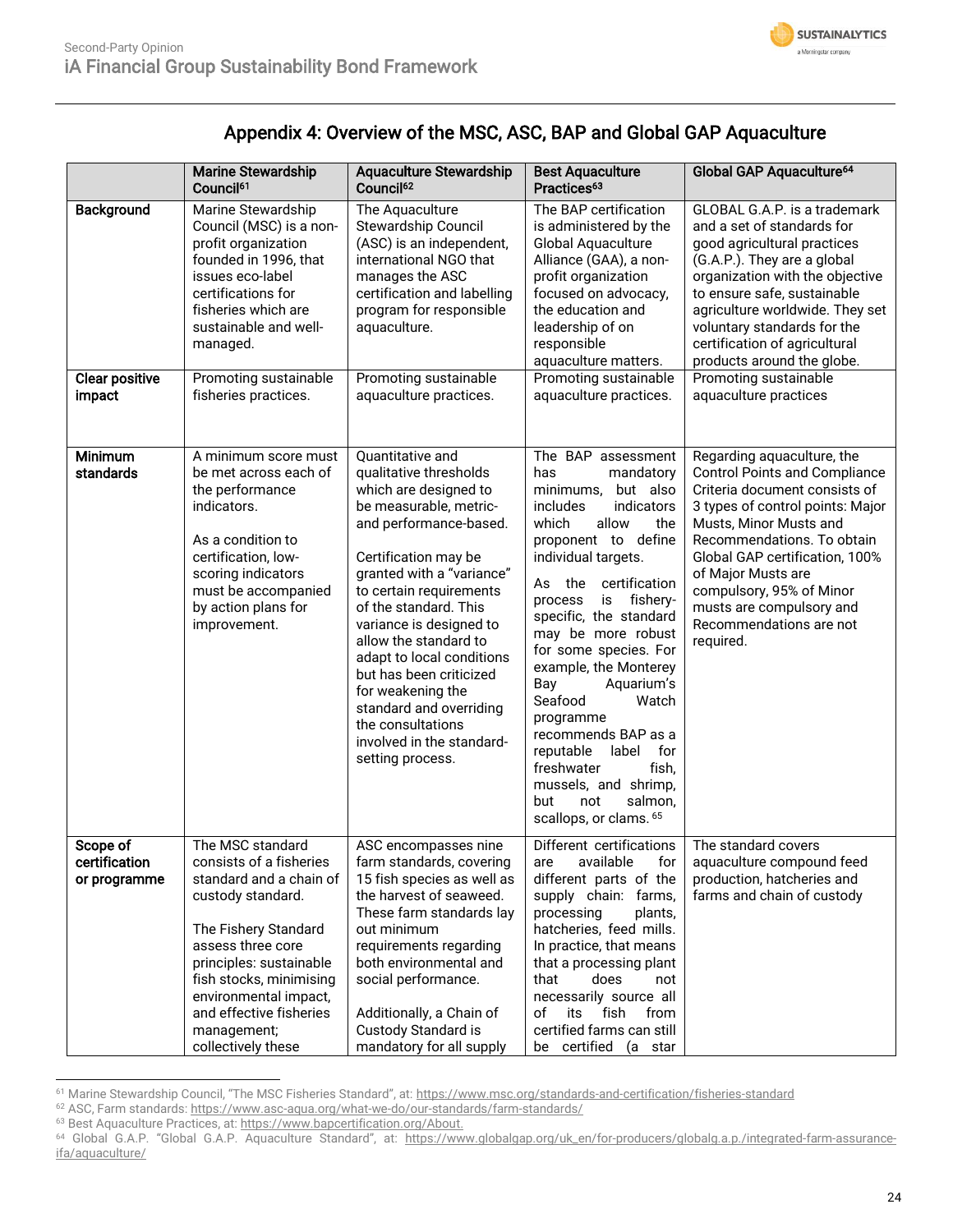

| <b>Verification of</b>                                           | account for the major<br>environmental and<br>social impacts.<br>The Chain of Custody<br>standard addresses<br>certified purchasing,<br>product identification,<br>separation, traceability<br>and records, and good<br>management.<br>Third-party conformity                          | chain actors in order to<br>ensure traceability.<br>Third-party conformity                                                                                                                                                                                                                                         | rating display on the<br>label<br>provides<br>this<br>information).<br>Within each fishery-<br>specific standard there<br>are requirements and<br>recommendations<br>which apply to social,<br>environmental, animal<br>health & welfare, and<br>food safety issues.<br>Third-party                                                                               | Certification process requires                                                                                                                                                                                                                                                                                                                                                                                                                                                        |
|------------------------------------------------------------------|----------------------------------------------------------------------------------------------------------------------------------------------------------------------------------------------------------------------------------------------------------------------------------------|--------------------------------------------------------------------------------------------------------------------------------------------------------------------------------------------------------------------------------------------------------------------------------------------------------------------|-------------------------------------------------------------------------------------------------------------------------------------------------------------------------------------------------------------------------------------------------------------------------------------------------------------------------------------------------------------------|---------------------------------------------------------------------------------------------------------------------------------------------------------------------------------------------------------------------------------------------------------------------------------------------------------------------------------------------------------------------------------------------------------------------------------------------------------------------------------------|
| standards and<br>risk mitigation                                 | assessment<br>bodies (CABs), certified<br>by Accreditation<br>Service International<br>(ASI) carry out<br>assessments in line<br>with the MSC standard<br>and ISO 17065.<br>Certification is valid for<br>up to five years.                                                            | assessment<br>bodies (CABs), certified<br>by Accreditation Service<br>International (ASI) carry<br>out assessments in line<br>with the ASC standard<br>and ISO 17065.<br>Major non-compliances<br>must be remedied within<br>three months.                                                                         | certification<br>bodies<br>such as Global Trust,<br>Bureau Veritas, Control<br>Union, Lloyd's Register,<br>NSF,<br>SGS<br>assess<br>compliance<br>against<br>the standard.<br>Non-compliance<br>precludes<br>recertification until the<br>violation is remedied.                                                                                                  | an initial assessment and<br>ongoing annual third-party<br>audits. 10% of all audits carried<br>out annually by certification<br>bodies must be unannounced.                                                                                                                                                                                                                                                                                                                          |
| Third party<br>expertise and<br>multi-<br>stakeholder<br>process | Aligned with the UN<br>Code of Conduct for<br>Responsible Fishing,<br>and further informed by<br>the Global Sustainable<br>Seafood Initiative<br>(GSSI), World Trade<br>Organization (WTO),<br>and International Social<br>and Environmental<br>Accreditation and<br>Labelling (ISEAL) | Developed in line<br>with United Nation's Food<br>and Agriculture<br>Organization (UN FAO)<br>and International<br>Labour Organisation (ILO)<br>principles.<br>Managed in accordance<br>with the<br>International Social and<br>Environmental<br>Accreditation and<br>Labelling (ISEAL) Codes<br>of Good Practice. | The<br>standard<br>is<br>managed<br>by<br>an<br>oversight committee,<br>which<br>takes<br>development<br>input<br>from<br>technical<br>a<br>committee as well as<br>public comments.<br>Aligned with Global<br>Food Safety Initiative<br>(GFSI), Global Social<br>Compliance<br>Programme<br>(GSCP)<br>and Global Sustainable<br>Seafood<br>Initiative<br>(GSSI). | GLOBALG.A.P. standards and<br>implementation are developed<br>and defined by various<br><b>Technical Committees, Focus</b><br>Groups and the Certification<br><b>Body Committee. National</b><br><b>Technical Working Groups</b><br>support the work of the<br>committees on a local level.<br>The Integrity Surveillance<br>Committee (ISC) assesses<br>integrity issues and<br>certification body non-<br>conformances, defines<br>correctional measures and<br>proposes sanctions. |
| Performance<br>display                                           | CERTIFIED<br>SUSTAINABLE<br>SEAFOOD<br><b>MSC</b><br>vww.msc.org                                                                                                                                                                                                                       | FARMED<br>RESPONSIBLY<br>asc<br>CERTIFIED                                                                                                                                                                                                                                                                          |                                                                                                                                                                                                                                                                                                                                                                   | <b>GLOBALGAP</b>                                                                                                                                                                                                                                                                                                                                                                                                                                                                      |
| Qualitative<br>considerations                                    | The MSC label is the<br>most widely<br>recognized sustainable<br>fisheries<br>label worldwide and is<br>generally accepted to<br>have positive impacts<br>on marine<br>environments.                                                                                                   | Widely recognized<br>and modeled on the<br>successful MSC<br>certification.<br>Some criticism has been<br>focused on the ability to<br>certify with a "variance",<br>in which certain aspects<br>of the standard can be<br>interpreted or waived                                                                   | Widely recognized<br>within the industry.<br>As the certification<br>process is fishery-<br>specific, the standard<br>may be more robust<br>for some species than<br>for others.                                                                                                                                                                                  | On 20 April 2018 the Global<br>Sustainable Seafood Initiative<br>has provided formal<br>recognition of the<br>GLOBALG.A.P. Aquaculture<br>Certification System for the<br>scope of Aquaculture.<br>GSSI's recognition shows that<br>the GLOBALG.A.P. Aquaculture<br>Certification System, for their                                                                                                                                                                                   |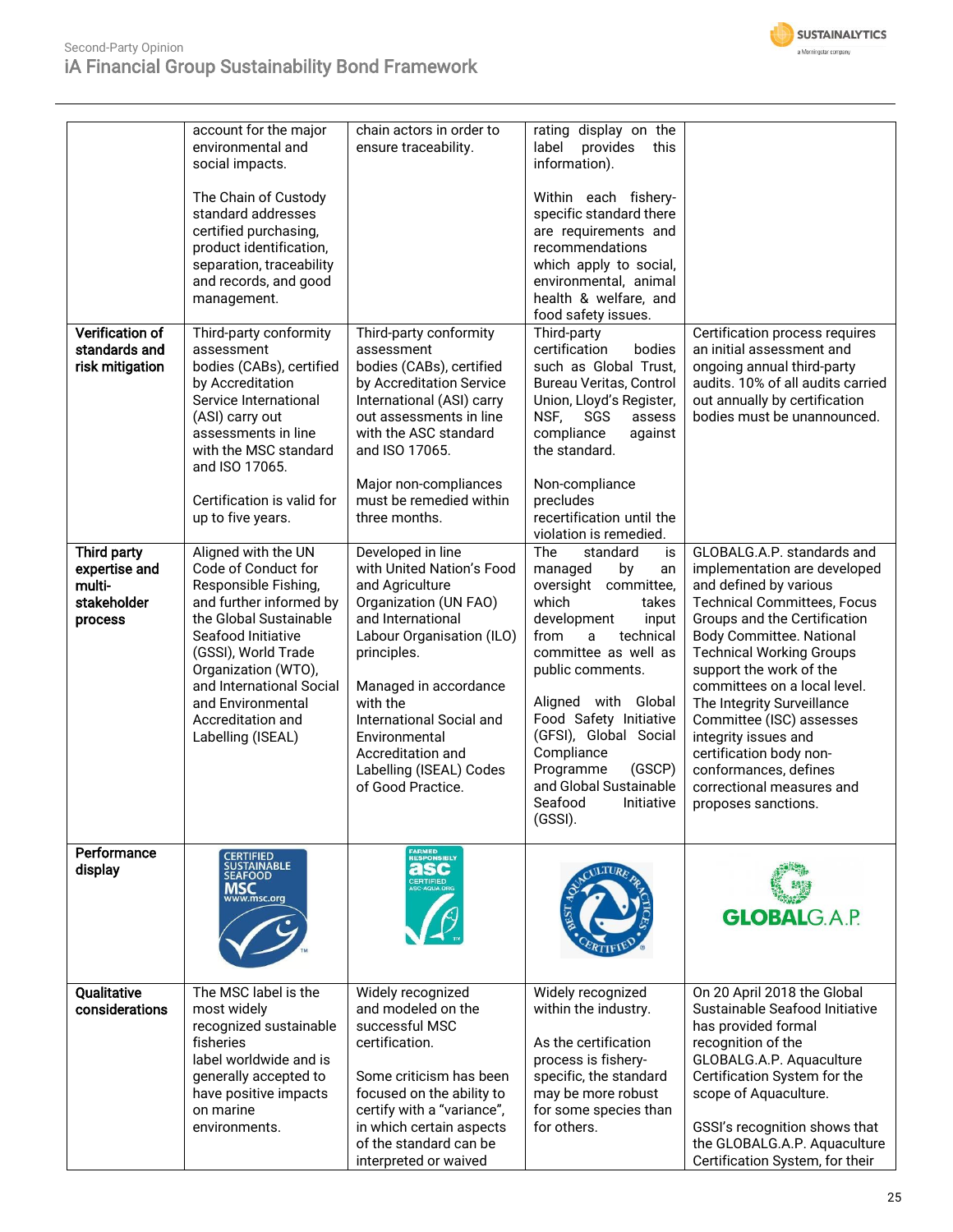

| Proponents of the label  | during the audit           | While a reputable               | GLOBALG.A.P. Integrated Farm       |
|--------------------------|----------------------------|---------------------------------|------------------------------------|
| cite the transparent     | procedure.                 | certification overall,          | Assurance System is in             |
| science-based process    |                            | the standard does not           | alignment with all applicable      |
| for approval and its     | While a reputable          | fully mitigate all the          | <b>Essential Components of the</b> |
| successful               | certification overall, the | risks associated with           | <b>GSSI Global Benchmark Tool.</b> |
| engagement with          | standard does not fully    | aquaculture.                    | The Tool is underpinned by the     |
| industry                 | mitigate all the risks     | <b>GSSI's recognition</b>       | <b>FAO Technical Guidelines on</b> |
| groups. Criticism from   | associated with            | shows that the two-             | Aquaculture Certification and      |
| various                  | aquaculture.               | star Best Aquaculture           | consists of performance areas      |
| observers include lack   |                            | <b>Practices Certification.</b> | related to scheme governance,      |
| of focus on preventing   |                            | for their Salmon                | operational management             |
| by-catch, protecting     |                            | Farms, and Finfish and          | (including chain of custody)       |
| marine mammals and       |                            | <b>Crustacean Farms</b>         | and applied aquaculture farm       |
| endangered species,      |                            | standards, is in                | audit standards.                   |
| follow-up on             |                            | alignment with all              |                                    |
| conditions, crew safety, |                            | applicable Essential            |                                    |
| and live tracking of     |                            | Components of the               |                                    |
| supply chains.           |                            | <b>GSSI Global</b>              |                                    |
|                          |                            | Benchmark Tool. The             |                                    |
|                          |                            | Tool is underpinned by          |                                    |
|                          |                            | the FAO Technical               |                                    |
|                          |                            | Guidelines on                   |                                    |
|                          |                            | Aquaculture                     |                                    |
|                          |                            | Certification and               |                                    |
|                          |                            | consists of                     |                                    |
|                          |                            | performance areas               |                                    |
|                          |                            | related to scheme               |                                    |
|                          |                            | governance,                     |                                    |
|                          |                            | operational                     |                                    |
|                          |                            | management                      |                                    |
|                          |                            | (including chain of             |                                    |
|                          |                            | custody) and applied            |                                    |
|                          |                            | aquaculture farm audit          |                                    |
|                          |                            | standards.                      |                                    |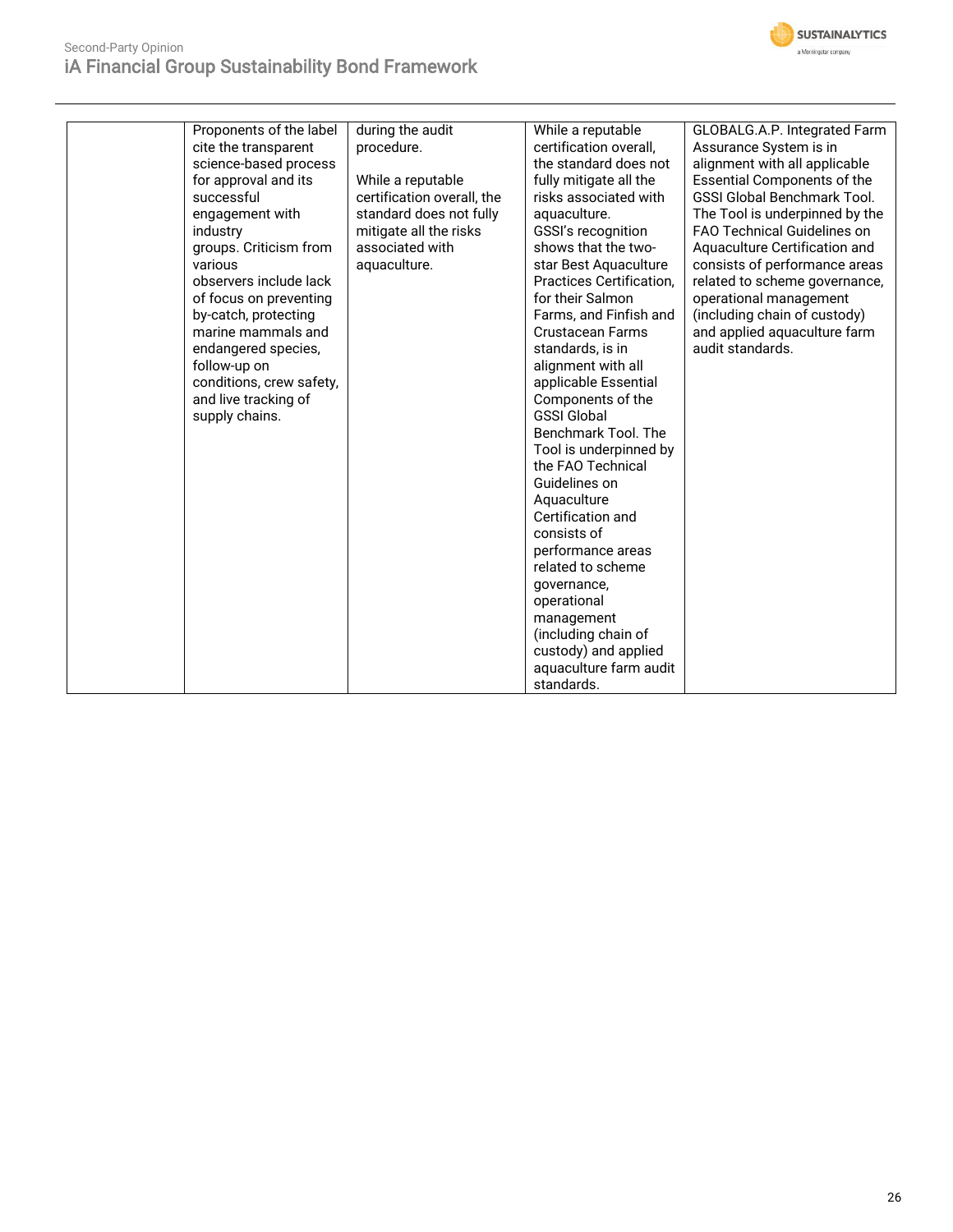

## Appendix 5: Key Impact Indicators<sup>66</sup>

| <b>Eligible Categories</b>                                                         | <b>Potential Quantitative Performance Measures</b>                                                                                                                                                                                                                                                                                                                                                                                                 |
|------------------------------------------------------------------------------------|----------------------------------------------------------------------------------------------------------------------------------------------------------------------------------------------------------------------------------------------------------------------------------------------------------------------------------------------------------------------------------------------------------------------------------------------------|
| <b>Clean Energy</b>                                                                | Annual GHG emissions reduced/avoided in tons of CO <sub>2</sub> equivalent<br>$\bullet$<br>Annual renewable energy generation in MWh/GWh<br>$\bullet$                                                                                                                                                                                                                                                                                              |
| <b>Energy Efficiency</b>                                                           | Annual energy savings in MWh/GWh<br>$\bullet$<br>Annual GHG emissions reduced/avoided in tons of CO <sub>2</sub> equivalent<br>$\bullet$                                                                                                                                                                                                                                                                                                           |
| <b>Clean Transportation</b>                                                        | Annual GHG emissions reduced/avoided in tons of CO <sub>2</sub> equivalent<br>$\bullet$<br>Reduction of air pollutants & particulate matter<br>$\bullet$<br># of clean vehicles deployed<br>$\bullet$<br>Km's of new or improved train lines/dedicated bus, BRT, LRT<br>$\bullet$<br>corridors, bicycle lanes                                                                                                                                      |
| <b>Green Building</b>                                                              | % of energy use reduced/avoided vs local baseline/building code<br>$\bullet$<br>Annual GHG emissions reduced/avoided vs local baseline/baseline<br>$\bullet$<br>certification level<br>Amount of waste minimized, reused or recycled<br>$\bullet$<br><b>Certification level</b><br>$\bullet$<br>Amount of rainwater harvested and reused<br>$\bullet$<br>Energy efficiency from installation of motion detectors (kWh) vs<br>$\bullet$<br>baseline |
| Sustainable Water and Waste Management                                             | Reduction in water consumption of economic activities<br>$\bullet$<br>Annual absolute water use before and after the project<br>$\bullet$<br>Wastewater treated to appropriate standards<br>$\bullet$<br>% total waste prevented, minimized, reused or recycled<br>$\bullet$                                                                                                                                                                       |
| <b>Pollution Prevention and Control</b>                                            | Tons of waste diverted or recycled<br>$\bullet$<br># new facilities, systems and equipment used to divert waste from<br>$\bullet$<br>landfills or reduce emissions<br>Absolute amount of carbon captured through CCUS technologies<br>$\bullet$                                                                                                                                                                                                    |
| Environmentally sustainable management of living<br>natural resources and land use | # of hectares purchased / protected and certified<br>$\bullet$<br># of hectares of farmland converted to sustainable agriculture<br>$\bullet$<br>practices or # new sustainable agriculture certifications<br># nautical miles protected and certified<br>$\bullet$                                                                                                                                                                                |
| Access to Essential Services & Infrastructure                                      | # of underserved patients receiving access to healthcare<br>$\bullet$<br># of students receiving access to affordable housing<br>$\bullet$<br># of elderly provided access to retirement homes<br>$\bullet$<br># of students receiving training and education<br>$\bullet$                                                                                                                                                                         |
| Affordable housing and basic infrastructure                                        | % rental costs below the national/regional rent index<br>$\bullet$<br>% of rent/revenue below market<br>$\bullet$                                                                                                                                                                                                                                                                                                                                  |
| Women-owned businesses                                                             | Number of investments in women owned businesses<br>Number of women entrepreneurs supported<br>$\bullet$<br>Income per employee<br>$\bullet$<br># of jobs created and/or retained<br>$\bullet$                                                                                                                                                                                                                                                      |
| Indigenous communities & businesses                                                | Number of individuals/ families benefiting from subsidized housing<br>$\bullet$<br>Number of residents benefitting from basic infrastructure<br>$\bullet$<br>Indigenous unemployment rate<br>$\bullet$                                                                                                                                                                                                                                             |

<sup>66</sup> iA Financial Group Sustainable Bond Framework 2022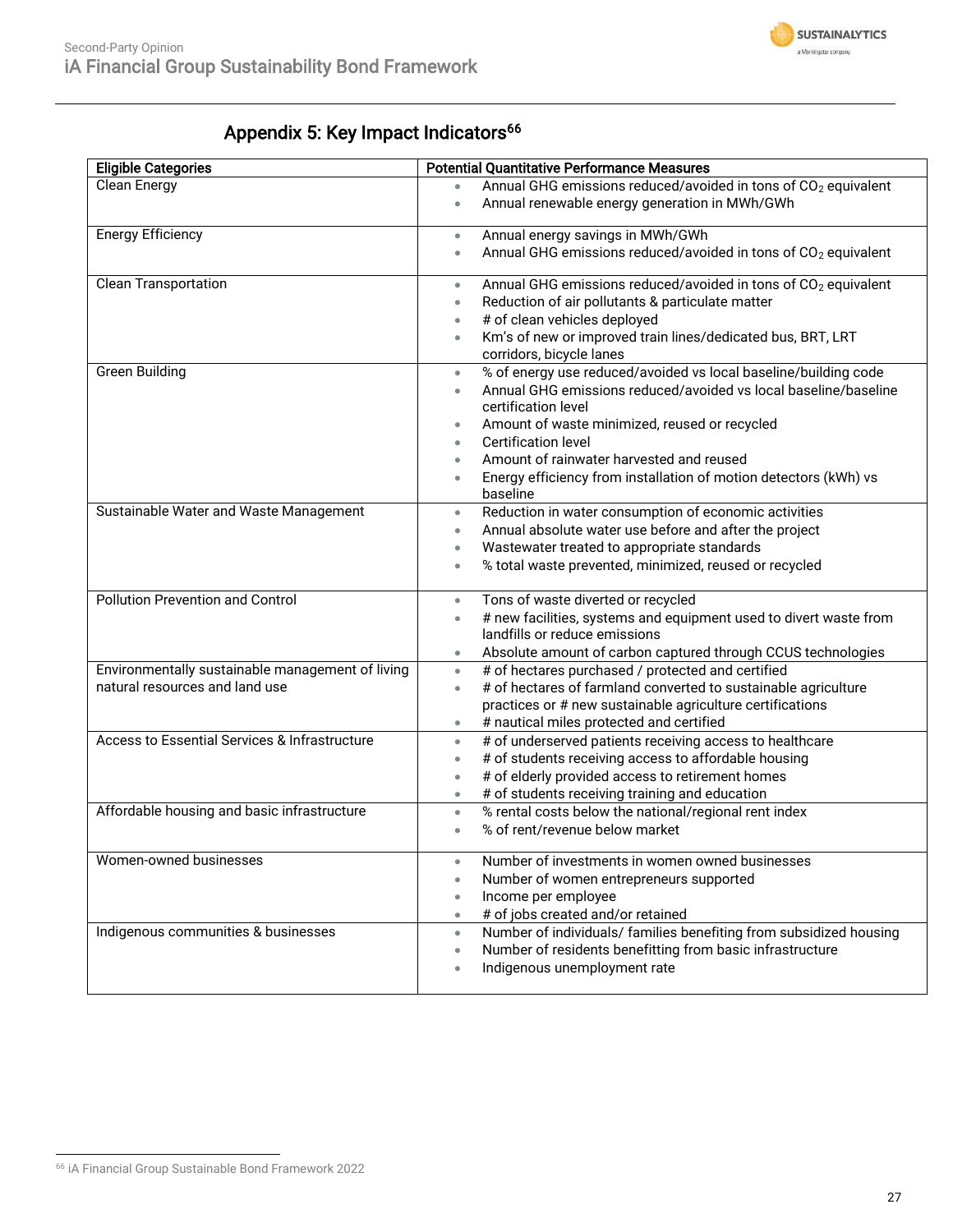

## Appendix 6: Sustainability Bond / Sustainability Bond Programme - External Review Form

### Section 1. Basic Information

| Issuer name:                                                                             | iA Financial Group                               |
|------------------------------------------------------------------------------------------|--------------------------------------------------|
| Sustainability Bond ISIN or Issuer Sustainability<br>Bond Framework Name, if applicable: | iA Financial Group Sustainability Bond Framework |
| Review provider's name:                                                                  | Sustainalytics                                   |
| Completion date of this form:                                                            | February 08, 2022                                |
| Publication date of review publication:                                                  |                                                  |

### Section 2. Review overview

### SCOPE OF REVIEW

The following may be used or adapted, where appropriate, to summarise the scope of the review. The review assessed the following elements and confirmed their alignment with the GBP and SBP:

| X                                 | Use of Proceeds        | ⊠ | Process for Project Evaluation and<br>Selection |  |  |
|-----------------------------------|------------------------|---|-------------------------------------------------|--|--|
| X                                 | Management of Proceeds | ⊠ | Reporting                                       |  |  |
| <b>ROLE(S) OF REVIEW PROVIDER</b> |                        |   |                                                 |  |  |

- ⊠ Consultancy (incl. 2<sup>nd</sup> opinion) □ □ Certification
- ☐ Verification ☐ Rating
- □ Other (please specify):

Note: In case of multiple reviews / different providers, please provide separate forms for each review.

### EXECUTIVE SUMMARY OF REVIEW and/or LINK TO FULL REVIEW (if applicable)

Please refer to Evaluation Summary above.

## Section 3. Detailed review

Reviewers are encouraged to provide the information below to the extent possible and use the comment section to explain the scope of their review.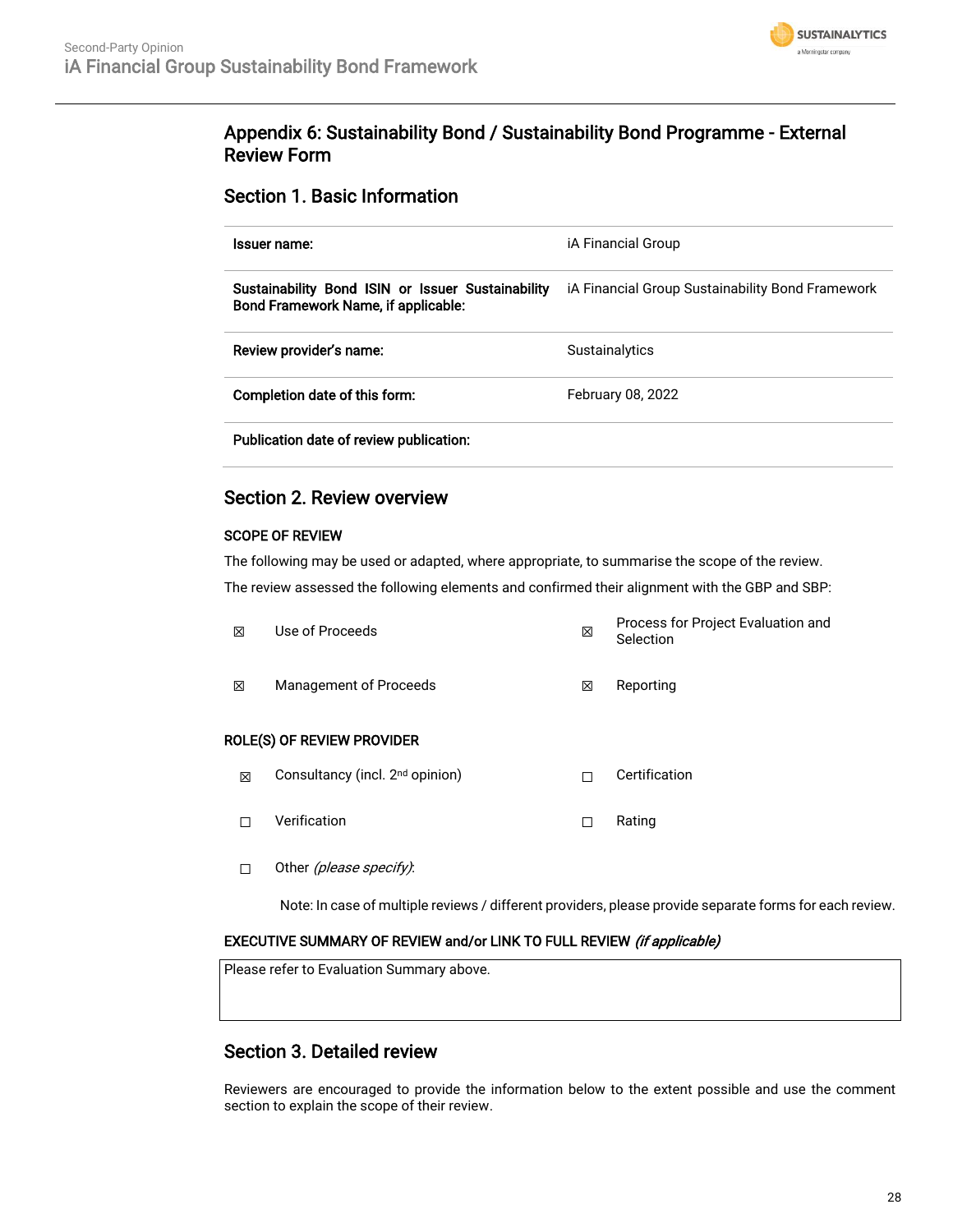

### 1. USE OF PROCEEDS

Overall comment on section (if applicable):

The eligible categories for the use of proceeds – Clean Energy, Energy Efficiency, Clean Transportation, Green Buildings, Sustainable Water and Wastewater Management, Pollution Prevention and Control, Environmentally Sustainable Management of Living Natural Resources and Land Use, Access to Essential Services and Infrastructure, Affordable Housing and Basic Infrastructure, Majority Women-owned Businesses, and Indigenous Communities and Businesses – are aligned with those recognized by the Green Bond Principles and Social Bond Principles. Sustainalytics considers that investments in the eligible categories will lead to positive environmental or social impacts and advance the UN Sustainable Development Goals, specifically SDG 3,4,5,6,7,10,11,12 and 15.

### Use of proceeds categories as per GBP:

| 冈 | Renewable energy                                                                                                                | 冈 | Energy efficiency                                                                  |
|---|---------------------------------------------------------------------------------------------------------------------------------|---|------------------------------------------------------------------------------------|
| X | Pollution prevention and control                                                                                                | 冈 | Environmentally sustainable management of<br>living natural resources and land use |
| п | Terrestrial and aquatic biodiversity<br>conservation                                                                            | ⊠ | Clean transportation                                                               |
| 冈 | Sustainable water and wastewater<br>management                                                                                  |   | Climate change adaptation                                                          |
| □ | Eco-efficient and/or circular economy<br>adapted products, production technologies<br>and processes                             | ⊠ | Green buildings                                                                    |
| □ | Unknown at issuance but currently expected<br>to conform with GBP categories, or other<br>eligible areas not yet stated in GBPs | П | Other (please specify):                                                            |

If applicable please specify the environmental taxonomy, if other than GBPs:

### Use of proceeds categories as per SBP:

| 冈 | Affordable basic infrastructure                                                                                                | ⊠ | Access to essential services                                                                                |
|---|--------------------------------------------------------------------------------------------------------------------------------|---|-------------------------------------------------------------------------------------------------------------|
| 冈 | Affordable housing                                                                                                             |   | Employment generation (through SME financing<br>and microfinance)                                           |
| п | Food security                                                                                                                  |   | Socioeconomic advancement and<br>empowerment                                                                |
| п | Unknown at issuance but currently expected<br>to conform with SBP categories, or other<br>eligible areas not yet stated in SBP | ⊠ | Other (please specify): Indigenous Communities<br>and Businesses, Majority Women-owned<br><b>Businesses</b> |

If applicable please specify the social taxonomy, if other than SBP: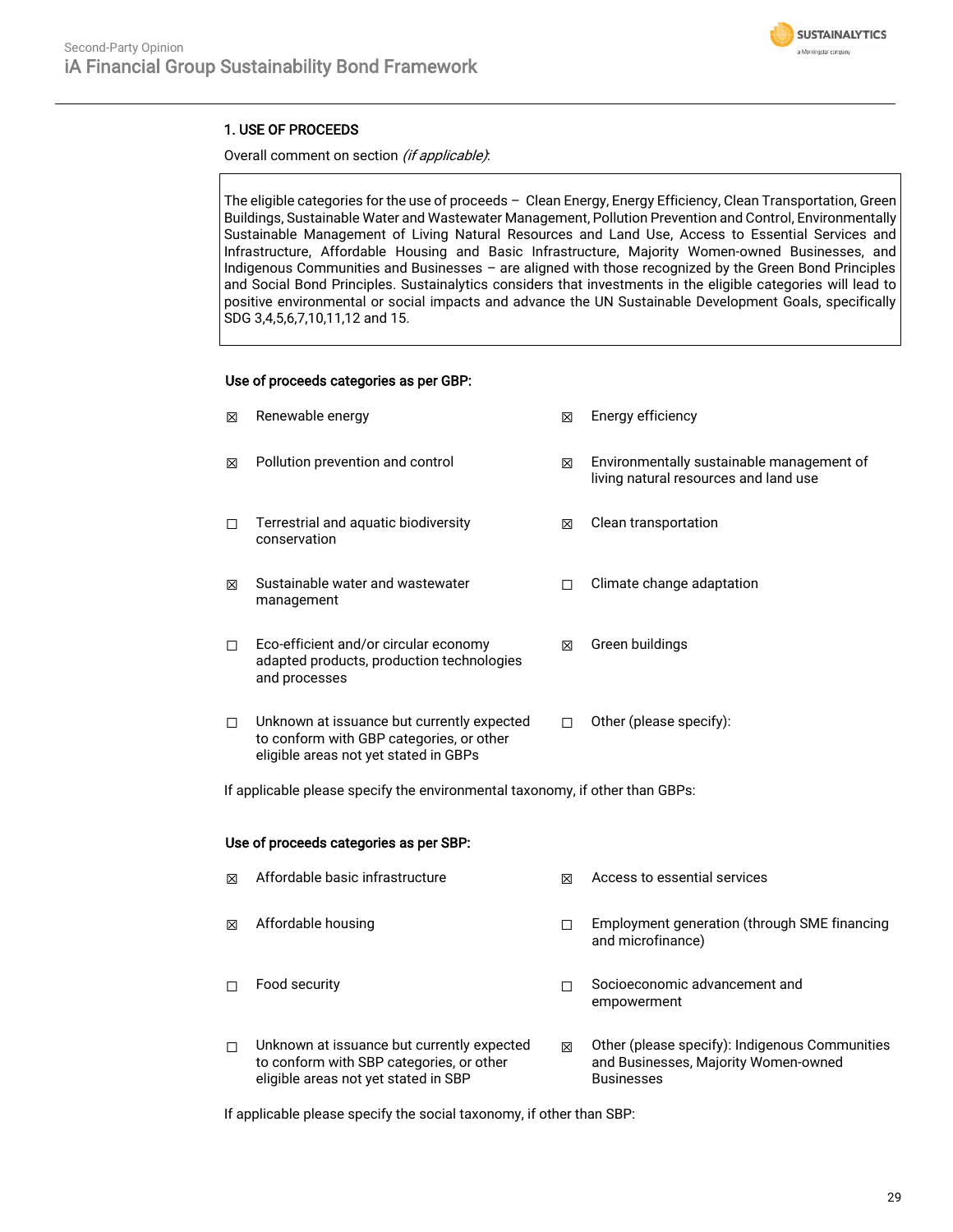

### 2. PROCESS FOR PROJECT EVALUATION AND SELECTION

Overall comment on section (if applicable):

iA Financial Group's Sustainability Bond Committee will oversee the internal process for evaluating and selecting projects. The Group will undertake an ESG analysis which is applicable to all allocation decisions made under the Framework, in accordance with the Group's Responsible Investment Policy. Sustainalytics considers these risk management systems to be adequate and the process for project evaluation and selection in line with market practice.

### Evaluation and selection

| ⊠                                                  | Credentials on the issuer's social and green<br>objectives                                 | ⊠ | Documented process to determine that<br>projects fit within defined categories                  |  |  |  |  |
|----------------------------------------------------|--------------------------------------------------------------------------------------------|---|-------------------------------------------------------------------------------------------------|--|--|--|--|
| ⊠                                                  | Defined and transparent criteria for projects<br>eligible for Sustainability Bond proceeds | ⊠ | Documented process to identify and<br>manage potential ESG risks associated<br>with the project |  |  |  |  |
| ⊠                                                  | Summary criteria for project evaluation and<br>selection publicly available                | П | Other (please specify):                                                                         |  |  |  |  |
| Information on Responsibilities and Accountability |                                                                                            |   |                                                                                                 |  |  |  |  |
| ⊠                                                  | Evaluation / Selection criteria subject to                                                 |   | In-house assessment                                                                             |  |  |  |  |

☐ Other (please specify):

### 3. MANAGEMENT OF PROCEEDS

Overall comment on section (if applicable):

external advice or verification

iA Financial Group's Sustainability Bond Committee will oversee the management of proceeds. The net proceeds of the sustainability bonds will be placed in iA Financial Group's general funding account and earmarked for allocation withing the Sustainability Bond Register. Pending allocation, unallocated proceeds will be held in cash, cash equivalent or other liquid assets including government bonds, money market instruments or used to repay existing indebtedness not related to fossil fuel investments. iA Financial Group intends to reach full allocation within 36 months of issuance. This is in line with market practice.

### Tracking of proceeds:

- $\boxtimes$  Sustainability Bond proceeds segregated or tracked by the issuer in an appropriate manner
- $\boxtimes$  Disclosure of intended types of temporary investment instruments for unallocated proceeds
- ☐ Other (please specify):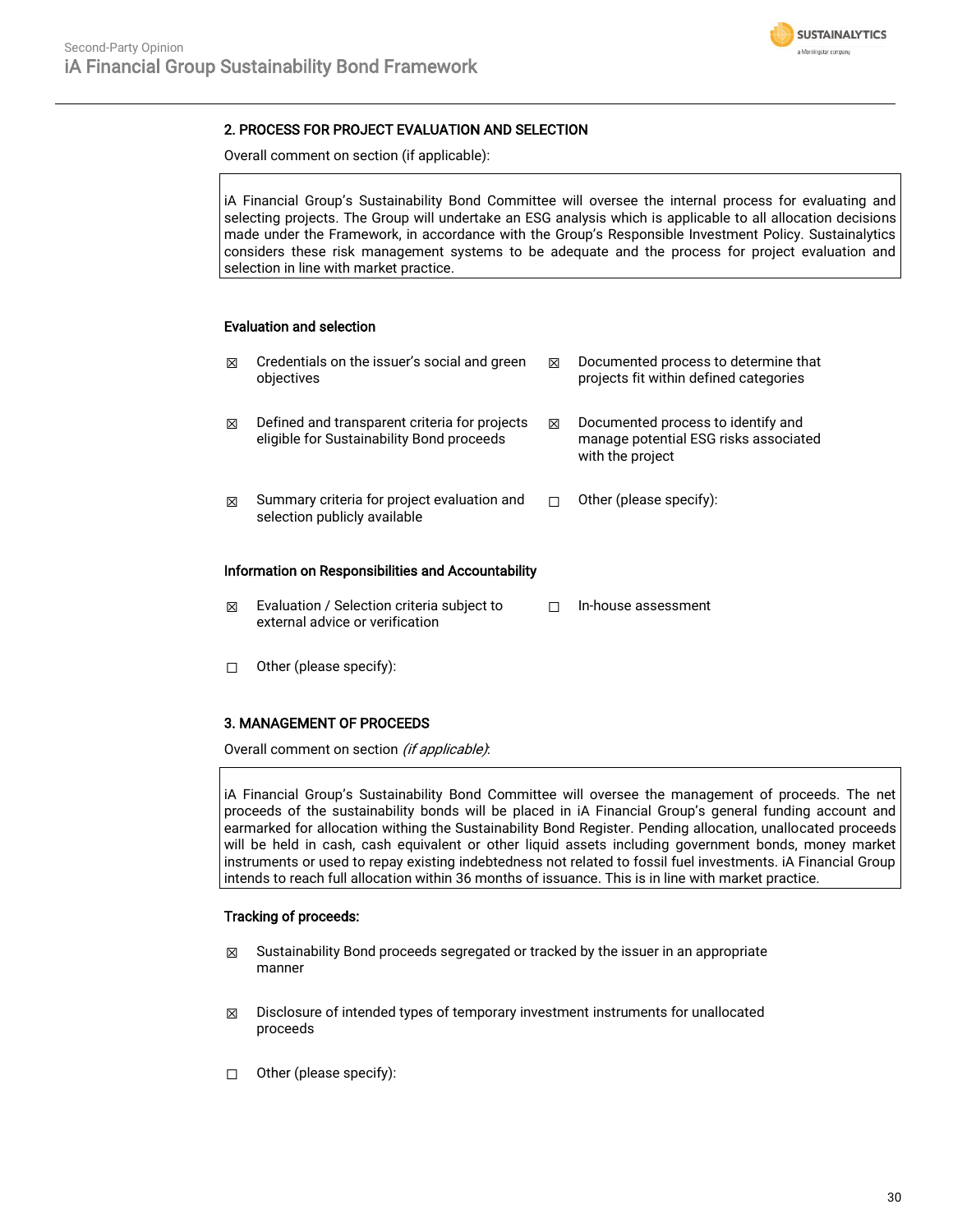

### Additional disclosure:

 $\Box$  Allocations to future investments only  $\boxtimes$  Allocations to both existing and future investments ☐ Allocation to individual disbursements ☒ Allocation to a portfolio of disbursements ☒ Disclosure of portfolio balance of unallocated proceeds ☐ Other (please specify):

### 4. REPORTING

Overall comment on section (if applicable):

iA Financial Group intends to report on allocation of proceeds on its website on an annual basis until full allocation. Allocation reporting will include the amount allocated per eligible category, balance of unallocated proceeds and the share of financing versus refinancing. In addition, iA Financial Group is committed to reporting on relevant impact metrics. Sustainalytics views iA Financial Group's allocation and impact reporting as aligned with market practice.

### Use of proceeds reporting:

| П                                   | Project-by-project                          |   |                                                                  | ⊠                       | On a project portfolio basis |                                                           |  |  |
|-------------------------------------|---------------------------------------------|---|------------------------------------------------------------------|-------------------------|------------------------------|-----------------------------------------------------------|--|--|
| П                                   | Linkage to individual bond(s)               |   | ⊠                                                                | Other (please specify): |                              |                                                           |  |  |
|                                     | Information reported:                       |   |                                                                  |                         |                              |                                                           |  |  |
|                                     |                                             | ⊠ | Allocated amounts                                                |                         | П                            | Sustainability Bond financed share of<br>total investment |  |  |
|                                     |                                             | 冈 | Other (please specify): share of<br>financing versus refinancing |                         |                              |                                                           |  |  |
|                                     | Frequency:                                  |   |                                                                  |                         |                              |                                                           |  |  |
|                                     |                                             | 冈 | Annual                                                           |                         | $\Box$                       | Semi-annual                                               |  |  |
|                                     |                                             | П | Other (please specify):                                          |                         |                              |                                                           |  |  |
| Impact reporting:                   |                                             |   |                                                                  |                         |                              |                                                           |  |  |
| $\Box$                              | Project-by-project                          |   |                                                                  | ⊠                       | On a project portfolio basis |                                                           |  |  |
| П                                   | Linkage to individual bond(s)               |   | □                                                                | Other (please specify): |                              |                                                           |  |  |
|                                     | Information reported (expected or ex-post): |   |                                                                  |                         |                              |                                                           |  |  |
| <b>GHG Emissions / Savings</b><br>区 |                                             |   |                                                                  | X                       | <b>Energy Savings</b>        |                                                           |  |  |

 $\boxtimes$  Decrease in water use  $\boxtimes$  Number of beneficiaries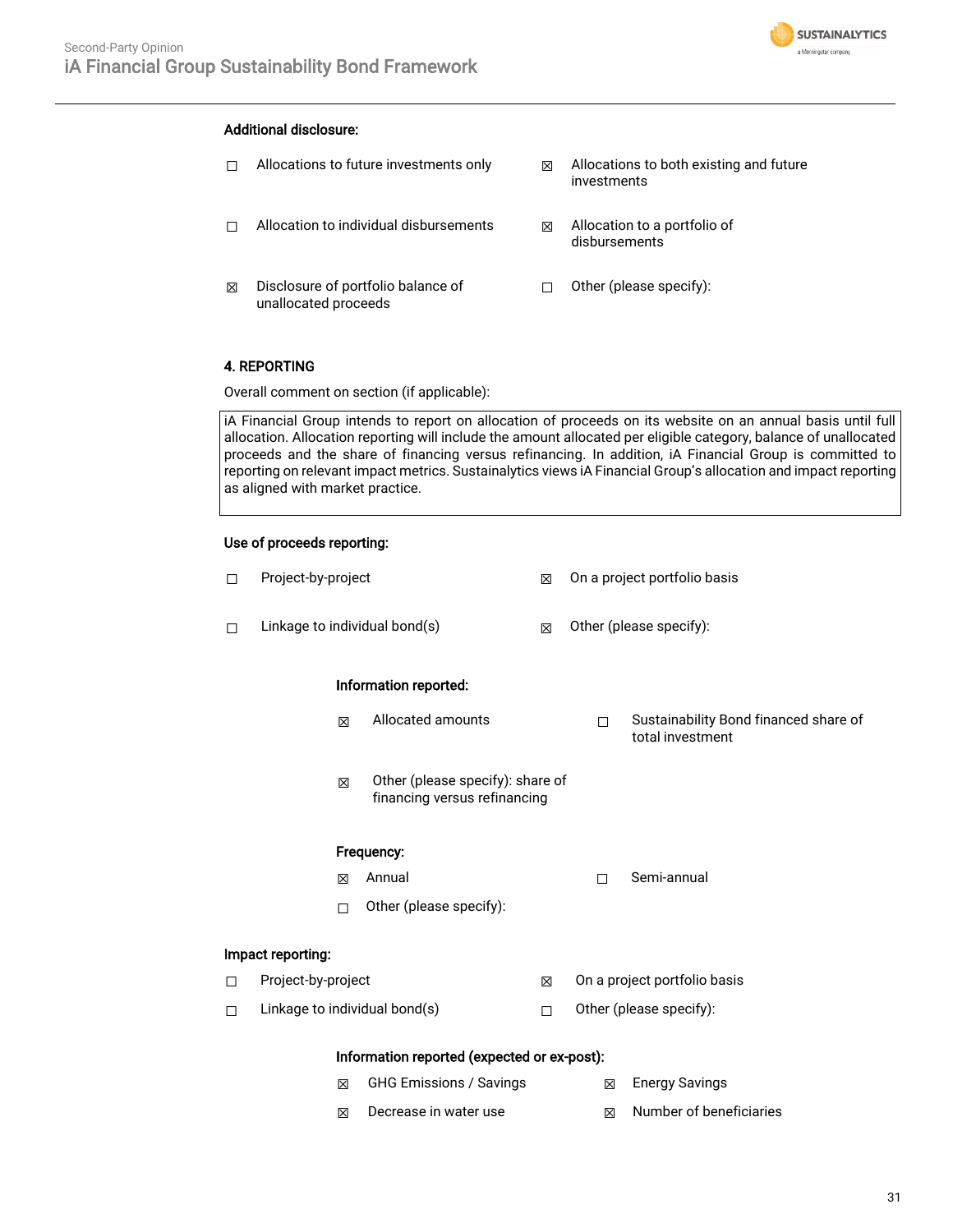

|                                                                                             | ⊠                                                                                                           |  | Target populations      |   | ⊠                                                 | Other ESG indicators (please<br>specify): Please refer to<br>Appendix 5 |  |
|---------------------------------------------------------------------------------------------|-------------------------------------------------------------------------------------------------------------|--|-------------------------|---|---------------------------------------------------|-------------------------------------------------------------------------|--|
|                                                                                             | Frequency:                                                                                                  |  |                         |   |                                                   |                                                                         |  |
|                                                                                             | ⊠                                                                                                           |  | Annual                  |   |                                                   | Semi-annual                                                             |  |
|                                                                                             | П                                                                                                           |  | Other (please specify): |   |                                                   |                                                                         |  |
| Means of Disclosure                                                                         |                                                                                                             |  |                         |   |                                                   |                                                                         |  |
| п                                                                                           | Information published in financial report                                                                   |  |                         | 冈 | Information published in sustainability<br>report |                                                                         |  |
| 区                                                                                           | Information published in ad hoc<br>documents                                                                |  |                         |   | Other (please specify):                           |                                                                         |  |
| □                                                                                           | Reporting reviewed (if yes, please specify which parts of the reporting are subject to<br>external review): |  |                         |   |                                                   |                                                                         |  |
| Where appropriate, please specify name and date of publication in the useful links section. |                                                                                                             |  |                         |   |                                                   |                                                                         |  |

### USEFUL LINKS (e.g. to review provider methodology or credentials, to issuer's documentation, etc.)

### SPECIFY OTHER EXTERNAL REVIEWS AVAILABLE, IF APPROPRIATE

### Type(s) of Review provided:

- □ Consultancy (incl. 2<sup>nd</sup> opinion) □ Certification
- ☐ Verification / Audit ☐ Rating
- □ Other (please specify):

Review provider(s): Date of publication:

### ABOUT ROLE(S) OF REVIEW PROVIDERS AS DEFINED BY THE GBP AND THE SBP

- i. Second-Party Opinion: An institution with sustainability expertise that is independent from the issuer may provide a Second-Party Opinion. The institution should be independent from the issuer's adviser for its Sustainability Bond framework, or appropriate procedures such as information barriers will have been implemented within the institution to ensure the independence of the Second-Party Opinion. It normally entails an assessment of the alignment with the Principles. In particular, it can include an assessment of the issuer's overarching objectives, strategy, policy, and/or processes relating to sustainability and an evaluation of the environmental and social features of the type of Projects intended for the Use of Proceeds.
- ii. Verification: An issuer can obtain independent verification against a designated set of criteria, typically pertaining to business processes and/or sustainability criteria. Verification may focus on alignment with internal or external standards or claims made by the issuer. Also, evaluation of the environmentally or socially sustainable features of underlying assets may be termed verification and may reference external criteria. Assurance or attestation regarding an issuer's internal tracking method for use of proceeds, allocation of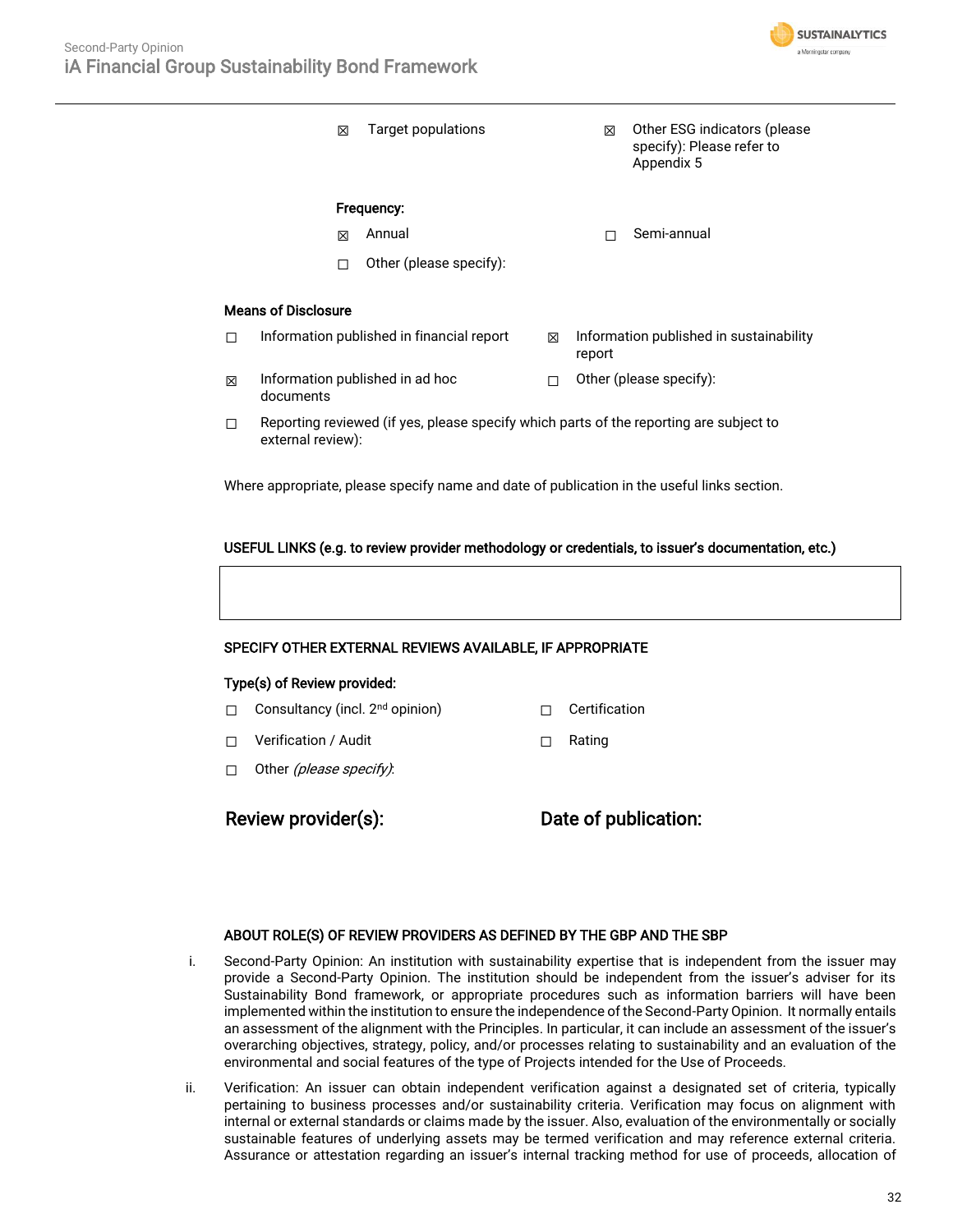

funds from Sustainability Bond proceeds, statement of environmental or social impact or alignment of reporting with the Principles may also be termed verification.

- iii. Certification: An issuer can have its Sustainability Bond or associated Sustainability Bond framework or Use of Proceeds certified against a recognised external sustainability standard or label. A standard or label defines specific criteria, and alignment with such criteria is normally tested by qualified, accredited third parties, which may verify consistency with the certification criteria.
- iv. Green, Social and Sustainability Bond Scoring/Rating: An issuer can have its Sustainability Bond, associated Sustainability Bond framework or a key feature such as Use of Proceeds evaluated or assessed by qualified third parties, such as specialised research providers or rating agencies, according to an established scoring/rating methodology. The output may include a focus on environmental and/or social performance data, process relative to the Principles, or another benchmark, such as a 2-degree climate change scenario. Such scoring/rating is distinct from credit ratings, which may nonetheless reflect material sustainability risks.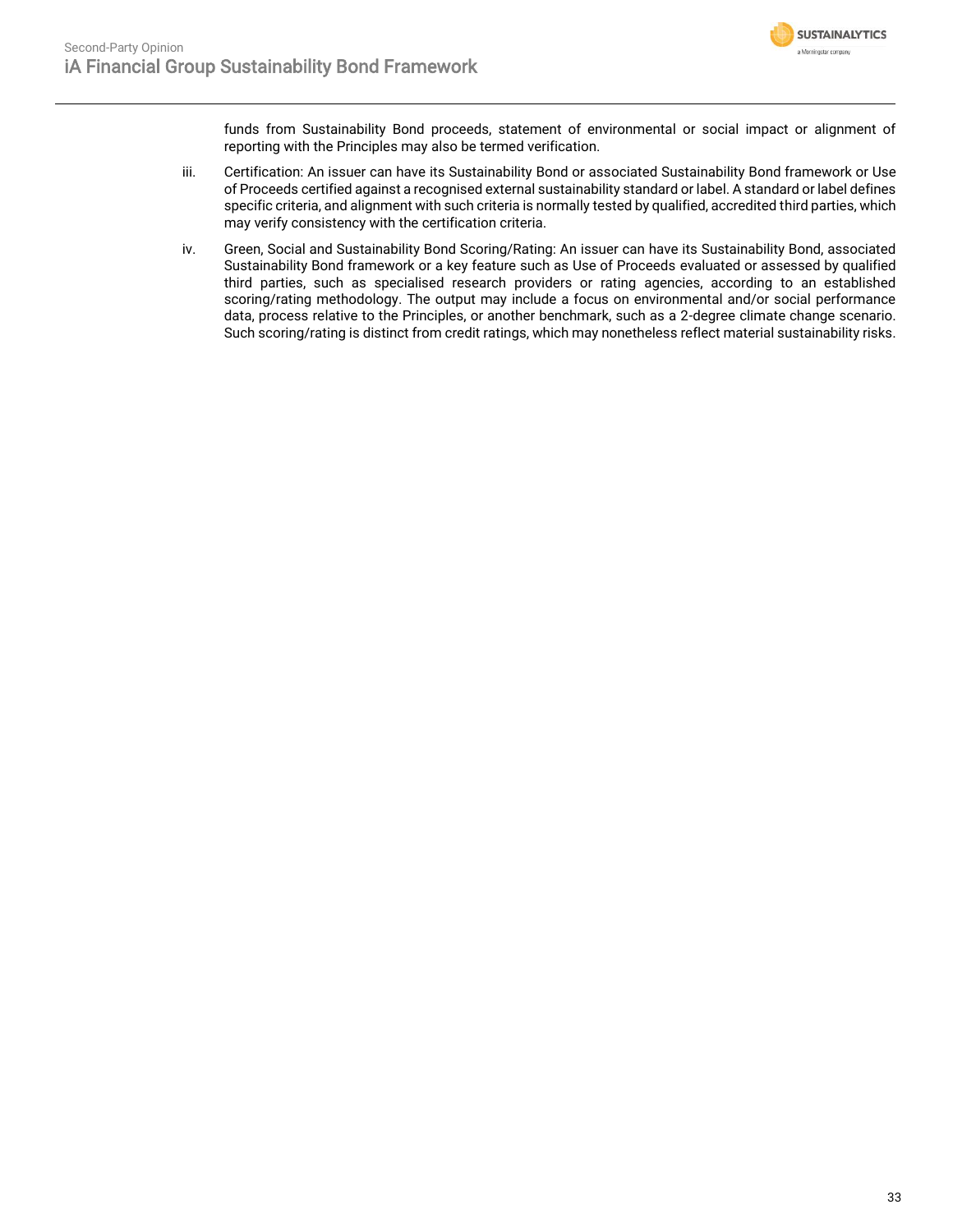

# **Disclaimer**

### Copyright ©2021 Sustainalytics. All rights reserved.

The information, methodologies and opinions contained or reflected herein are proprietary of Sustainalytics and/or its third party suppliers (Third Party Data), and may be made available to third parties only in the form and format disclosed by Sustainalytics, or provided that appropriate citation and acknowledgement is ensured. They are provided for informational purposes only and (1) do not constitute an endorsement of any product or project; (2) do not constitute investment advice, financial advice or a prospectus; (3) cannot be interpreted as an offer or indication to buy or sell securities, to select a project or make any kind of business transactions; (4) do not represent an assessment of the issuer's economic performance, financial obligations nor of its creditworthiness; and/or (5) have not and cannot be incorporated into any offering disclosure.

These are based on information made available by the issuer and therefore are not warranted as to their merchantability, completeness, accuracy, up-to-dateness or fitness for a particular purpose. The information and data are provided "as is" and reflect Sustainalytics` opinion at the date of their elaboration and publication. Sustainalytics accepts no liability for damage arising from the use of the information, data or opinions contained herein, in any manner whatsoever, except where explicitly required by law. Any reference to third party names or Third Party Data is for appropriate acknowledgement of their ownership and does not constitute a sponsorship or endorsement by such owner. A list of our third-party data providers and their respective terms of use is available on our website. For more information, visit http://www.sustainalytics.com/legal-disclaimers.

The issuer is fully responsible for certifying and ensuring the compliance with its commitments, for their implementation and monitoring.

In case of discrepancies between the English language and translated versions, the English language version shall prevail.